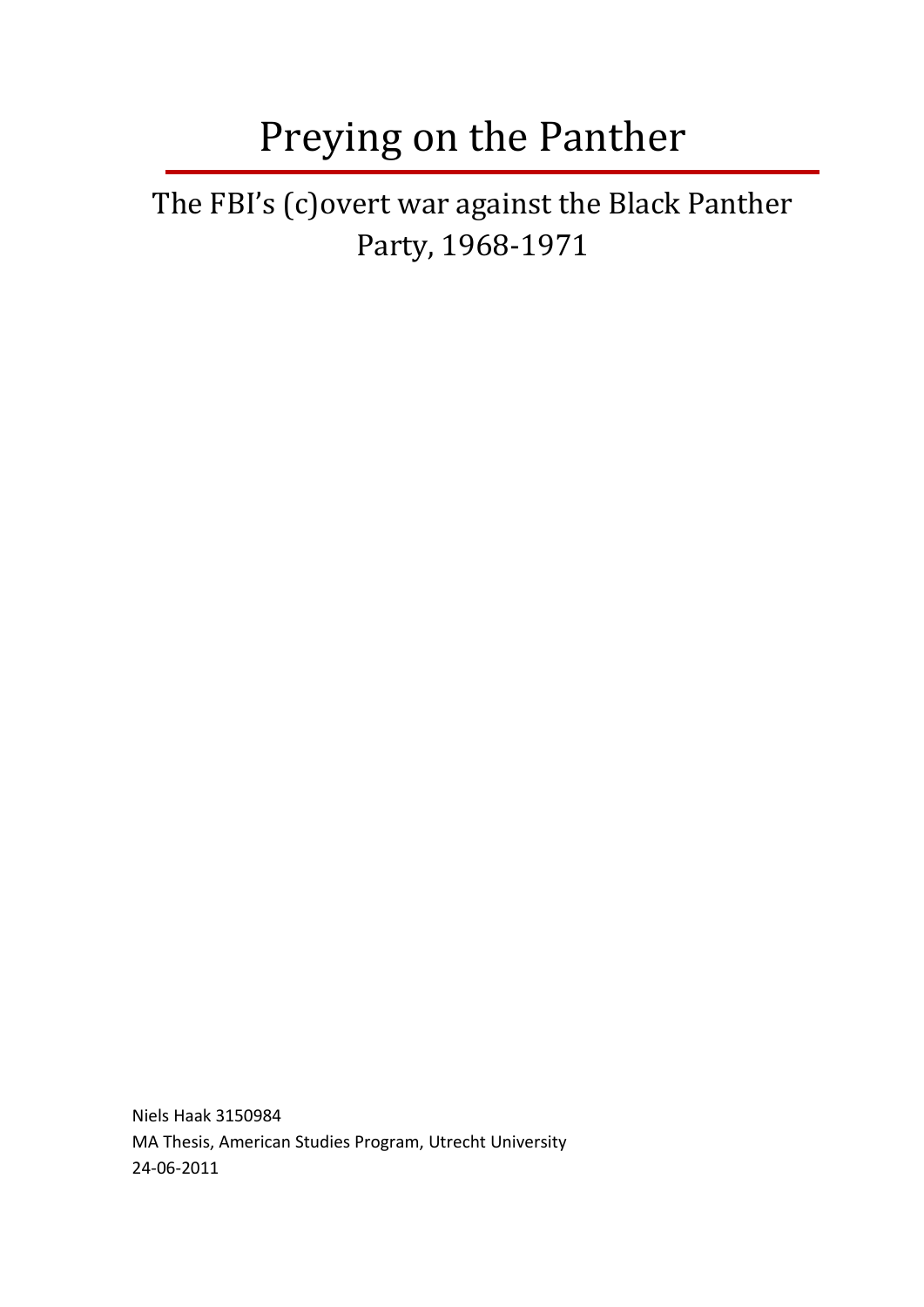## **Index**

| <b>Introduction</b>                                       |    |
|-----------------------------------------------------------|----|
| <b>Chapter I: A History of the Black Panther Party</b>    | 6  |
| <b>Chapter II: COINTELPRO and the Black Panther Party</b> | 20 |
| <b>Chapter III: The Demise of the Black Panther Party</b> | 37 |
| <b>Conclusion</b>                                         | 62 |
| <b>Appendix A</b>                                         | 66 |
| <b>Bibliography</b>                                       | 70 |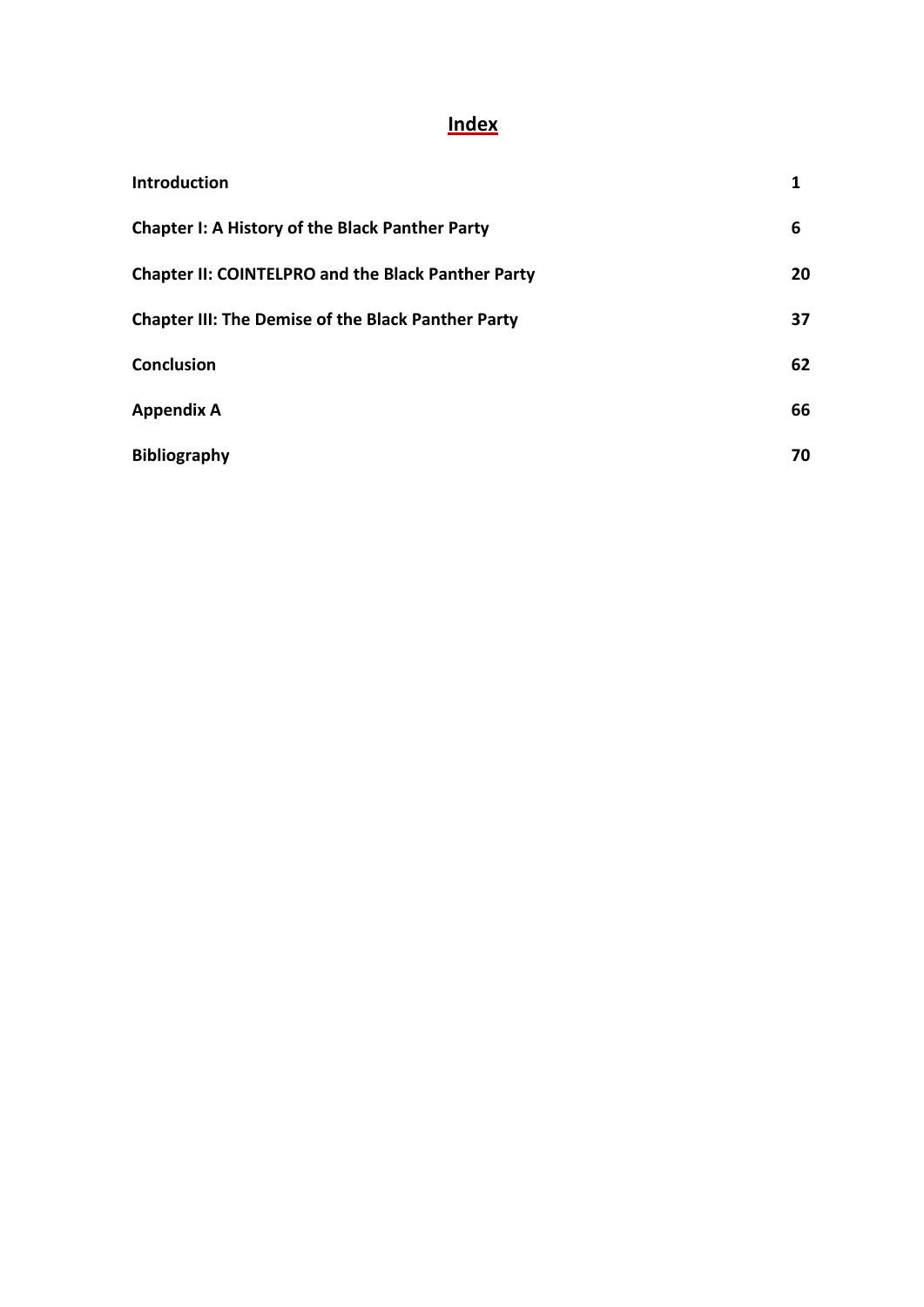#### **Introduction**

It is safe to say that the Black Panther Party for Self-Defense was unlike any other social movement of the 1960s. While prominent civil rights leaders such as Dr. Martin Luther King Jr. still believed in the Gandhian principles of non-violence, the Black Panthers preached an entirely different message. They emphasized the need for armed struggle and self-defense in the black communities of the United States. By invoking the ideals of the likes of Malcolm X, the Panthers managed to appeal to those who became increasingly disillusioned with the passivity of the civil rights movement. These people were prepared to take what was rightfully theirs, by any means necessary.

The Black Panther Party initially set out to help people to meet their daily needs. The black communities of Oakland, where the Party was founded, were confronted with various forms of social oppression on a daily basis. They suffered from poor education, housing, and health care, which the Panthers tried to remedy through the establishment of community organized "survival" programs. However, the most pressing issue of all was police brutality. The police were known to both physically and psychologically abuse people in the poorest of black communities, and so the Panthers set out to do something about it. With a gun in one hand and a book of law in the other, the Panthers began patrolling the neighborhoods in an attempt to raise consciousness in the black communities of Oakland. By showing people that they could stand up against the police, they hoped that the black communities would realize that they could determine their own fate and liberate themselves from their oppressor.

The Black Panther Party's revolutionary ideals proved to be a formula for success, as it did not take long for the Party to rise to national prominence. While this new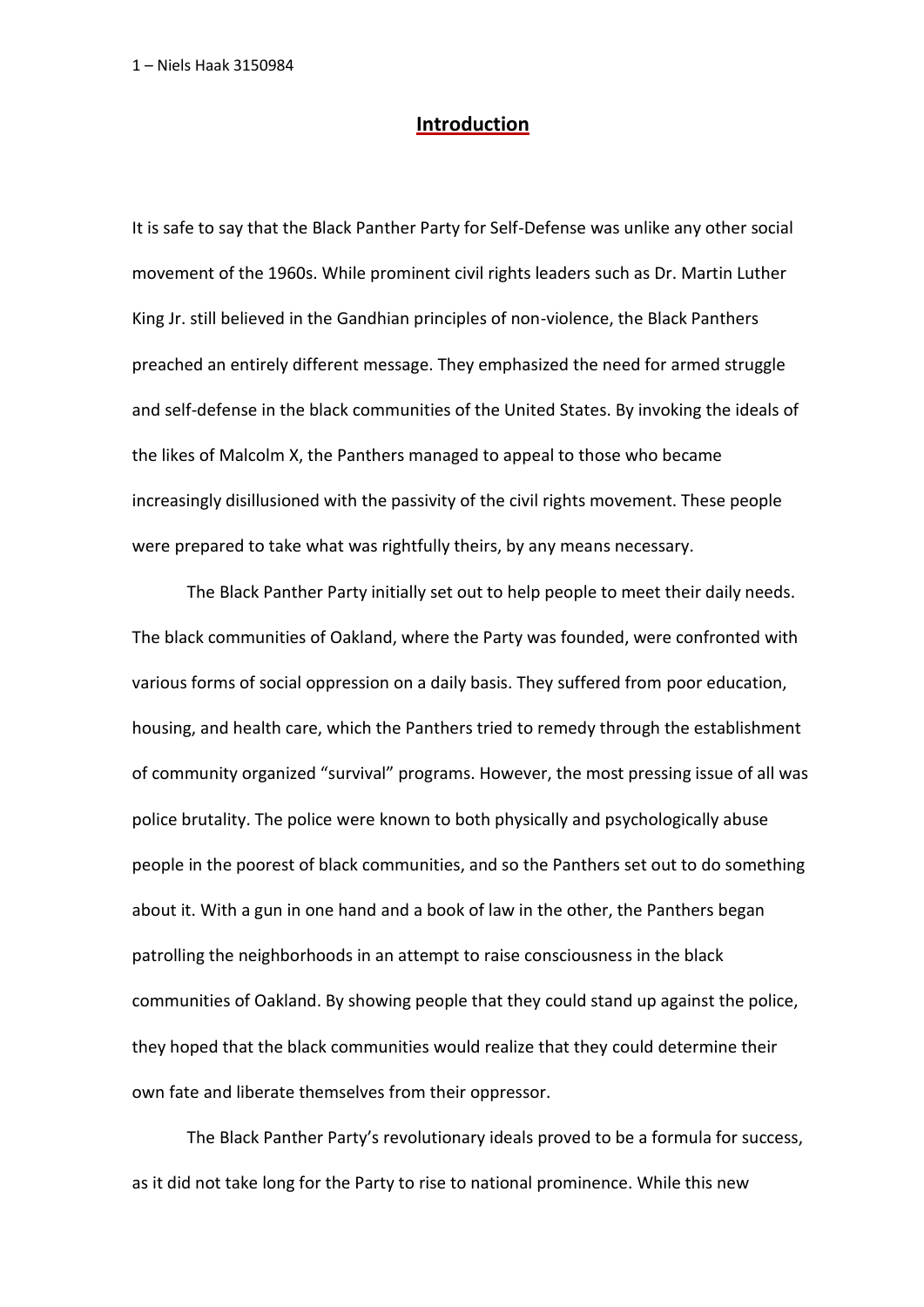**.** 

popularity caused the BPP to expand drastically, it also attracted the attention of local and national law enforcement agencies. Among others, J. Edgar Hoover and the FBI were keeping a close eye on the Panthers. The Bureau was already in the process of setting up a series of counter-intelligence programs (COINTELPRO), which were designed to disrupt and neutralize so-called Black Nationalist Hate Groups. The BPP was not a part of this program at first, but when J. Edgar Hoover declared that the Party was the "greatest threat to the internal security of the country", it became clear that he considered the BPP to be a clear threat to the status quo in the United States.  $^{1}$  The FBI thus set out to destroy the BPP before it could realize its ideals.

This research will focus on the FBI's (c)overt war against the Black Panther Party between 1968 and 1971. By the time the FBI's COINTELPRO ended in 1971, the damage to the Black Panther Party had already been done. Membership was in steady decline, the public image had been ruined, and internal fragmentation was severe. However, to what extent should this decline be attributed to the FBI's counter-intelligence programs?

The Black Panther Party has become an increasingly popular subject of scholarly analysis in recent years. Most scholars nowadays focus on a broad reconsideration of the Party, because since its inception, the BPP has been reduced to nothing more than an ordinary gang of criminals by scholars and media alike. This is largely due to the fact that very little was known and written about the Party at first. Some of the early work was written by prominent Black Panthers themselves, such as Eldridge Cleaver's *Soul on Ice*  (1968), Bobby Seale's *Seize the Time* (1970), and Huey P. Newton's *To Die for the People* 

 $1$  U.S. Senate, Select Committee to Study Governmental Operations with Respect to Intelligence Activities, *Supplementary Detailed Staff Reports on Intelligence Activities and the Rights of Americans, Book III*  (Washington, D.C.:  $94<sup>th</sup>$  Congress, 1975) 187.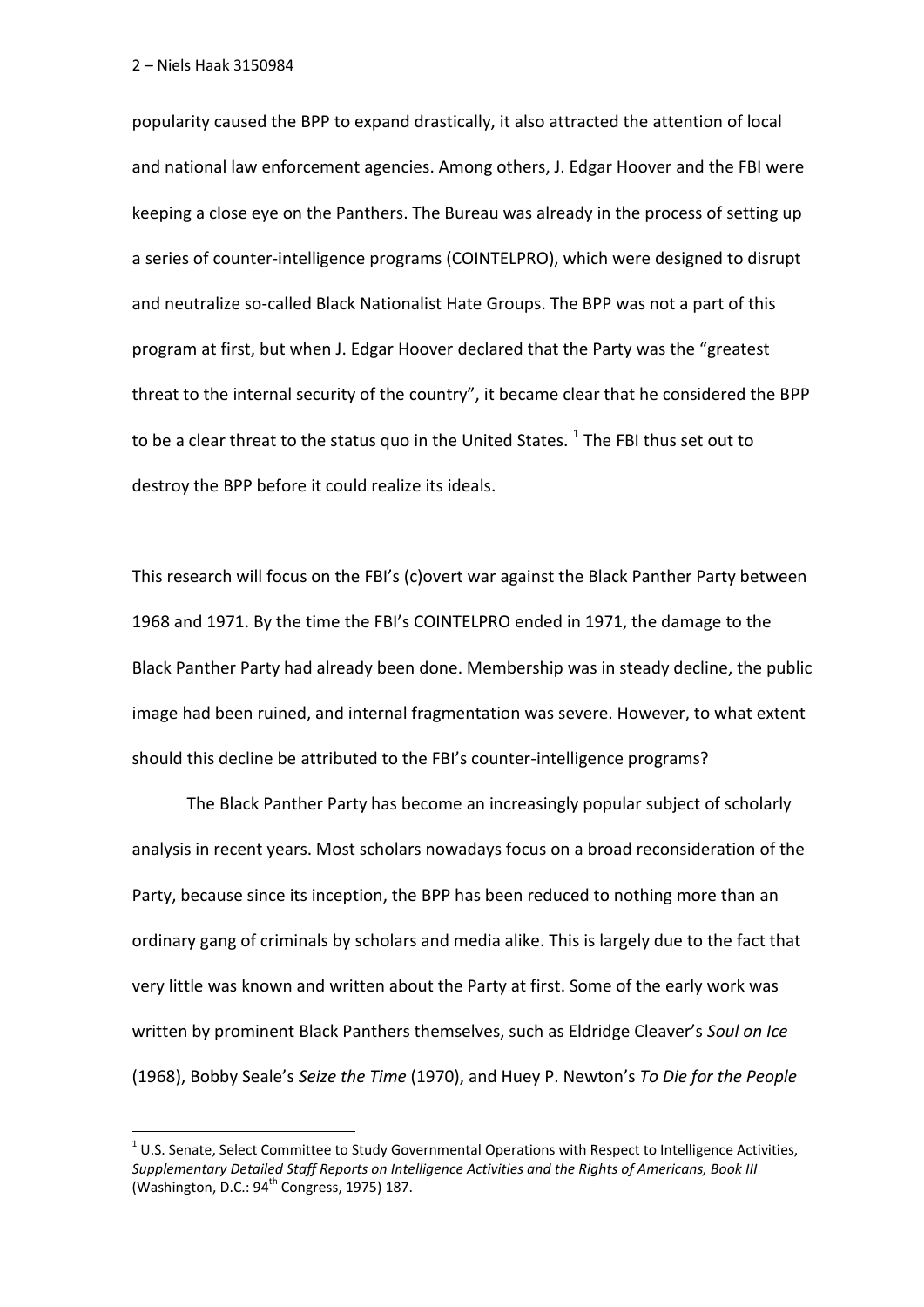(1972). These works offered a unique perspective on the Party, but, needless to say, they lacked objectivity. This could also be said about Hugh Pearson's *The Shadow of the Panther* (1994), which is considered to be the first complete history of the Black Panther Party. Pearson himself is considered to be a "traditionalist", because his portrayal of the Black Panthers as a bunch of militant, gun-toting criminals matches the traditional image of the Party. This image was later challenged by scholars who advocated a broad reconsideration of the BPP. Leading the charge was a collection of essays, edited by Charles E. Jones, entitled *The Black Panther Party Reconsidered* (1998). The essays included in this collection challenge traditional misconceptions about the Party by reinterpreting its role in the African American struggle for liberty. The contributing scholars are still critical of the Party, but their essays nevertheless construct a much more balanced account of the history of the BPP. A similar trend can be discerned in recent scholarship as well, as shown by works such as Curtis J. Austin's *Up Against the Wall*  (2006), Jama Lazerow and Yohuru Williams' *In Search of the Black Panther Party* (2006), and Paul Alkebulan's *Survival Pending Revolution* (2007). All of these scholars continue to reconsider and revise the history of the BPP in an attempt to do it more justice.

Research on the connection between the FBI's COINTELPRO and the downfall of the Black Panther Party has been an important part of Panther historiography. One of the most important sources for such research has been the U.S. Senate Select Committee to Study Governmental Operations with Respect to Intelligence Activities, otherwise known as the Church Committee. This committee conducted an enormous investigation of intelligence agencies throughout the United States in the 1970s. By collecting and publishing both public and private files from numerous federal agencies, including the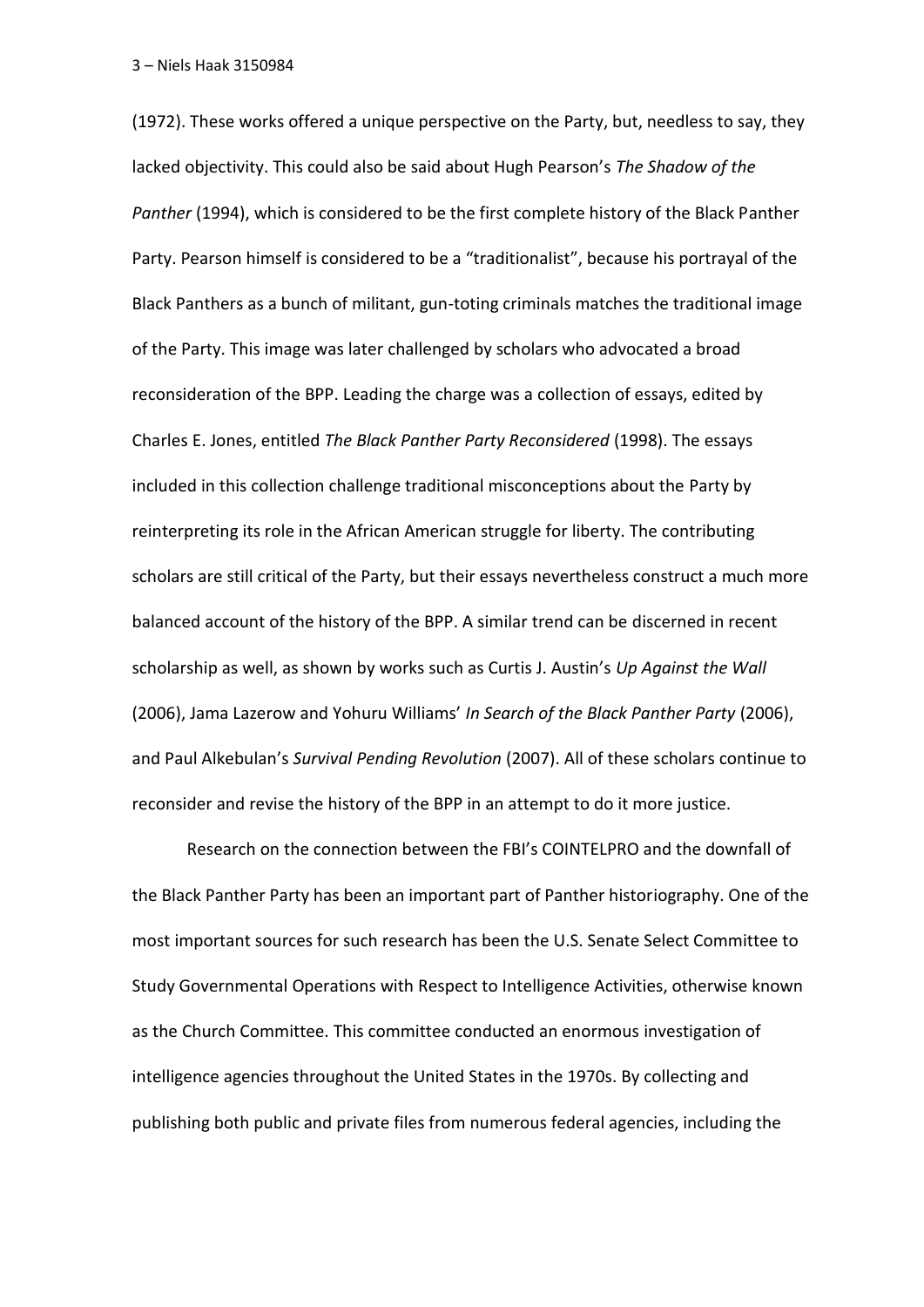FBI, the Church Committee created a report that contained a wealth of information on the true nature of operations of U.S. intelligence agencies.

The Church Committee reports detailed what the FBI had done to undermine the BPP. As a result, scholars began debating the effectiveness of the FBI's programs. That effectiveness was downplayed by sociologists such as Gary T. Marx and Anthony Oberschall in the late 1970s, who argued that FBI counter-intelligence programs had a marginal effect on the decline of "hostile" social movements. This point of view was challenged by scholars such as David J. Garrow, who argues in "FBI Political Harassment and FBI Historiography" (1988) that previous analyses of the effectiveness of FBI programs were overstated to a certain degree. According to Garrow, more research had to be done before conclusions could be drawn.

More research *has* been done in recent years, with the debate focusing on whether external or internal factors were the primary cause for the demise of the Black Panther Party. While some scholars, such as Wade Churchill and Jim Vander Wall in *Agents of Repression* (1988), emphasize the importance of the FBI's counter-intelligence programs, other scholars emphasize the importance of internal problems within the Party more. This research paper is a response to that trend. By discussing the form and effectiveness of the FBI's counter-intelligence programs in greater detail, I intend to shed some new light on the current debate. Scholars continue to either overemphasize or marginalize the role of the FBI's counter-intelligence programs in the unmaking of the Black Panther Party. The problem with this approach is that the complex dynamics of the demise of the Black Panther Party are being ignored. As Doug McAdam argues in an article entitled "The Decline of the Civil Rights Movement" (1983), 'the fate of any social movement is not simply a product of internal movement dynamics or external political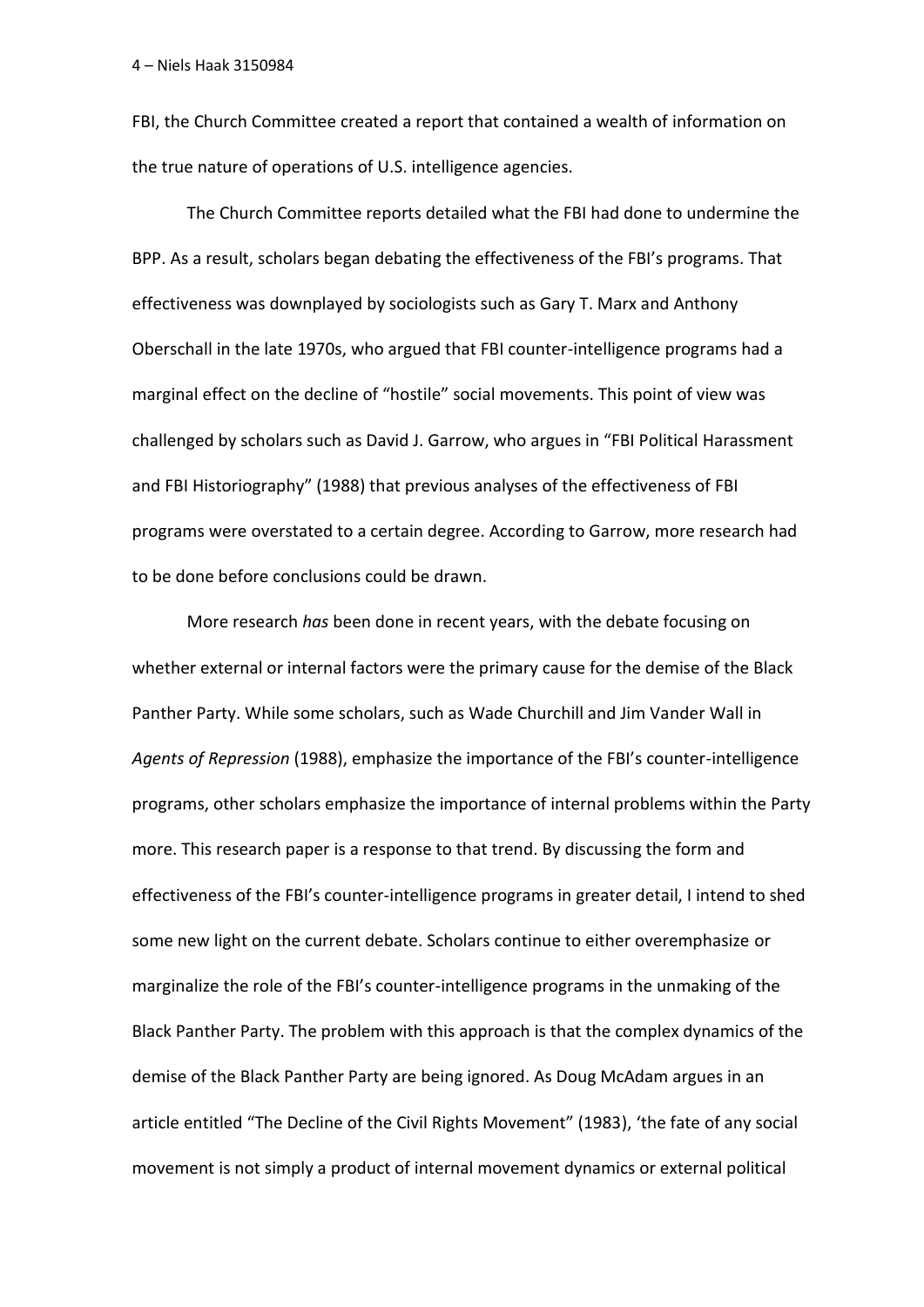1

processes but the interaction of the two.'  $2$  With that in mind, I will argue that the FBI's COINTELPRO certainly had a profound effect on the Party. However, the demise of the Black Panther Party should not be attributed to either internal or external factors alone. Instead, as I will argue, it was the interaction between internal and external factors that would eventually lead to the demise of the BPP. The BPP´s internal issues and the FBI's counter-intelligence programs had a mutually reinforcing effect on one another. As the Party's internal tensions grew, the FBI made sure to further exploit and exacerbate these tensions. And because of the FBI's interferences, these internal tensions continued to grow more out of proportions. There was thus a vicious cycle of sorts, with the internal and external forces operating in tandem, which eventually caused the Black Panther Party to spiral out of control.

This research paper will be subdivided into three chapters. The first chapter will provide a general overview of the history of the Black Panther Party. Starting with the ideas of Stokely Carmichael and Malcolm X, this first chapter will trace the development of the Party from its inception up to its rise to national prominence. The second chapter will deal with the history and evolution of COINTELPRO in the context of the FBI's war against the Black Panther Party. The discussion in this chapter will focus on the FBI's goals and tactics (i.e. its *modus operandi*) and its rationalization of COINTELPRO. The third chapter will focus on the FBI's role in the demise of the Black Panther Party. By discussing in greater detail the FBI's particular involvement in the events that eventually led to the demise of the Party, this chapter will consider to what extent the demise of the BPP should be attributed to the FBI's counter-intelligence programs.

<sup>2</sup> Doug McAdam, "The Decline of the Civil Rights Movement," in *Social Movements of the Sixties and Seventies,* ed. Jo Freeman (New York: Longman, 1983) 316.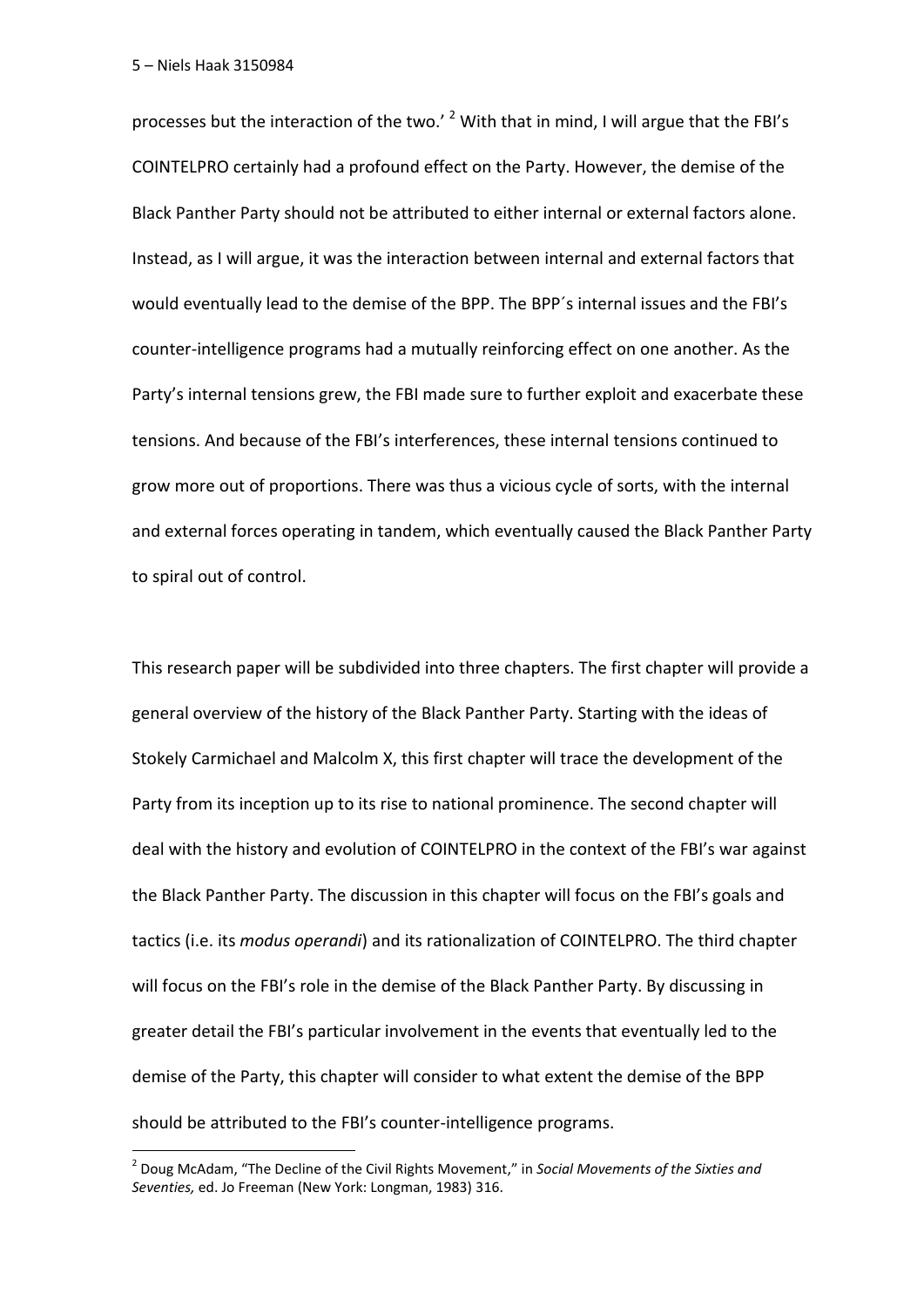#### **Chapter I: A History of the Black Panther Party**

When Huey P. Newton and Bobby Seale sat down at the North Oakland Service Center on October 15, 1966 to create a program for their new organization, they were ready to stir things up in America. The Service Center was an ideal place, because there were plenty of books available to draw ideas from. However, Newton and Seale did not need any books. After twenty short minutes of deliberation, a ten-point program had been drafted. Newton and Seale made sure to couch the program in simple terms, so that everyone would be able to understand its message: we want freedom, and we want it now. With the creation of this ten-point program, the Black Panther Party for Self-Defense was born.

The roots of the Black Panther Party can be traced back to the civil rights movement of the 1960s. Even though African-Americans had won major legal victories with the passing of the Civil Rights Act in 1964 and the Voting Rights Act in 1965, systematic oppression was hardly a thing of the past. Virulent racism and violence were still part of daily life for many African-Americans, especially those living in the south. Major civil rights organizations, such as the Southern Christian Leadership Conference (SCLC) and Student Nonviolent Coordinating Committee (SNCC), actively tried to solve these issues throughout the United States, but their call for freedom was mostly met with violence by the dominant white society. These organizations continued to rely on Gandhian principles of nonviolence, which increasingly frustrated those African-Americans who were confronted with violence on a daily basis. They could no longer put up with all the abuse. As a result, a split began to develop within the civil rights movement, between those who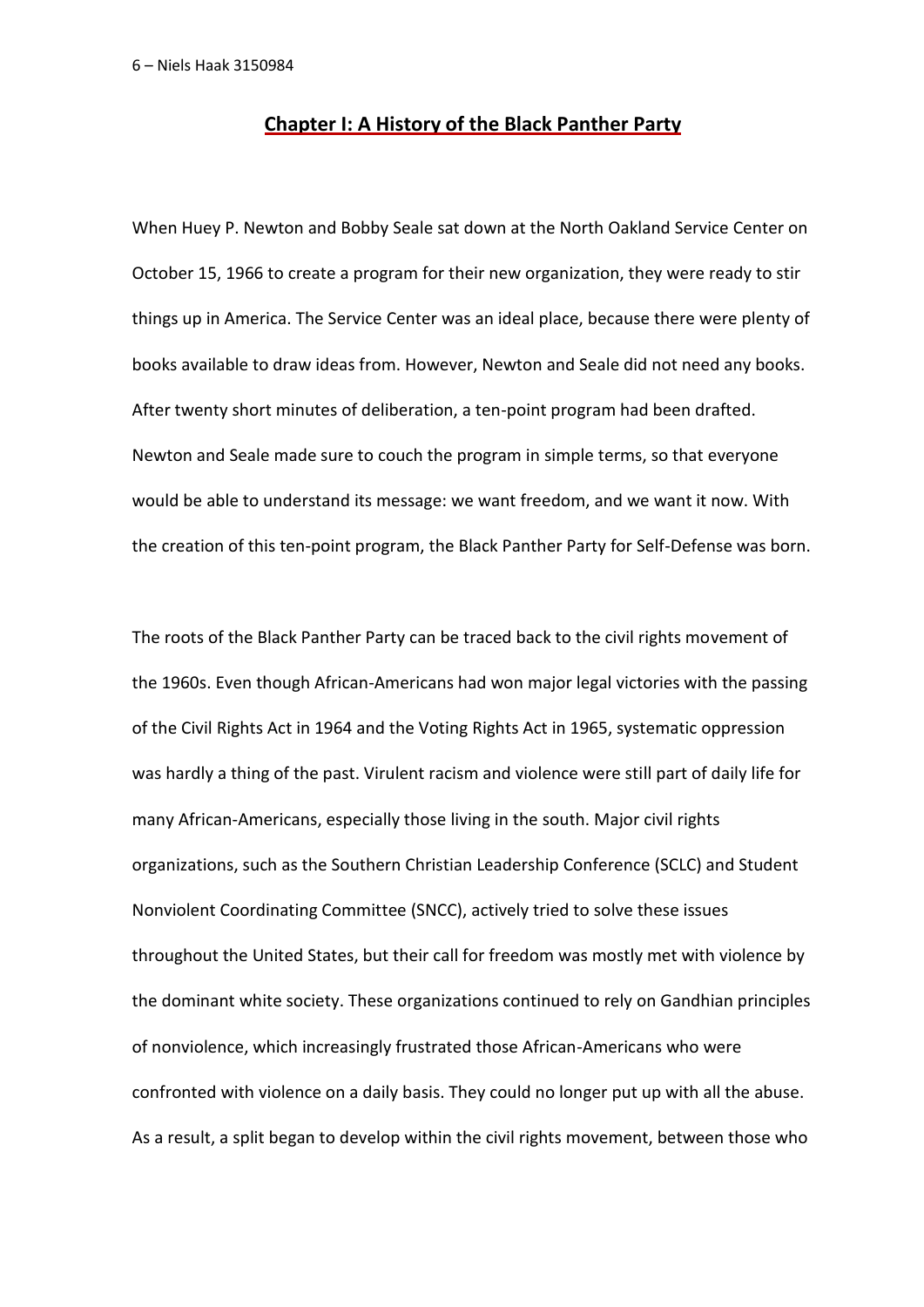1

still believed in nonviolent interracial cooperation and those who advocated a more pragmatic approach.

One of the front-runners of this new approach was Stokely Carmichael. He became the fourth chairman of SNCC in May, 1966. One month later, Carmichael surprised friend and foe alike by introducing the term "Black Power" in one of his speeches. The concept of Black Power emphasized racial and cultural awareness and pride, and articulated the belief that African-Americans had to focus on achieving self-determination. Whereas Dr. Martin Luther King Jr. advocated integration, Carmichael advocated separation. He believed that there was no place for African-Americans in white society. Therefore, if they truly wanted a place for themselves in American society, African-Americans had to create their own destinies.

Carmichael helped develop a new sense of militancy within the civil rights movement. However, it is important to note that the focus on cultural awareness and self-determination was not necessarily a new phenomenon. As Curtis J. Austin argues in *Up Against the Wall*, it was the *public* declaration of these rights that was new to people.<sup>3</sup> Civil rights leaders such as Martin Luther King Jr. chose to rely on tactics of negotiation and compromise to achieve their goals. Furthermore, they opted to rely on the Gandhian principles of nonviolence to bring about change. For the next generation of activists, however, the times had changed. They would no longer wait for the white establishment to act. It was time for Black Power.

Another important influence for many young African-Americans was Malcolm X. With his uncompromising stance towards the white oppressor, Malcolm X held the belief that African-Americans had to take what was rightfully theirs, by any means necessary. He

<sup>3</sup> Curtis J. Austin, *Up Against the Wall: Violence in the Making and Unmaking of the Black Panther Party*  (Tuscaloosa: University of Alabama Press, 2007) 23.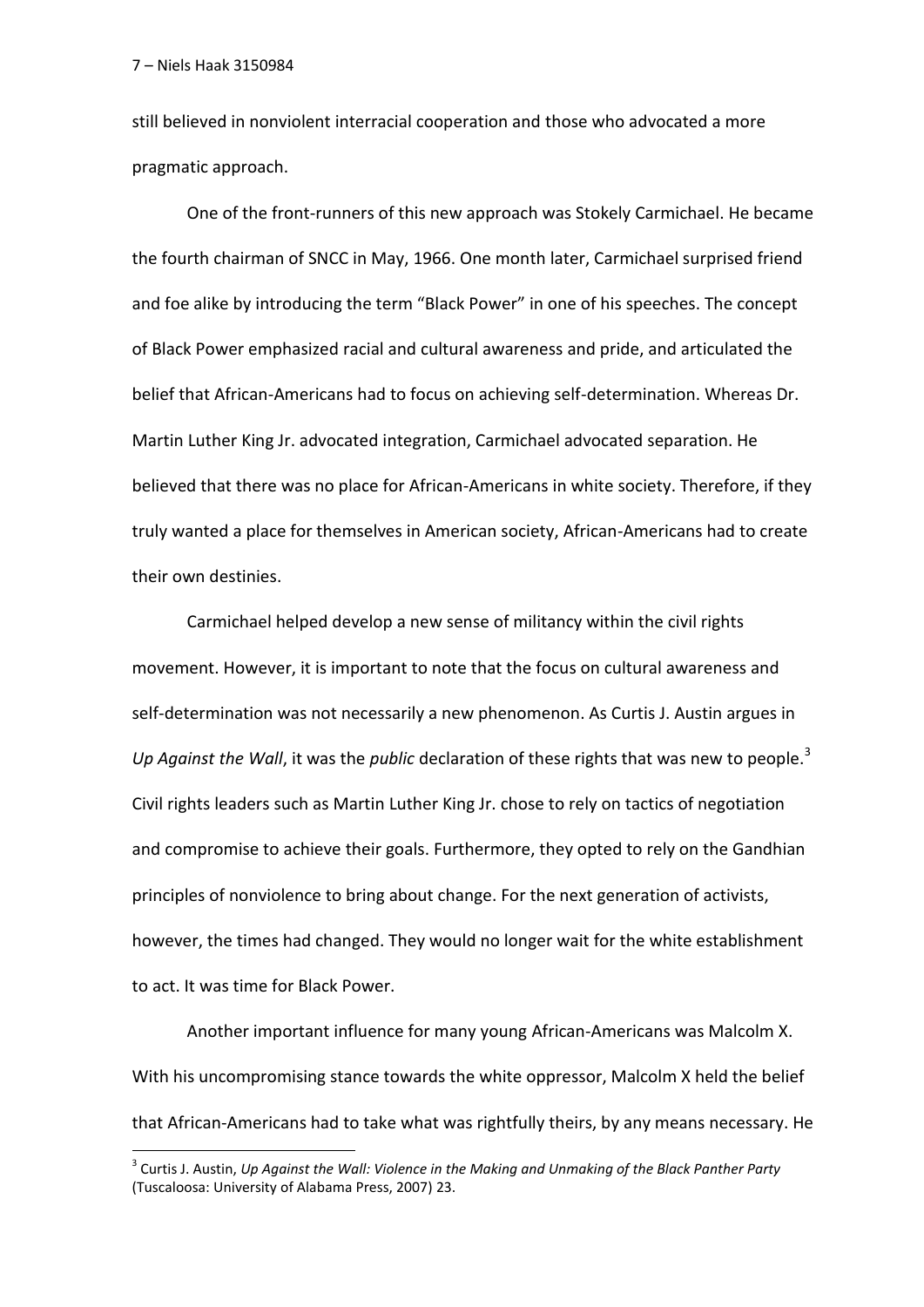did not advocate violence per se, but he did make it clear that self-defense was a top priority. According to Malcolm X, African-Americans had to arm themselves in order to be able to defend themselves and their communities. Much like the concept of Black Power, the ideas of Malcolm X became incredibly popular among young African-Americans, including Huey P. Newton and Bobby Seale.

Newton and Seale met each other in 1962 at Merritt Junior College in West Oakland. At the time, Newton was a member of the Afro-American Association (AAA), whose purpose was to develop a sense of pride among blacks for their shared heritage and their contributions to American society. Newton left the Association after a while though, because he believed that Donald Warden, the leader of the AAA, was leading people "away from the truth of their situation." <sup>4</sup> Bobby Seale was impressed with the ways in which Newton was handling himself on campus, and so he decided to try and recruit him into the Revolutionary Action Movement (RAM). Like the AAA, RAM emphasized the shared heritage of African-Americans, but it also advocated the need for armed selfdefense. Both Newton and Seale were drawn to these ideas, but the members of RAM refused to let Newton join, because he was "too bourgeois." <sup>5</sup> Shortly thereafter, Seale was suspended from RAM himself.<sup>6</sup>

What Bobby Seale did not know at the time was that Huey Newton had a hidden reputation in the black communities of Oakland. On the one hand, he was known to be a street brawler who engaged in criminal activities. On the other hand, he also got a lot of respect for his insight and his kindness. People in Oakland knew that Huey Newton was

<sup>4</sup> Huey P. Newton, *Revolutionary Suicide* (New York: Penguin Books, 2009) 66.

<sup>5</sup> Newton, *Revolutionary Suicide*, 72.

<sup>6</sup> Austin, *Up Against the Wall*, 29-30.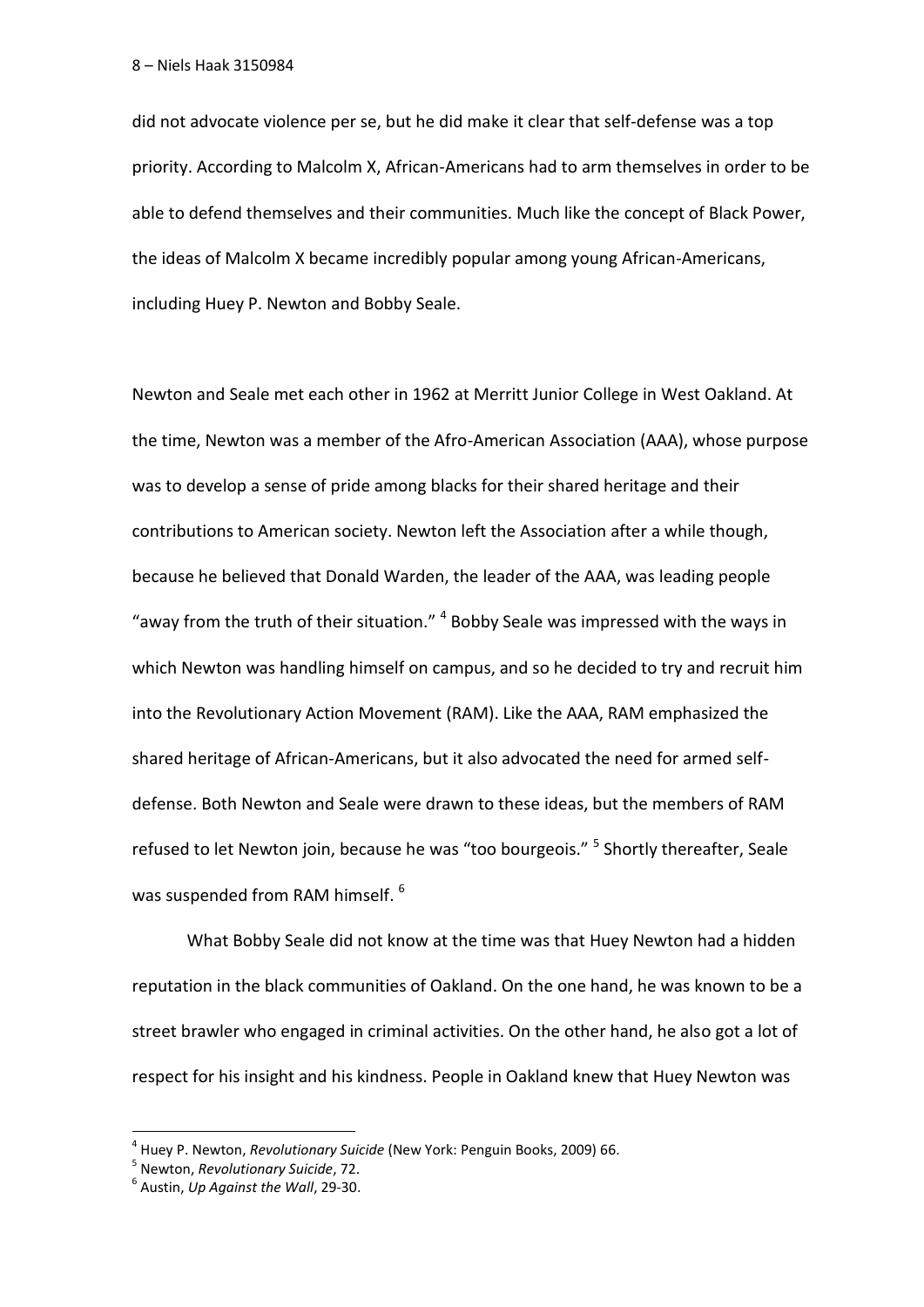not be messed with. However, Newton's reputation eventually caught up with him in late 1964, when he was found guilty of assault with a deadly weapon, for which he was sent to prison for six months. Unlike most prisoners though, Newton did not allow prison to break his spirit. Instead, he claims that solitary confinement made him stronger and allowed him to experience a higher sense of freedom.<sup>7</sup>

After Newton was released from jail, he and Seale began discussing the ideological problems of the black liberation movement in greater detail. They first had to come up with an explanation for why other black political organizations had failed to succeed. One of the few organizations that did show promise in their eyes was Malcolm X's Organization of Afro-American Unity, because of its stance on self-defense. Malcolm had a significant influence on Newton and Seale, as Newton later claimed that the spirit of Malcolm X lived on in the Black Panther Party. However, even though Newton and Seale shared Malcolm's belief that African-Americans had to take what was rightfully theirs, by any means necessary, they still had no clear conception of how to put these ideas into practice. <sup>8</sup>

Newton and Seale were actively trying to figure out how they could best reach out to the black communities of Oakland. They soon decided that they would start working through a front group of RAM, the Soul Students Advisory Council (SSAC). At the time, Soul Students was trying to establish a course on Afro-American history and culture at Merritt College, but the authorities kept resisting its implementation. Newton and Seale planned on using this opportunity to move Soul Students a step further by suggesting that they adopt a program of self-defense. According to Newton, "we wanted them to dedicate themselves to armed self-defense with the full understanding that this was

<sup>7</sup> Newton, *Revolutionary Suicide*, 103-108.

 $^8$  Idem, 111.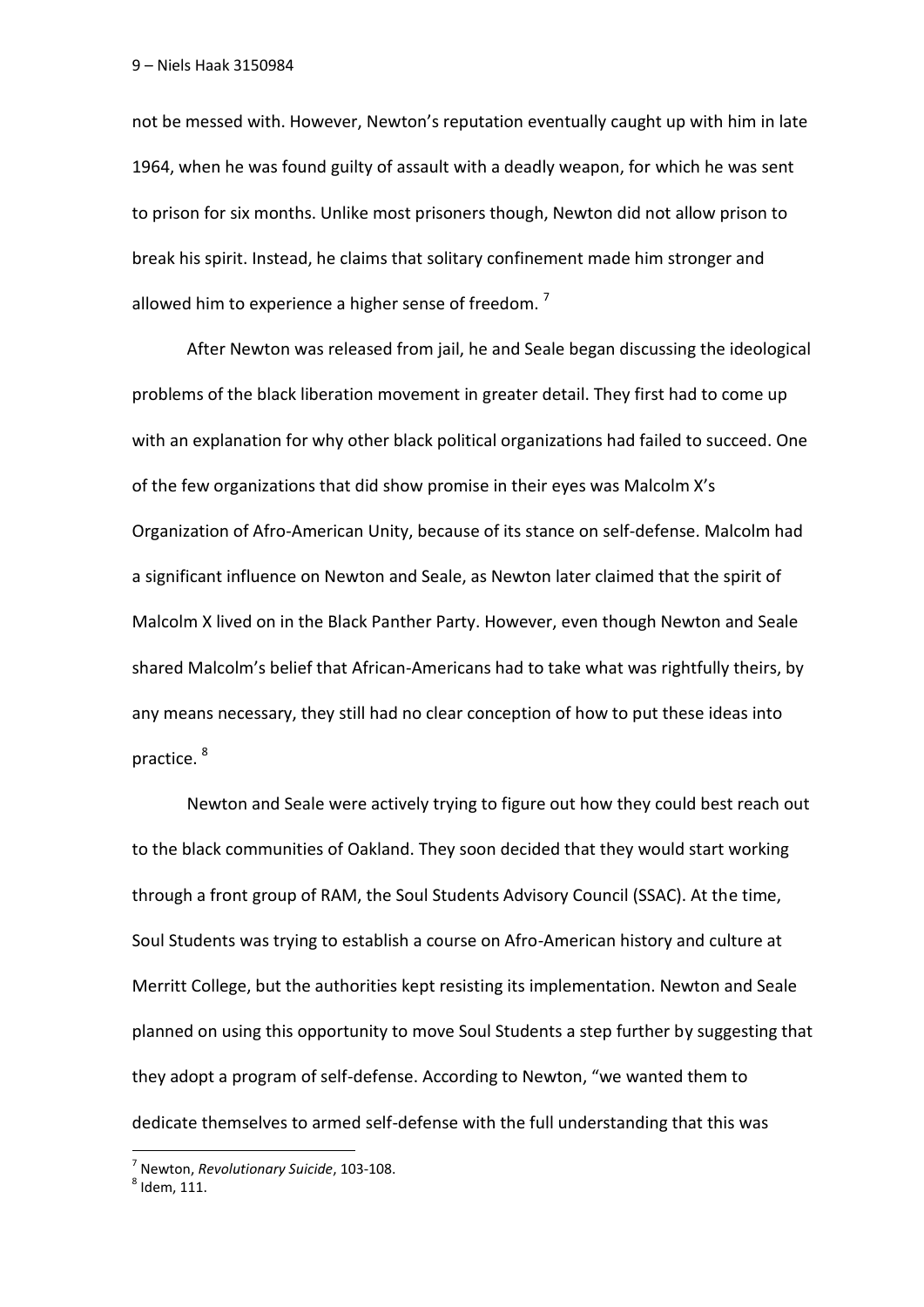defense for the survival of black people in general and in particular for the cultural program we were trying to establish." <sup>9</sup> Police brutality was a huge problem in the black communities of Oakland, and so a program of armed self-defense was deemed necessary to counteract the abuse by police forces and campus authorities alike. However, both the SSAC and RAM rejected the idea of armed self-defense. To them, the program appeared to be suicidal.<sup>10</sup>

All during this time, Newton and Seale had no plans to start an organization of their own. However, it was becoming painfully obvious that the Oakland police was trying to strike fear into the communities by carrying guns out in the open. For Newton, this proved to be the turning point. He and Bobby Seale realized that "the rising consciousness of black people was almost at the point of explosion." They were both convinced that "our time had come." According to Newton, "out of this need sprang the Black Panther Party." 11

Huey Newton and Bobby Seale founded the Black Panther Party for Self-Defense on October 15, 1966. Having read and discussed works such as Franz Fanon's *The Wretched of the Earth*, Robert Williams' *Negroes with Guns*, and several of Malcolm X's writings, Newton and Seale were ready to educate the so-called "brothers on the block". However, before they could get started, they needed a party program. So, Newton and Seale sat down to create a platform that anyone could relate to. The result was the Ten-Point Program, which contained both the practical ("What We Want") and philosophical ("What

<sup>9</sup> Newton, *Revolutionary Suicide*, 113.

 $^{10}$  Idem, 112-114.

 $^{11}$  Idem, 115.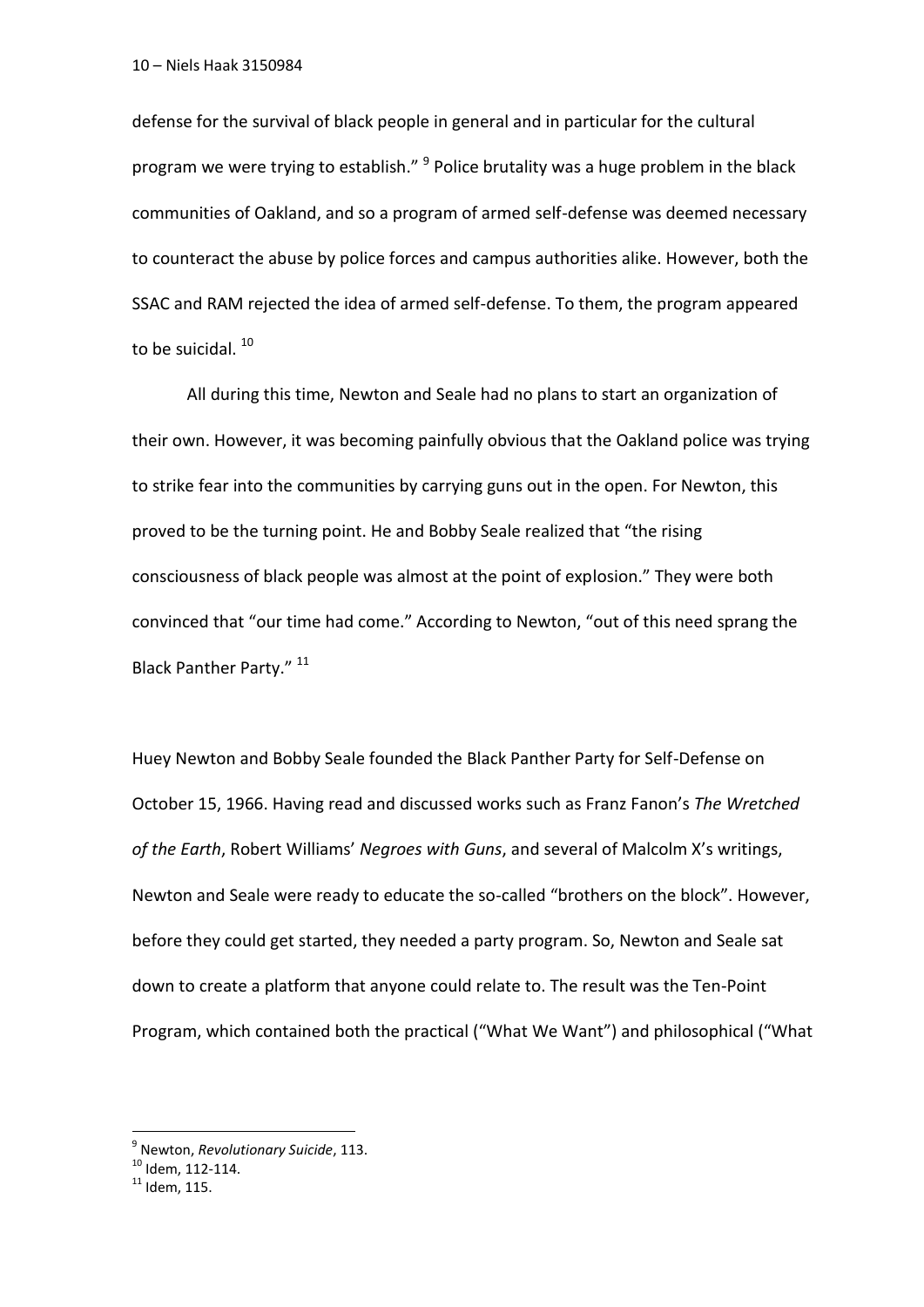We Believe") tenets of the Black Panther Party.  $12$  The central tenet of the program was clear: "We want freedom. We want power to determine the destiny of our Black Community." This emphasis on freedom served as the foundation for other points in the program as well, which focused on the numerous social issues confronting black communities, such as poor education, housing, and police brutality. As the program suggests, the BPP essentially set out to assist the black community in liberating itself from its oppressor by organizing and educating the people. With Huey Newton as its Minister of Defense and Bobby Seale as its Chairman, the BPP was ready to revolutionize this community.

Even though there were many different forms of social oppression at play in the poor black communities, the Panthers correctly realized that one issue demanded their immediate and undivided attention. Police brutality was a major issue in every black community. Instead of serving the people, police forces often harassed and intimidated people in the communities. The BPP therefore decided to start patrolling the police with arms in order to keep its behavior in check. Furthermore, the patrols would also serve as a recruiting device, because the BPP hoped that these patrols would attract some attention to its cause. With a gun in one hand, and a book of law in the other, the Panthers acted as guardians of the black community. At first, the police had no idea how to respond to the situation. They were not used to being confronted by African-Americans who wielded guns and who had extensive knowledge of the law. The BPP made good use of this situation by showing the people in the communities that the police was overstepping its boundaries. However, it did not take very long for the police to adapt to the new situation. Panthers were frequently harassed, intimidated, and arrested

<sup>&</sup>lt;sup>12</sup> For the entire Ten-Point Program, see Appendix A.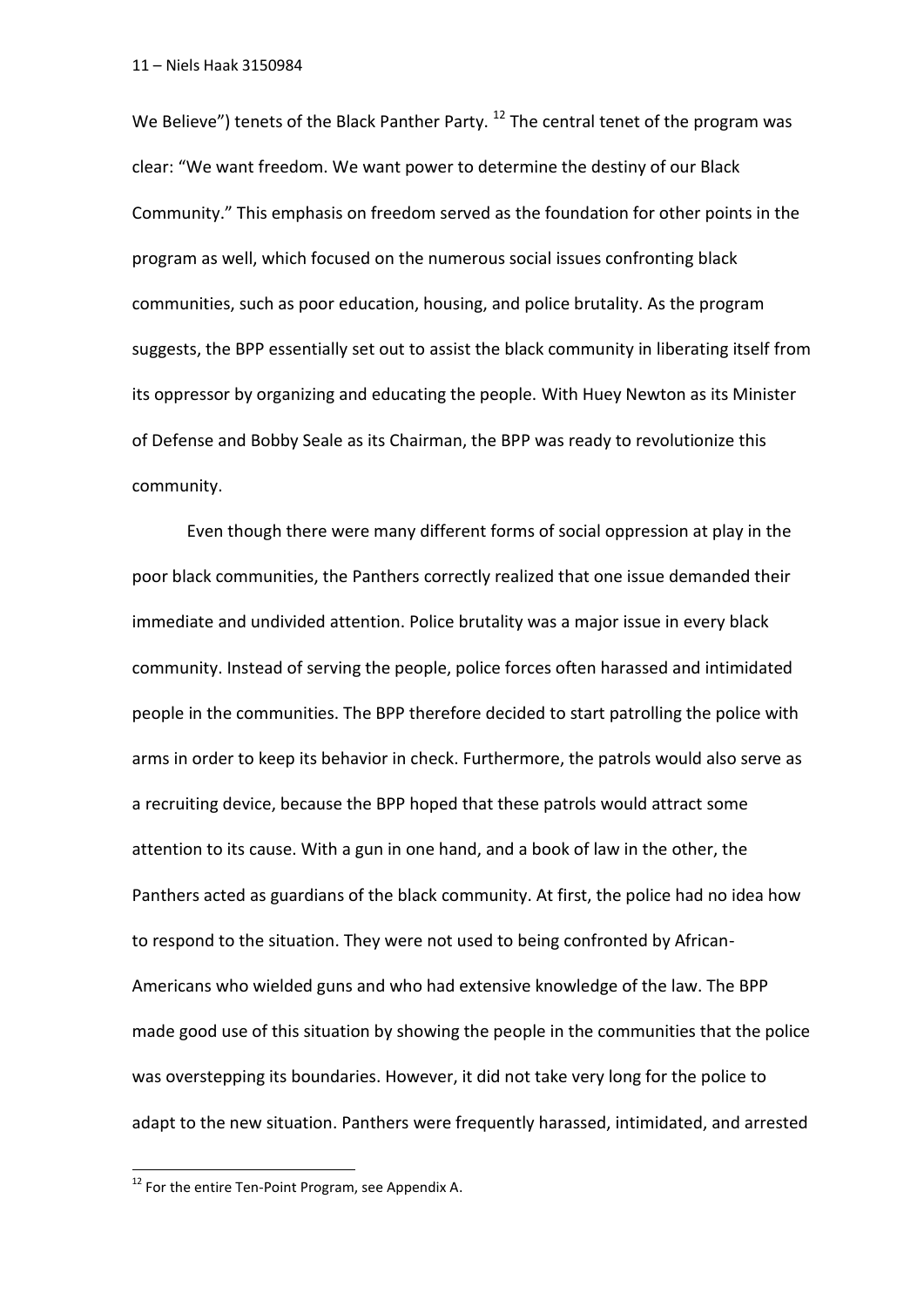on false charges by the Oakland police. They did everything in their power to disrupt the BPP's community organizing efforts. This worked to a certain extent, but it did not prevent the Bay Area community from gradually accepting the BPP. <sup>13</sup>

The Black Panther Party's emphasis on self-defense should be seen within a larger ideological context of survival. Newton and Seale realized that the black community had to be prepared for the inevitable revolution. When the BPP first started, the black community had not yet fully developed its consciousness. The people were convinced that they were in no position to challenge their oppressor. In order to make these people aware of their full potential, the BPP thought it would be necessary to create survival programs for the community. These community organized programs would help people to meet their daily needs, whether it be food, clothing, or medical care. The quality of these basic needs was generally very poor in the black communities, so the BPP jumped in to improve the overall quality of life. However, the survival programs were not the solution to the people's problems. The BPP often used the slogan "survival pending revolution". The survival programs were supposed to support the people until they could free *themselves* from their subordinated position in society. The survival programs were merely a tool used by the BPP to organize the community around a true understanding of its situation. Newton and Seale had thus created the BPP with only one goal in mind: "All Power to the People".  $14$ 

An important thing to keep in mind is that Newton and the BPP were not racist. Even though Malcolm X had been an important source of inspiration for the Panthers,

<sup>13</sup> Newton, *Revolutionary Suicide*, 127-135.

<sup>14</sup> The Dr. Huey P. Newton Foundation, *The Black Panther Party: Service to the People Programs*  (Albuquerque: University of New Mexico Press, 2008) 1-4, 157-158.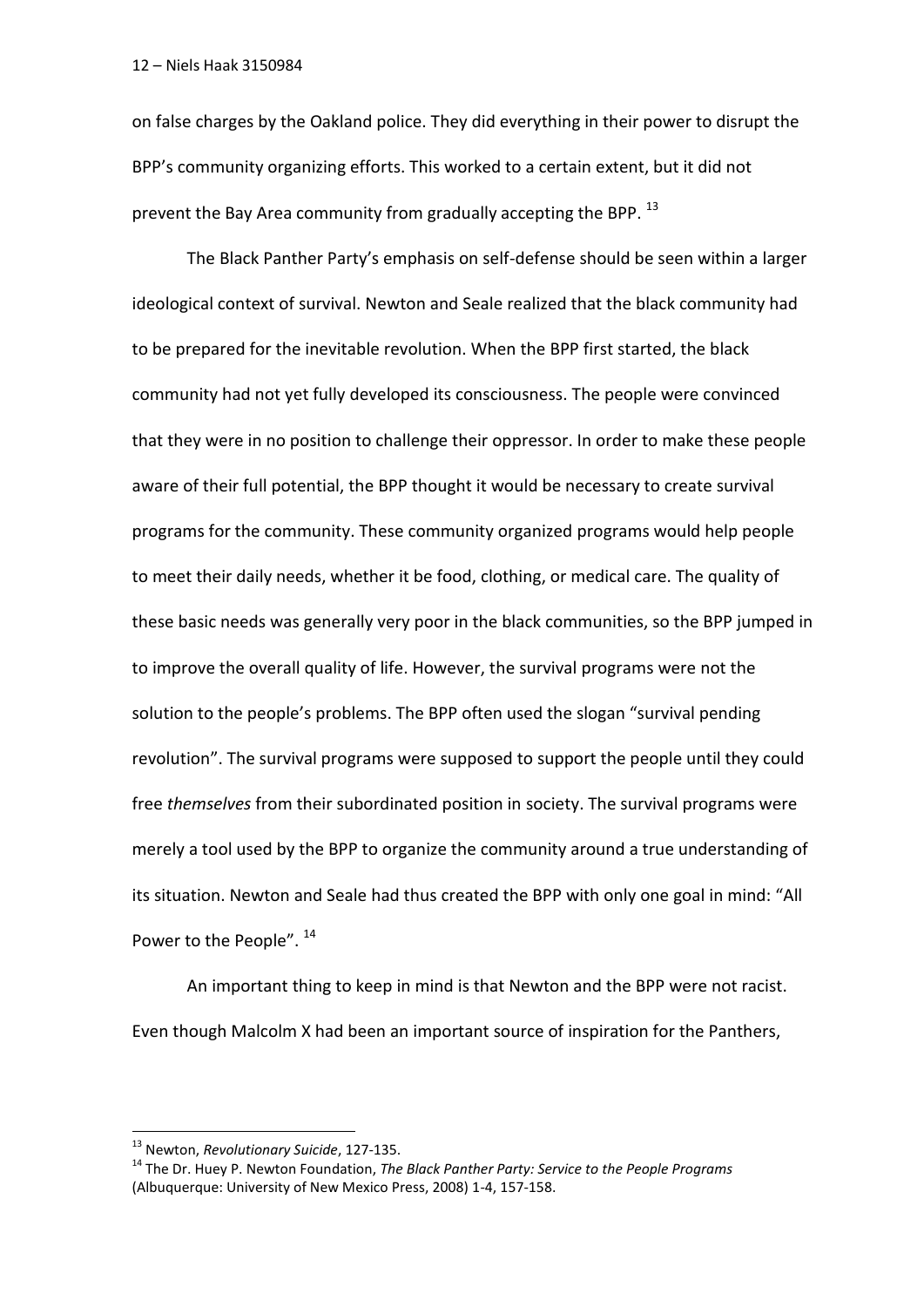they did not share his conviction that all white people were bad. <sup>15</sup> Instead, Newton believed that the struggle of the black community should be defined in terms of class, rather than race. Class exploitation under the capitalist system was the real problem, and so the BPP sought to cooperate with other communities to put an end to all forms of exploitation. As Newton puts it:

…our ultimate aim is to have various ethnic communities co-operating in a spirit of mutual aid, rather than competing. In this way, all communities would be allied in a common purpose through the major social, economic, and political institutions in the country.  $16$ 

The BPP, with its community-centered ideology, thus believed in the prospect of classbased cooperation between different ethnic groups and communities.

The Black Panther Party, with its emphasis on self-defense and police patrols, became a local phenomenon in the black communities of Oakland. However, the BPP soon turned out to be more than just a local phenomenon. With the help of the media, the Party began its rise to national prominence.

As Chris Booker argues in "Lumpenization: A Critical Error of the Black Panther Party", the Panthers' rise to national prominence was the result of a number of crucial events that placed the BPP in a national spotlight.  $^{17}$  The first of these events was the escorting of Betty Shabazz, Malcolm X's widow. A Malcolm X Memorial Day Conference was being organized in February 1967, and the BPP was asked to provide security for

<sup>&</sup>lt;sup>15</sup> Malcolm X was known for his belief that all white people were "devils". However, after he traveled to Mecca in 1964, he moderated his view on whites.

<sup>16</sup> Newton, *Revolutionary Suicide,* 178.

<sup>17</sup> Chris Booker, "Lumpenization: A Critical Error of the Black Panther Party," in *The Black Panther Party Reconsidered*, ed. Charles E. Jones (Baltimore: Black Classic Press, 1998) 341.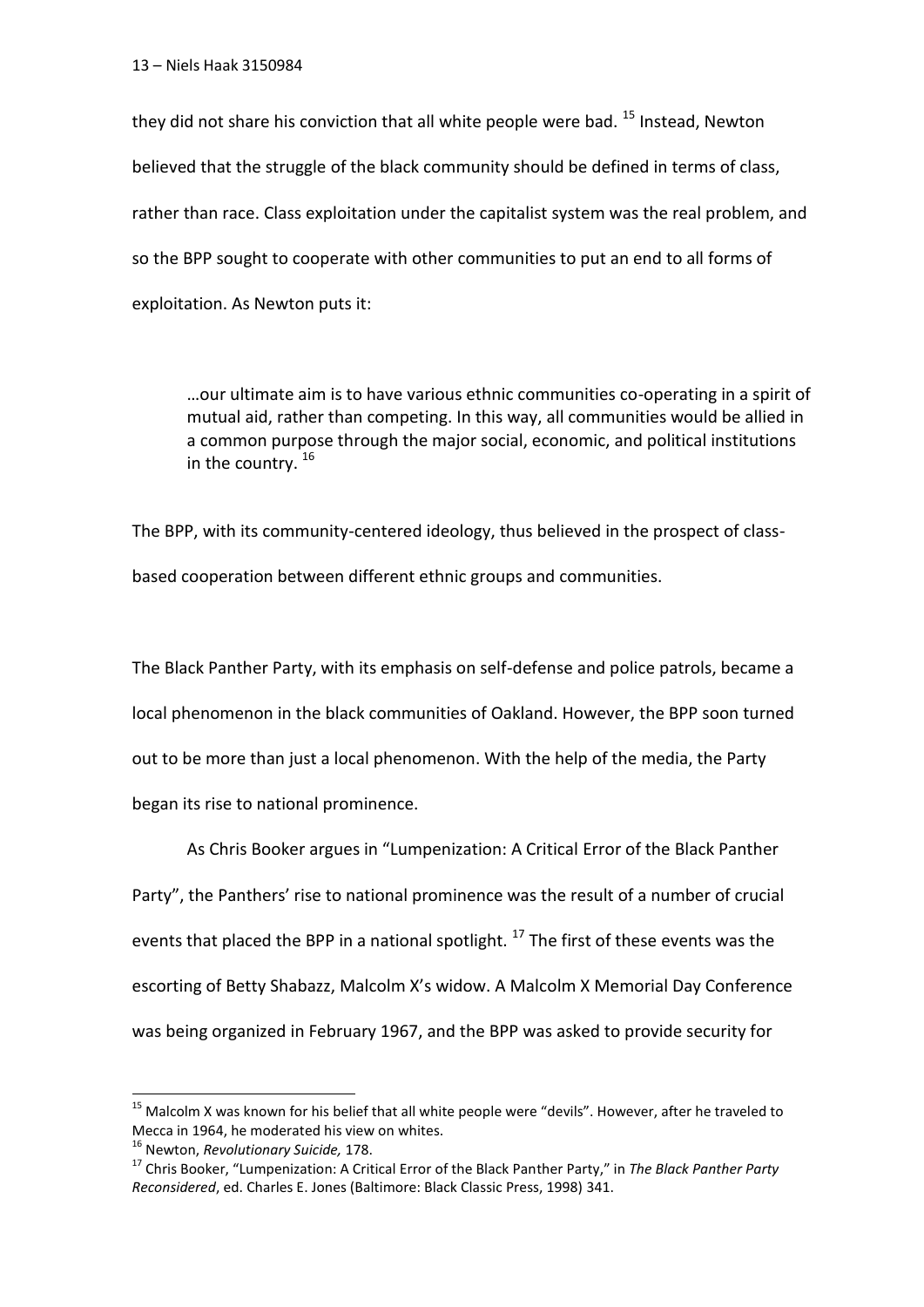**.** 

Betty Shabazz. Seeing as how the Party was infused with the spirit of Malcolm X, Newton and Seale could not pass up on this opportunity. They agreed to provide Betty Shabazz with an armed escort that would lead her around San Francisco. The Panthers' first task was to bring Betty to an office of *Ramparts*, a local magazine, where she had a number of interviews lined up. Everything was going according to plan, until the police decided to confront the Panthers outside the office. While Shabazz was quickly being escorted away from the scene, Newton began taunting a cop who was ready to draw his weapon. Calling him a "big fat racist pig", Newton was ready for the cop to make a move. However, the confrontation abruptly ended when the police decided to back down.<sup>18</sup>

Even though the standoff at *Ramparts* was only a minor victory for the BPP, it had significant consequences for the Panthers' image. As Hugh Pearson argues in *The Shadow of the Panther*, the events at *Ramparts* enhanced Newton's "crazy nigger" image and made the BPP more popular among young blacks who were increasingly interested in the premise of armed confrontation.  $^{19}$  The popularity of the BPP further increased when Eldridge Cleaver joined in early 1967. Cleaver was released on parole from Soledad prison in late 1966, after serving nine years in prison for rape. While he was in prison, Cleaver converted to Islam and became a devoted follower of Malcolm X. He also began writing articles for magazines such as *Ramparts,* which eventually led to the creation of his famous book *Soul on Ice*. This book propelled Cleaver to celebrity status, so when Huey Newton heard of Cleaver's release from prison in early 1967, he was eager to recruit him into the BPP. The Party could use someone like Cleaver, because he was a very talented author and public speaker. Cleaver, however, seemed hesitant to join the BPP at first, but

<sup>&</sup>lt;sup>18</sup> Bobby Seale, *Seize the Time: The Story of the Black Panther Party and Huey P. Newton (Baltimore: Black* Classic Press, 1991) 125-130.

<sup>19</sup> Hugh Pearson, *The Shadow of the Panther: Huey Newton and the Price of Black Power in America*  (Jackson: Perseus Books, 1996) 126.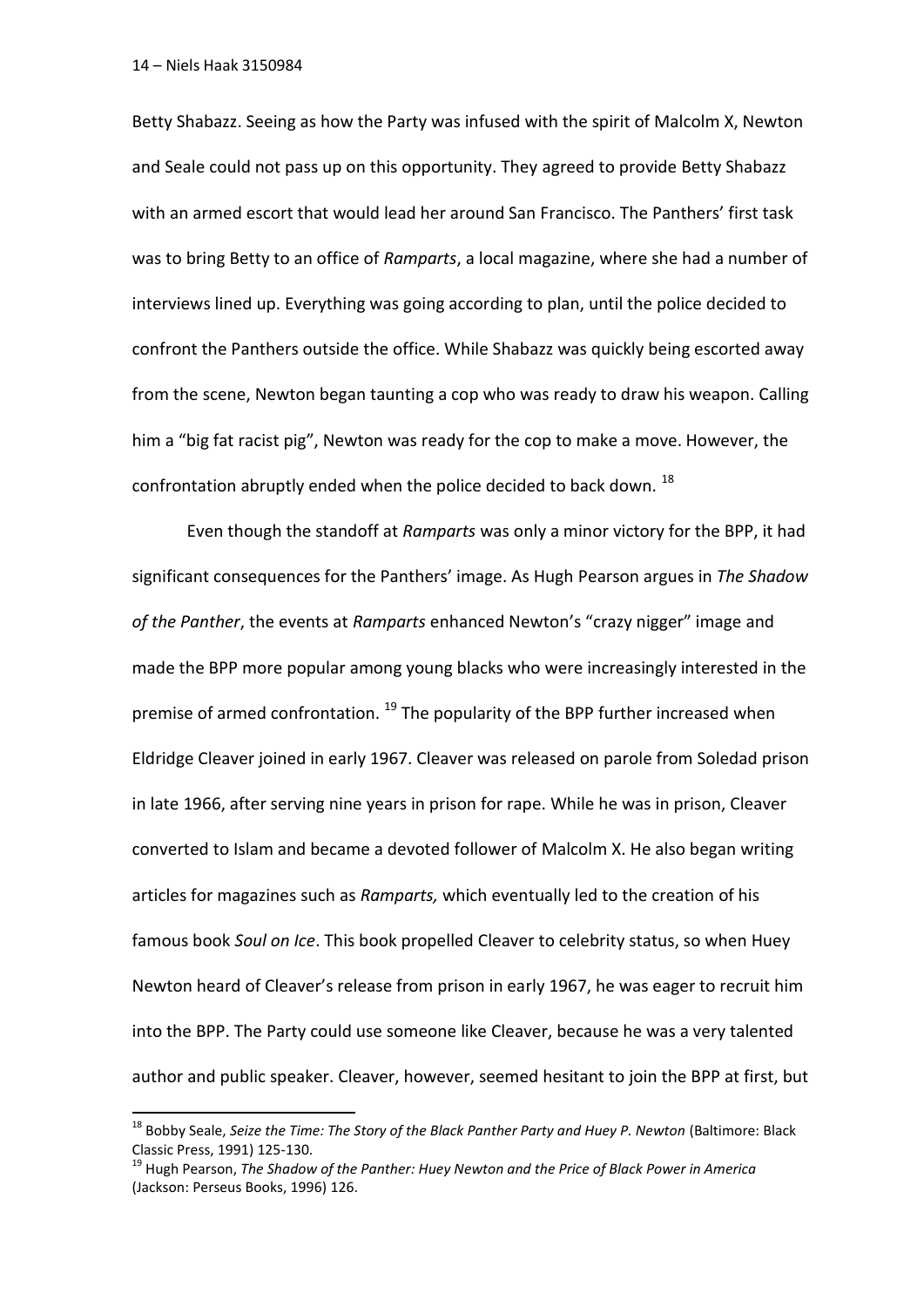after he and Newton had some long discussions about the ideological underpinnings of the Party, he decided to join. The addition of Cleaver was an important step for the BPP, because it both enhanced the Party's prestige and could serve as an important recruiting device. Because of his celebrity status, Cleaver would be able to attract a lot of young new recruits to the Black Panther Party.<sup>20</sup>

One of Eldridge Cleaver's earliest contributions to the BPP was his involvement in *The Black Panther* newspaper, which the Party began publishing in April, 1967. The paper itself became an important vehicle for spreading the message of the BPP throughout the black communities of Oakland. After the initial startup, the paper was published every week, and was handed out to the people on the streets by the Black Panthers themselves. However, *The Black Panther* newspaper would probably not have existed were it not for the Denzil Dowell case.

Denzil Dowell was a twenty-two year old African-American male who lived in North Richmond. On April 1, 1967, he was killed by police officers who claimed that Dowell was running away from a stolen car. The police ruled his death a "justifiable homicide", because Dowell was allegedly committing a felony. However, after the BPP started an investigation of its own, it became clear that Dowell had been murdered in cold blood. As the investigation continued, the Panthers discovered that there had been a series of police shootings in North Richmond. With this new information in mind, Huey Newton decided that a rally would be held to inform the community of the need for selfdefense. With both Bobby Seale and Huey Newton speaking at the rally, the Panthers impressed the community with their hands-on approach. The community became convinced that Denzil Dowell had been an innocent victim, but the police would not

<sup>20</sup> Newton, *Revolutionary Suicide*, 136-142.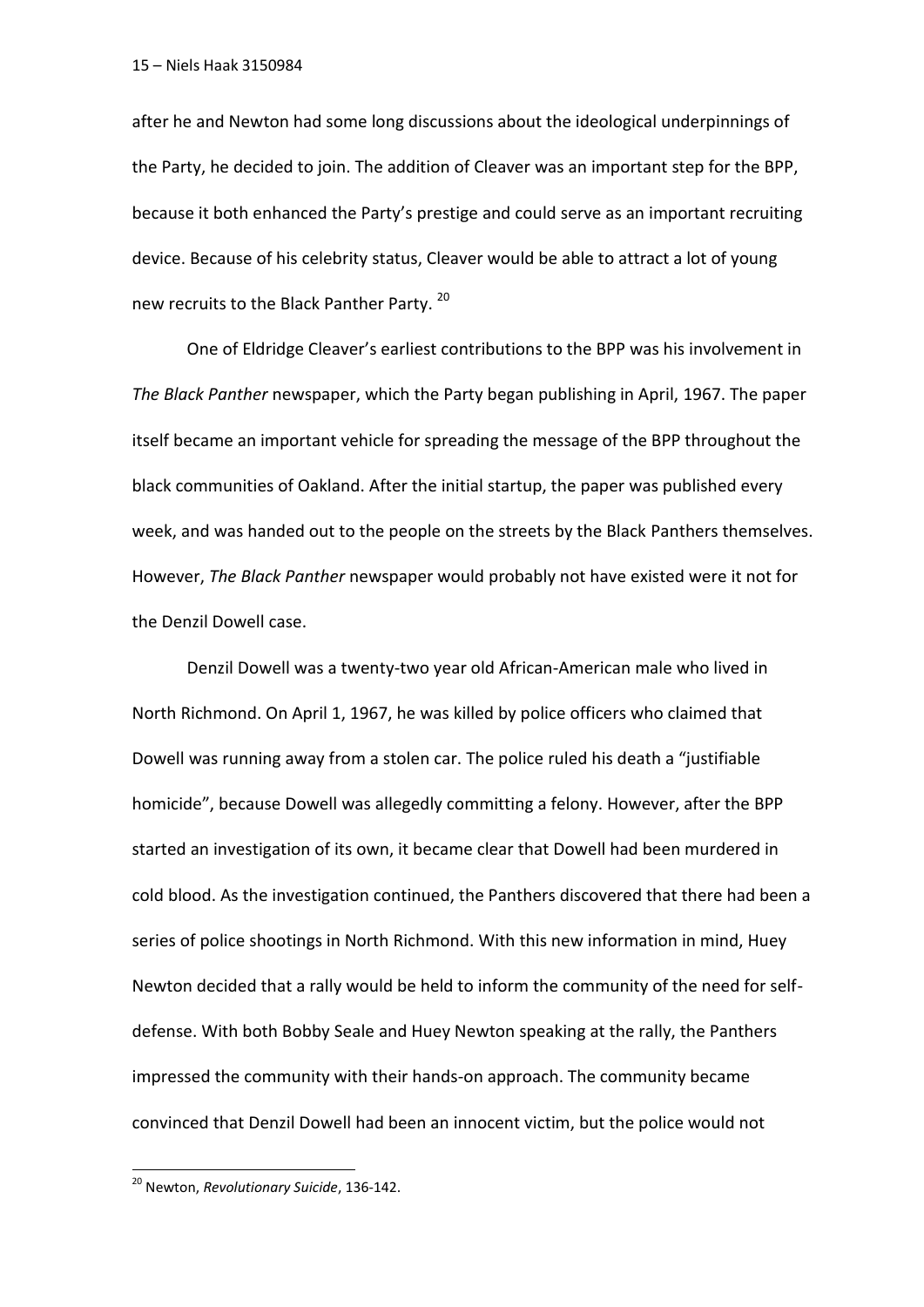budge. There would be no official investigation into the death of Denzil Dowell. Disappointed and angered by the outcome of the case, Seale suggested that the BPP put out a leaflet which would inform the community about the true nature of the Denzil Dowell case. This leaflet would turn out to be the first step towards *The Black Panther*  newspaper. Not only did the leaflet inform people about the Denzil Dowell case, it also allowed them to learn more about the BPP and its stance on self-defense. The Denzil Dowell case thus proved to be an essential part of the development of the BPP. It both gave the Panthers national exposure and helped them with the launch of *The Black Panther* newspaper.<sup>21</sup>

The BPP became increasingly popular as a result of public events such as the escorting of Betty Shabazz and the Denzil Dowell case. The Panthers benefited greatly from this newfound popularity, because more and more people became interested in what they had to say. However, it also attracted the attention of law enforcement agencies. As the Panthers continued to spread their revolutionary message, local police forces realized that something had to be done to undermine the efforts of the BPP. One of the easiest targets turned out to be the weapons that the Panthers carried with them out in the open. Donald Mulford, a conservative state assemblyman from Oakland, informed the BPP that he would be introducing a bill into the state legislature that would make it illegal for them to carry loaded firearms in public. This Mulford Act, also called the "Panther Bill", was seen as a violation of the Panthers' constitutional right to bear arms, so Newton and Seale decided to go to Sacramento to oppose the bill. On May 2, 1967, a group of armed Panthers (without Newton, who was still on probation) arrived at the Sacramento State Capitol to carry across the message that the time had come for blacks

<sup>21</sup> Newton, *Revolutionary Suicide*, 145-152. Seale, *Seize the Time*, 134-149.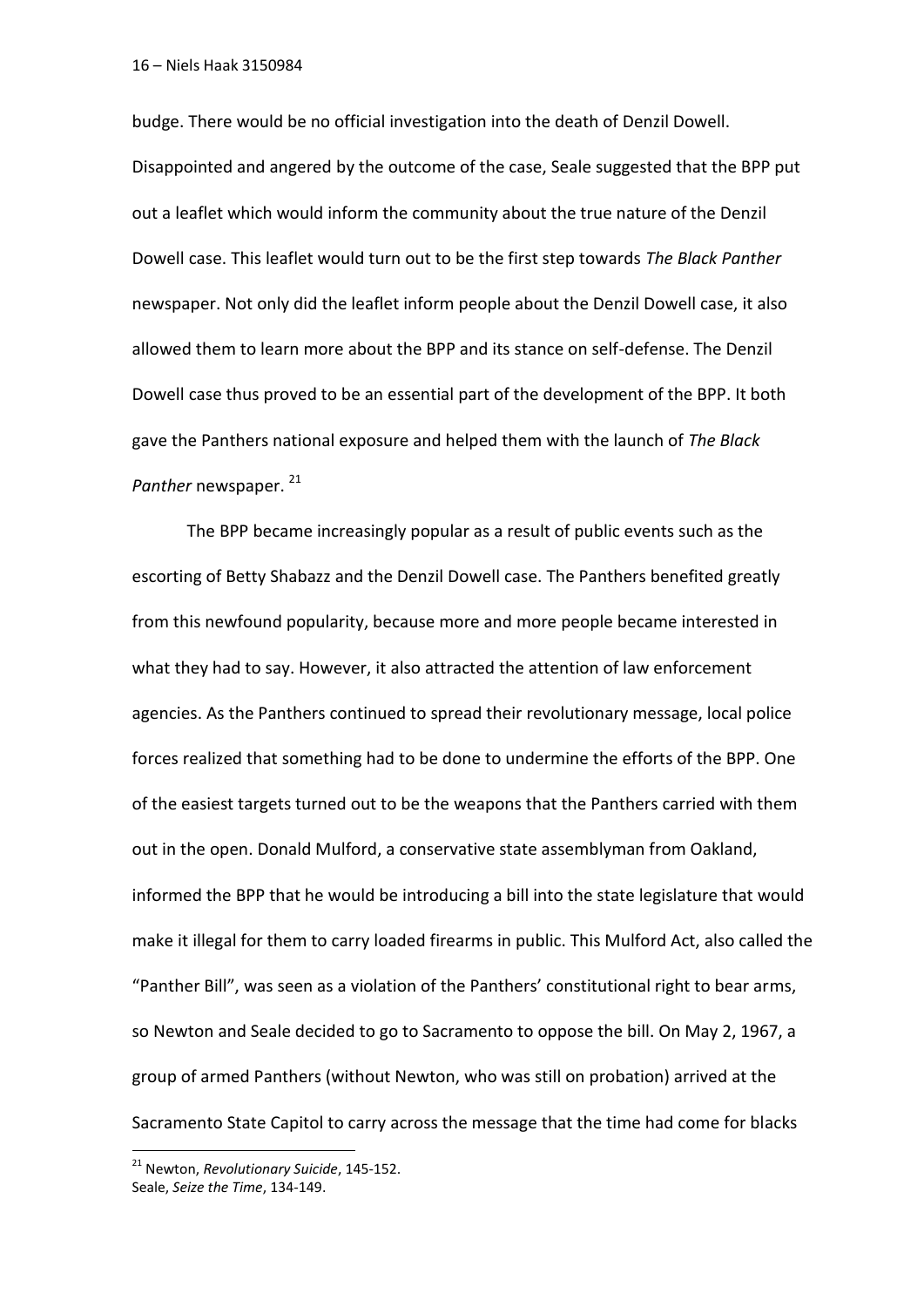to arm themselves. The media were present in significant numbers, so with the eyes of the nation upon him, Bobby Seale recited the mandate of the BPP for all to hear. The group of Panthers was soon arrested by the police, but their message had been heard throughout the nation. The events at the Sacramento State Capitol attracted a significant amount of national attention to the BPP. However, as Huey Newton explains in *Revolutionary Suicide*, people did not even need to hear the complete message. The image of the Panthers carrying firearms proved to be enough to convey the right message to black communities throughout the United States.<sup>22</sup>

As the nation was becoming more aware of the message of the BPP, the police began increasing its activities to undermine the Party. Most Panthers were getting used to being pulled over by the police for no apparent reason, because the Oakland police was keeping a database with license plates of cars that belonged to known members of the BPP. Huey Newton was a frequent victim of this process, seeing as how most cops wanted to meet the "legendary" Newton face-to-face. One of those cops was John Frey. In the early morning of October 28, 1967, Officer Frey ordered Newton to pull over his car. Frey asked Newton some general questions about the car, after which he walked back to another cop who had just arrived at the scene. According to Newton, the second officer ordered his passenger, Gene McKinney, to get out of the car and to follow him. John Frey did the same with Newton, and brought him to the back of the second police car. At this point, Newton reached for his book of law and told Frey that he had no right to arrest him. As Newton was opening the book, Frey allegedly told him to "take that

<sup>22</sup> Newton, *Revolutionary Suicide*, 153-159.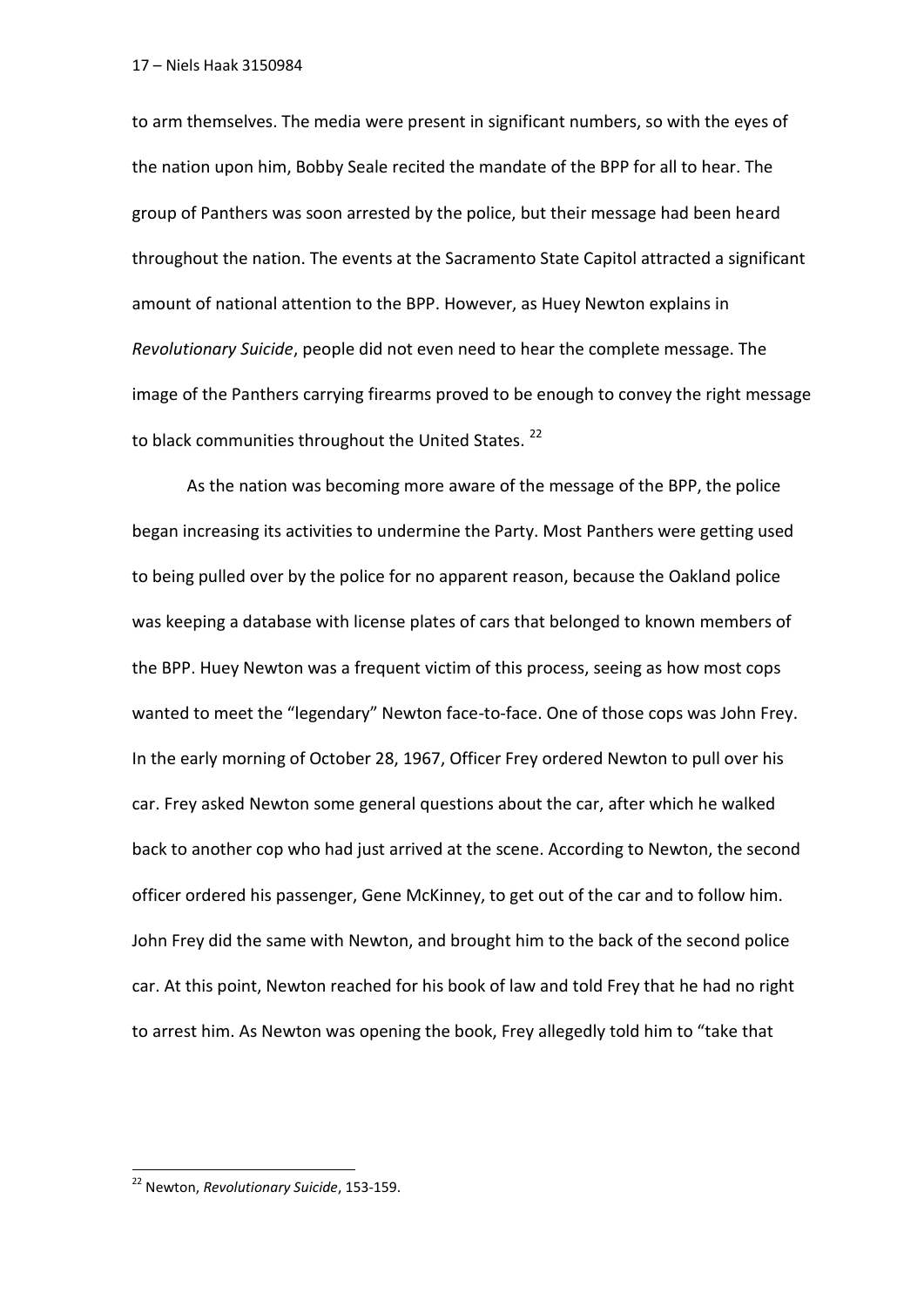book and shove it up your ass nigger", after which he drew his service revolver and shot Newton in the stomach.<sup>23</sup>

It remains unclear what exactly happened in the early morning of October 28, 1967. John Frey turned up dead and Huey Newton lay critically wounded in the hospital. Newton was charged with first-degree murder, but he insisted that Frey was the one who shot him first. Herbert Heanes, the second officer at the scene, was also shot, but he survived. He later testified that Newton and Frey got into a fight, which resulted in Newton shooting Frey. Having seen this, Heanes decided to shoot Newton, even though he testified that he did not see Newton carrying a gun. Each side had its own story, which made it difficult to determine what had happened exactly. The long, drawn-out court case that followed made it clear that the numbers did not add up. However, the odds were stacked against Newton. After hearing all of the testimonies, the Alameda County grand jury sentenced Newton to two to fifteen years in prison for the fatal shooting of John Frey in September, 1968.<sup>24</sup>

The shooting of John Frey and the subsequent conviction of Huey Newton proved to be one of the most important, if not *the* most important events in the development of the BPP. As Hugh Pearson argues in *The Shadow of the Panther*, the events had two important consequences: Huey Newton became a national icon, and the BPP became the nation's premier symbol of black resistance.  $25$  This was largely due to the efforts of the Party itself, however. The other members of the BPP were outraged when they heard of Newton's conviction. Eldridge Cleaver therefore came up with a two-pronged plan to set Newton free: the BPP would hire the best lawyer it could possibly get, Charles R. Garry,

<sup>23</sup> Newton, *Revolutionary Suicide*, 181-187.

<sup>24</sup> Idem, 200-265.

<sup>25</sup> Pearson, *The Shadow of the Panther*, 147.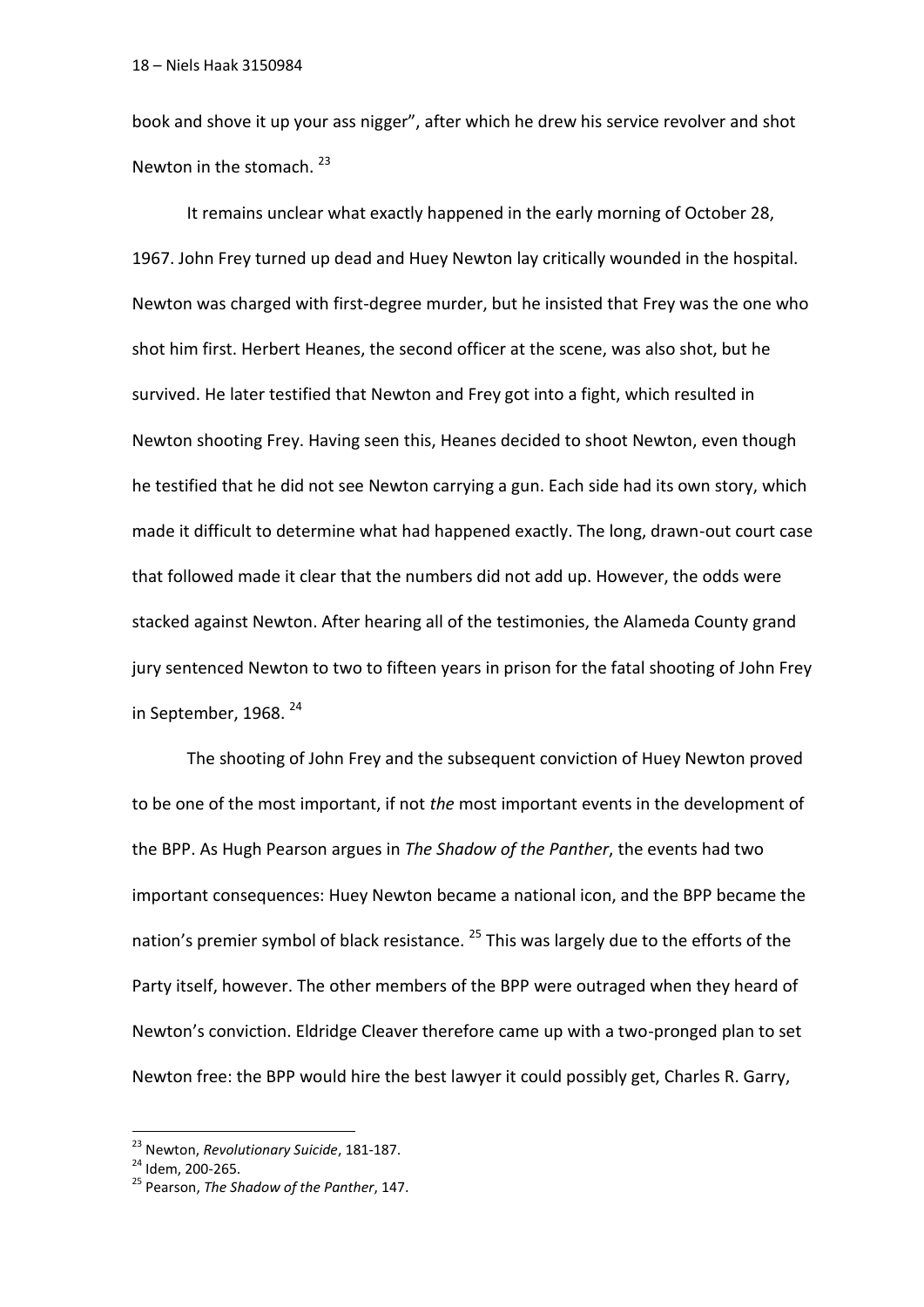and a Free Huey publicity campaign would be set in motion. Cleaver's plan also led the BPP to ally itself with the white leftist Peace and Freedom Party (PFP). The Panthers were thus making important organizational decisions that would decisively affect the future of the Party. Moreover, the community organized Free Huey campaign once and for all turned the BPP into a national organization. With Free Huey rallies being held both nationally and internationally, the BPP had firmly established its name. So, even though the Party had lost its leader for the time being, it was entering a new period of unparalleled growth and development.<sup>26</sup>

Huey Newton and Bobby Seale could not possibly have foreseen what happened to the Black Panther Party in little more than a year. The Party went from being a local, Oaklandbased organization with a handful of members to a national organization with an (inter)national following. There were numerous setbacks, but the Panthers managed to achieve their goals one way or another. They got people to listen to what they had to say, and even convinced some of these people to pick up the gun themselves. However, the BPP's success story had also attracted some unwanted attention. From 1968 onwards, the FBI had set its sights on the Black Panther Party.

<sup>26</sup> Pearson, *The Shadow of the Panther*, 147-165. Booker, "Lumpenization," 343.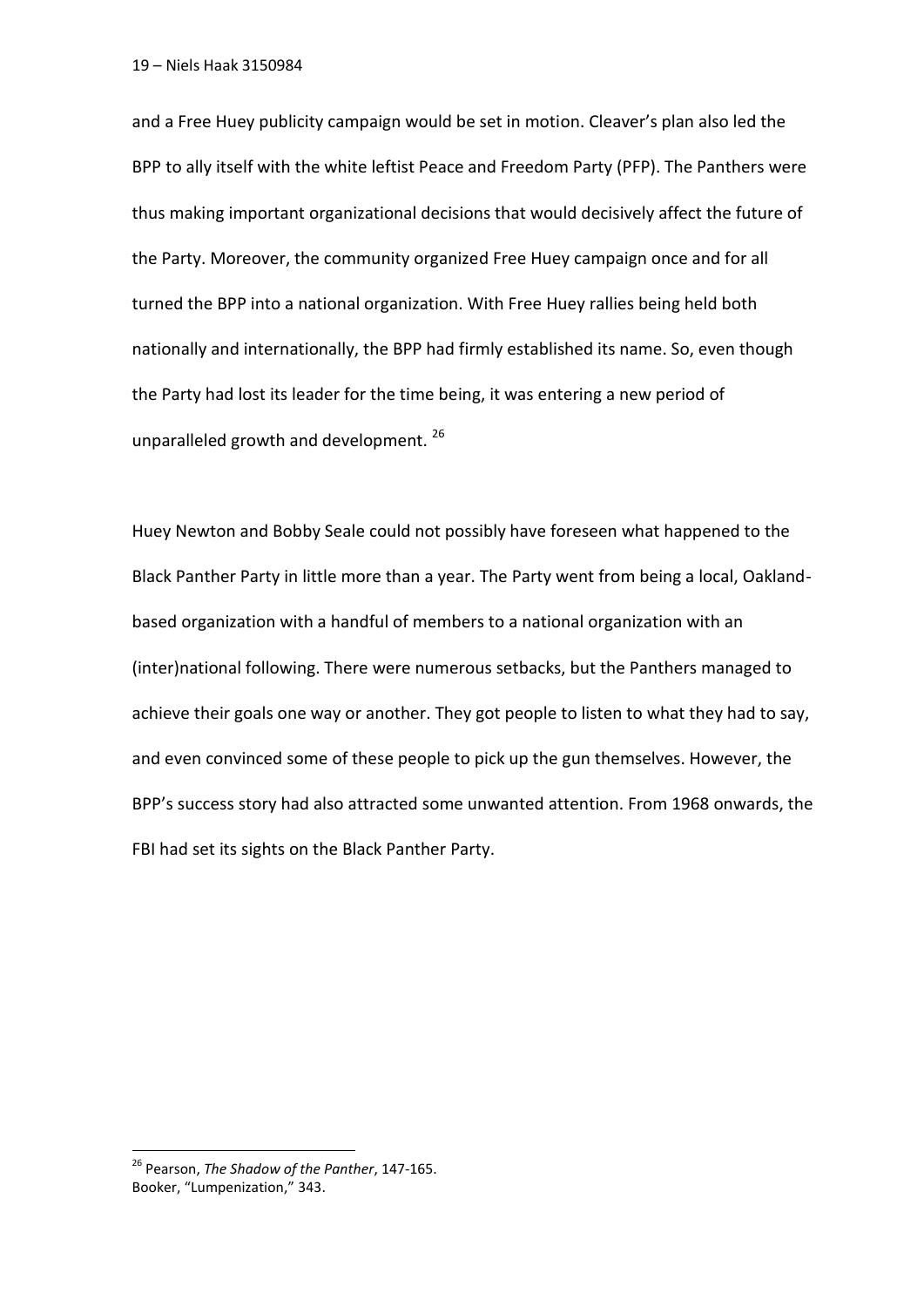### **Chapter II: COINTELPRO and the Black Panther Party**

The Black Panther Party knew what it was like to be targeted by law enforcement agencies. Being pulled over and having one's vehicle searched more or less became a daily routine for most Panthers, seeing as how the police kept track of the vehicles that were often used by Party members. Because of this, the Panthers were always appropriately prepared for the inevitable confrontation with the police. However, nothing could have prepared the Black Panther Party for what the FBI had in store for it. Starting its operations against the BPP in 1968, the FBI had only one goal in mind: "neutralizing" the Panther.

The Federal Bureau of Investigation, as it existed in the 1960s, had come a long way from its inception in the early twentieth century. At first, the Bureau of Investigation was a small-scale organization bent on reinforcing the socio-economic status quo. The FBI still served the same purpose in the 1960s, but thanks to the efforts of its director, J. Edgar Hoover, it had been transformed into one of the most controversial organizations of the United States. Under Hoover, the FBI began taking drastic measures against people and organizations that were deemed to be a threat to the United States. This was made considerably easier by the passing of legislature such as the Espionage Act (1917), Sedition Act (1918) and the Smith Act (1940), which made any form of government subversion easily punishable. Needless to say, the FBI was mostly preoccupied with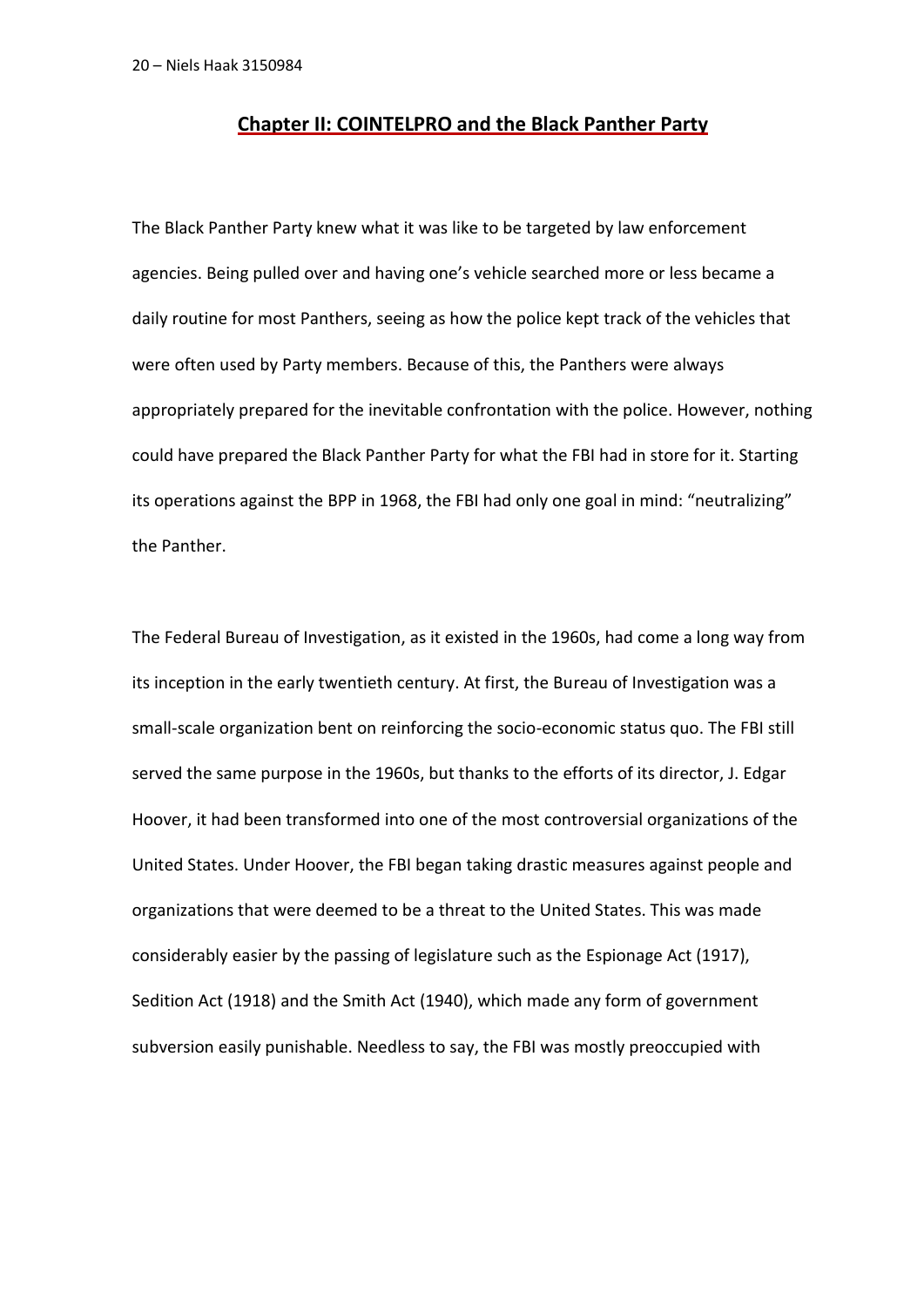fighting communism from the 1930s onwards. But with the rise of several new subversive threats in the late 1950s and 1960s, the FBI had to begin expanding its operations.  $^{27}$ 

The FBI's primary weapon against subversive groups was COINTELPRO. An acronym for Counter Intelligence Program, COINTELPRO officially began in 1956 as a series of covert action programs designed to eliminate possible subversive threats. With this program, the FBI was no longer limited to just intelligence gathering. Instead, the FBI was authorized to "disrupt" and "neutralize" targeted groups and people. According to investigations by the Church Committee, COINTELPRO was originally created "in part because of frustration with Supreme Court rulings limiting the Government's power to proceed overtly against dissident groups." <sup>28</sup> So, instead of overt action, the FBI designed COINTELPRO to be used as a tool for covert action. <sup>29</sup>

COINTELPRO was designed with a number of goals and purposes in mind. First and foremost, it was designed to protect national security by neutralizing possible threats to the nation. The creation of COINTELPRO marked an important shift in thinking about supposed threats, because it was designed to be a domestic counter-intelligence program. The FBI and the government had focused on domestic subversive groups before, but not on a grand scale like this. Another purpose of COINTELPRO was the prevention of violence, both between and by different targets. The program specifically targeted groups which were believed to have the potential for violence. In order to dismantle this potential, COINTELPRO aimed to deter recruitment and membership in the target groups. The goal was thus to prevent violence indirectly, rather than directly. Furthermore, COINTELPRO shared the FBI's traditional goal of maintaining and reinforcing

<sup>27</sup> Ward Churchill and Jim Vander Wall, *Agents of Repression: The FBI's Secret Wars Against the Black Panther Party and the American Indian Movement* (South End Press, 1988) 17-36.

<sup>28</sup> U.S. Senate, *Staff Reports,* 3.

 $29$  Idem, 3-4.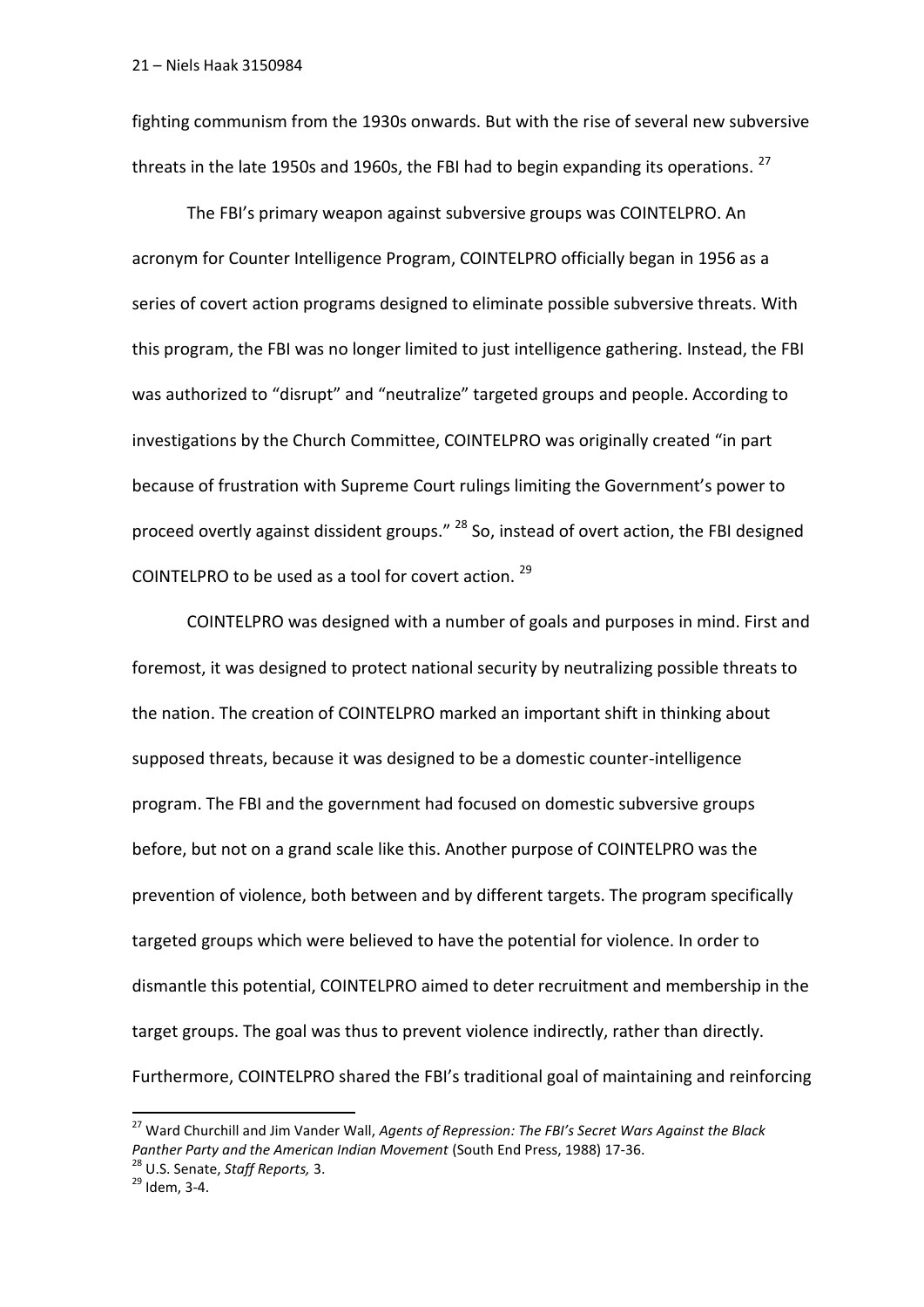the socio-economic status quo. According to the reports of the Church Committee, this goal was never explicitly mentioned anywhere, but looking at the available documents, it is safe to say that the FBI looked upon itself as the protector of the status quo in the United States. <sup>30</sup>

The FBI was prepared to go to great lengths to enforce the socio-economic status quo. This meant that the Bureau often relied on extralegal methods to eliminate possible subversive threats. According to investigations by the Church Committee, COINTELPRO was at times in clear violation of the First Amendment. A considerable part of all approved COINTELPRO actions was meant to prevent speaking, teaching, publishing, and meeting of and by targeted groups and individuals. The FBI's counter-intelligence programs were thus clearly violating constitutional rights under the guise of national security**.** 31

At the height of its existence, COINTELPRO was divided into five different programs: the "Communist Party, USA" program (1956-1971); the "Socialist Workers Party" program (1961-1969); the "White Hate Group" program (1964-1971); the "Black Nationalist Hate Group" program (1967-1971); and the "New Left" program (1968-1971). Not surprisingly, the first two programs were part of America's crusade against communism. The threat of Soviet infiltration and espionage was still very real in the eyes of the FBI, so the Bureau spared no effort to counter Soviet subversion. The later programs were mainly directed at groups which were considered to be part of the same ideological movement, even though this was not always the case. For example, as the Church Committee reports note, Dr. Martin Luther King Jr.'s Southern Christian Leadership Conference (SCLC) was labeled as a "Black Nationalist Hate Group", despite

<sup>30</sup> U.S. Senate, *Staff Reports*, 5-7.

 $31$  Idem, 27-33.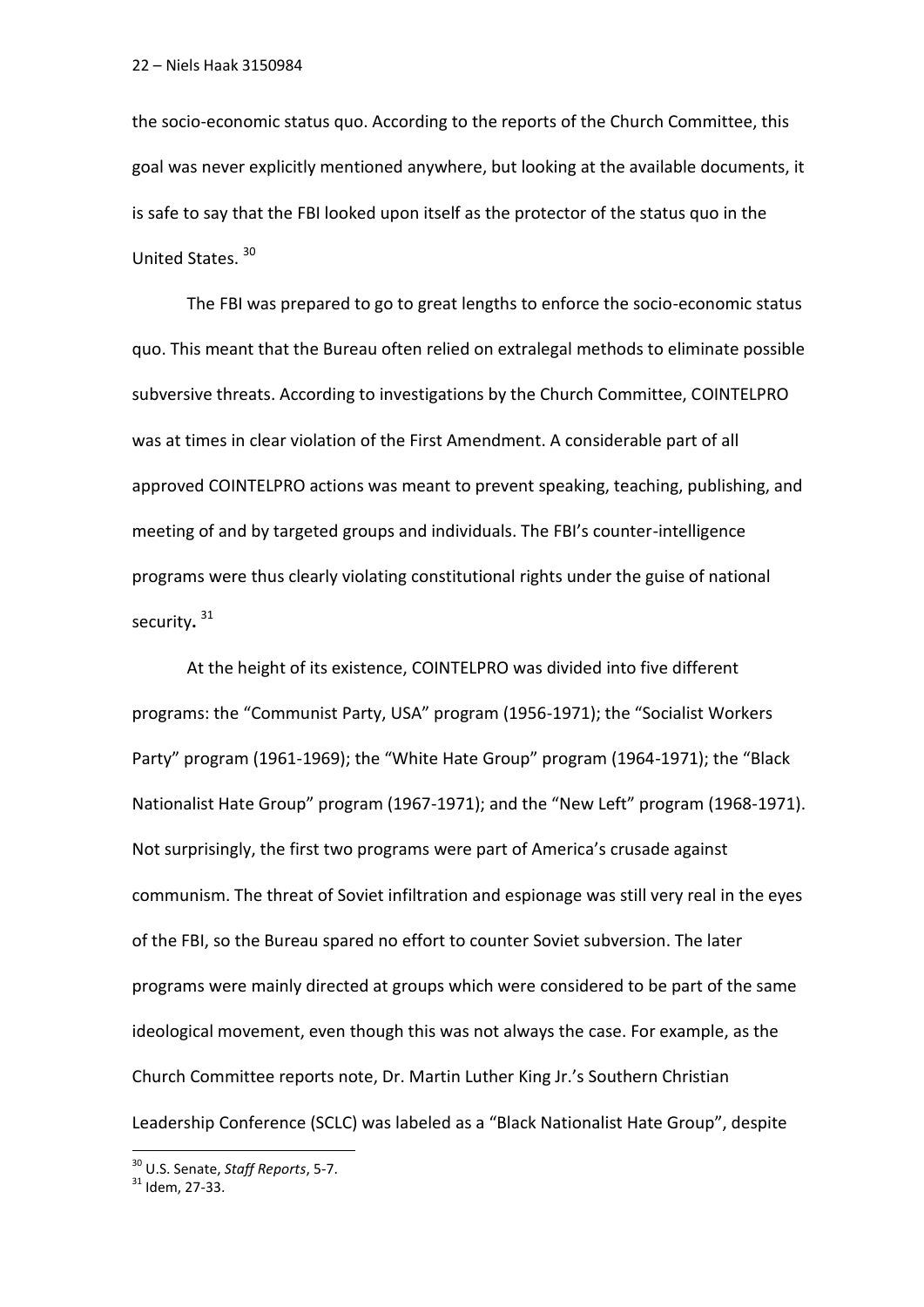the fact that King's emphasis on Gandhian principles of nonviolence can hardly be seen as the foundation for a so-called "hate group". The five main counter-intelligence programs of the FBI thus consisted of a wide array of targets.  $32$ 

The Black Panther Party was not part of the "Black Nationalist Hate Group" program at first. In its early stages, the program was aimed at organizations such as the SCLC, SNCC, Congress of Racial Equality (CORE), and the Nation of Islam. The purpose of the program was to disrupt and neutralize these organizations and its members, because their revolutionary actions and rhetoric made them a threat to the United States government. In March, 1968, the program was expanded to include new long-term goals: preventing a coalition of Black Nationalist groups; preventing the rise of a "messiah" who could unify the Black Nationalist movement; preventing violence on the part of Black Nationalist groups; discrediting the leaders of Black Nationalist groups; and preventing the growth of Black Nationalist groups.  $^{33}$  These long-term goals underline the fact that the so-called Black Nationalist Hate Groups had become a major concern for the FBI. However, the greatest concern had yet to come. Starting in September, 1968, the FBI began focusing its attention on the daily operations of the Black Panther Party.<sup>34</sup>

As noted before, the Black Panther Party was not a target of the FBI's "Black Nationalist Hate Group" program at first. When the first list of targets was sent out to FBI field offices across the United States on August 25, 1967, the BPP was still very much a local organization. Prior to this date, the BPP had received some national attention with the Denzil Dowell case and its display of force at the Sacramento State Capitol, but apparently

<sup>32</sup> U.S. Senate, *Staff Reports*, 4, 16-27.

<sup>33</sup> Idem, 187.

<sup>&</sup>lt;sup>34</sup> Ibidem.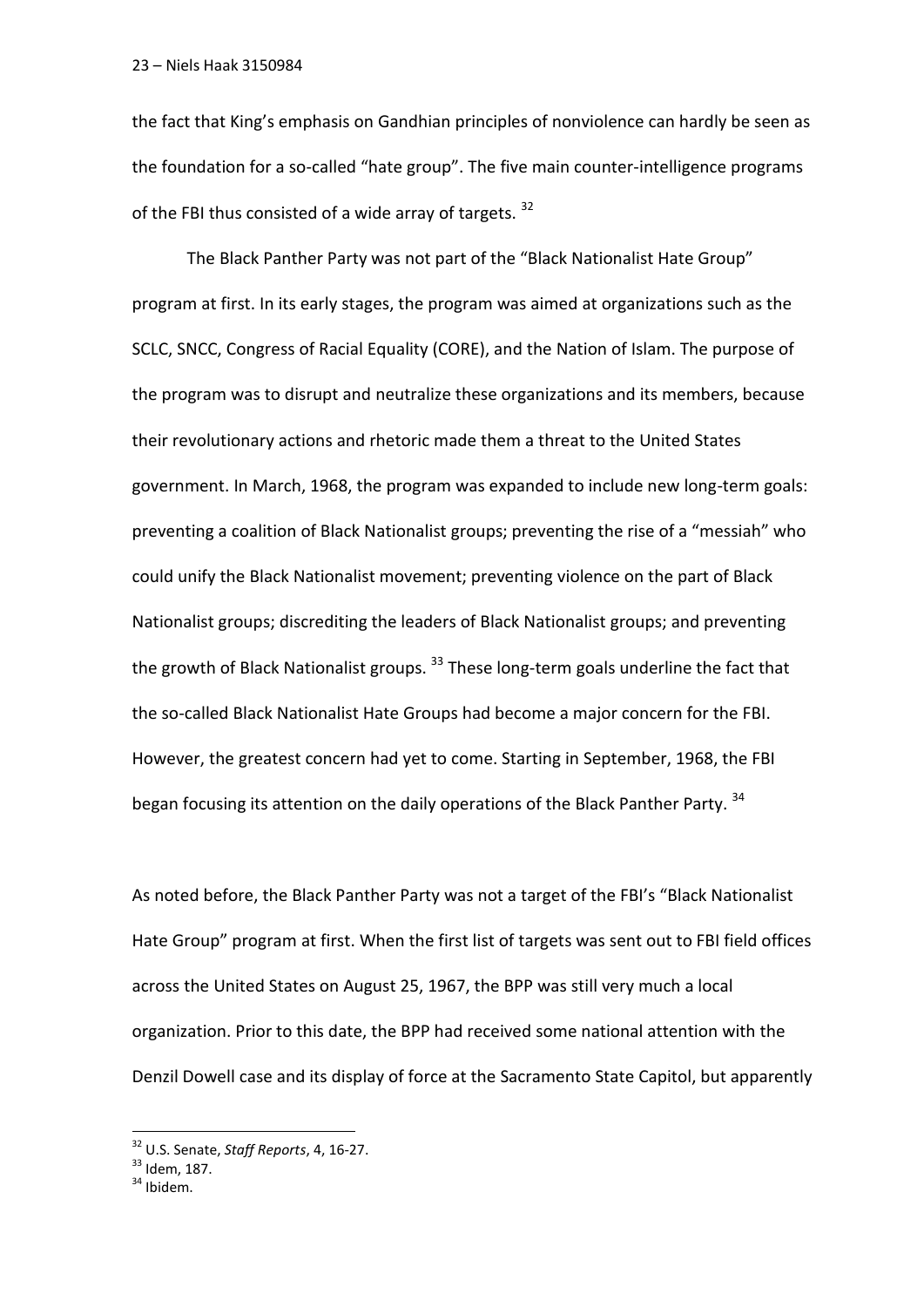these events were not yet important enough to justify the inclusion of the BPP in the FBI program. When the FBI expanded its program with new long-term goals on March 4, 1968, the BPP was still not listed as one of its targets. By this time, the shooting of John Frey had placed Huey Newton and the BPP in a national spotlight. However, even though Newton's trial quickly turned into a media spectacle, the Black Panther Party was still not a primary target of COINTELPRO. 35

In September 1968, FBI director J. Edgar Hoover openly declared the Black Panther Party to be "the greatest threat to the internal security of the country." In the same article, published in the *New York Times*, Hoover said the following about the BPP:

Schooled in the Marxist-Leninist ideology and the teaching of Chinese Communist leader Mao Tse-tung, its members have perpetrated numerous assaults on police officers and have engaged in violent confrontations with police throughout the country. Leaders and representatives of the Black Panther Party travel extensively all over the United States preaching their gospel of hate and violence not only to ghetto residents, but to students in college, universities and high schools as well.<sup>36</sup>

It is quite clear that Hoover was trying to incriminate the Black Panther Party in the national media. First, even though it is undeniable that the BPP was often involved in confrontations with the police, this was in most cases not the Panthers' own fault. Huey Newton had always emphasized the fact that the BPP kept its activities within legal bounds. Every new member was told to operate strictly by law, so that the police would have no ground to stand on. <sup>37</sup> Needless to say, the Black Panthers were no saints, but Hoover's accusation is far from being the truth. BPP members were told to never make the first move. So, in the case of "violent" confrontation, it is more likely that the police

<sup>35</sup> U.S. Senate, *Staff Reports*, 20-22.

<sup>36</sup> *New York Times*, September 8, 1968

<sup>37</sup> Newton, *Revolutionary Suicide*, 129.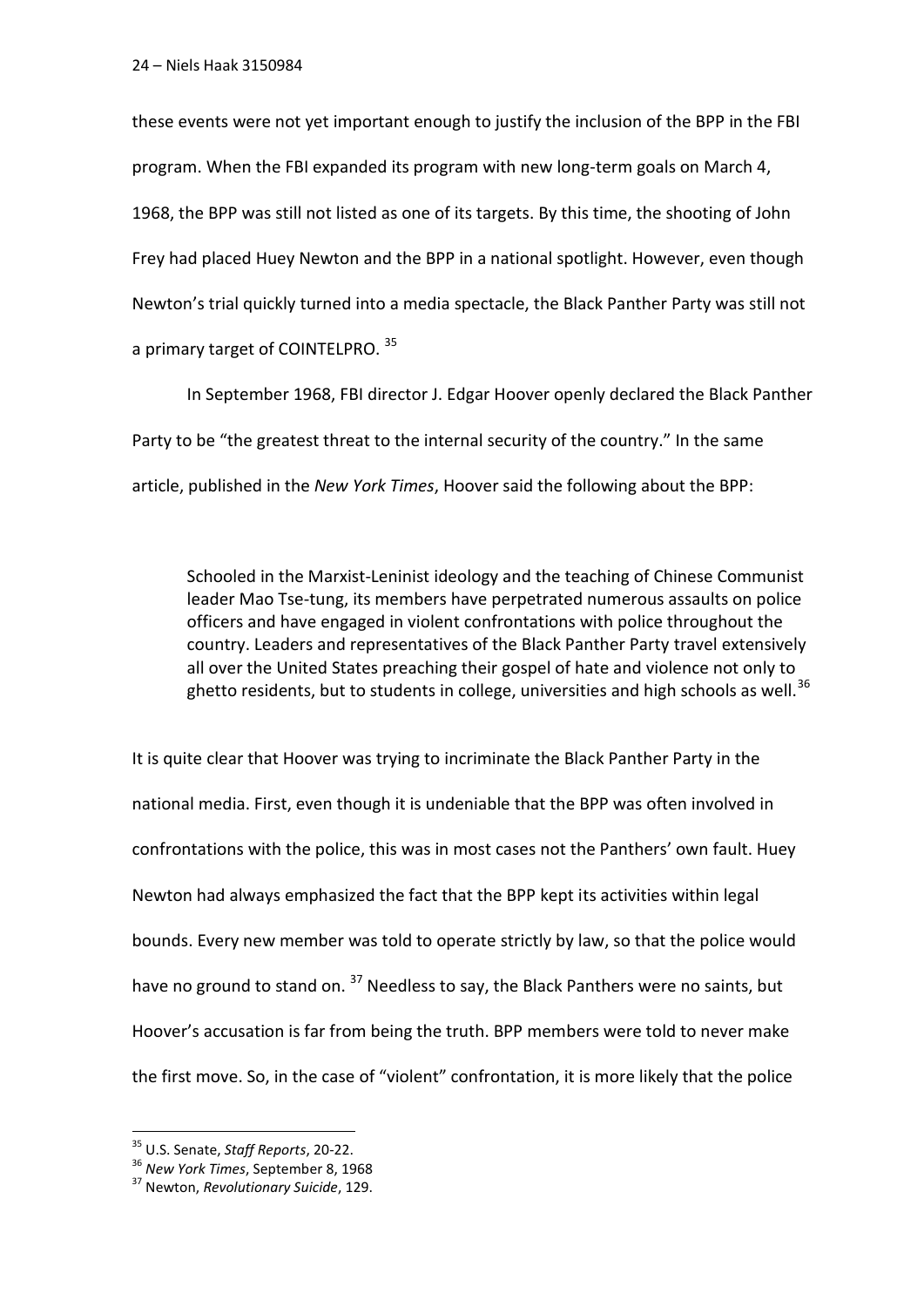assaulted the Black Panthers, instead of the other way around. Furthermore, Hoover was completely unjustified in suggesting that the BPP was preaching a "gospel of hate and violence". The problem at the time was that people only knew the Black Panthers as they were represented in the media. These people looked at the news and saw African-Americans standing in front of the Sacramento State Capitol wearing black berets and shotguns. A "gospel of hate and violence" would easily tie into this existing militant image, so Hoover decided to take the opportunity to publicly denounce the Black Panther Party in the national media. By doing so, the FBI kept people in the dark about the Party's social, community-centered ideology and program.

The question remains why the Black Panther Party all of a sudden became a primary target of COINTELPRO in late 1968. One obvious answer would be that the BPP continued to grow throughout the late 1960s. By 1968, with its membership reaching an estimated 5.000 people, the Black Panther Party had established chapters in different cities throughout the United States, such as Chicago, Los Angeles, and New York. However, this alone could not have been the reason for why Hoover suddenly declared war on the BPP. Another possible reason could have been the fact that the BPP and SNCC were planning to merge. SNCC had been a target of the FBI's counter-intelligence programs since 1967, so any type of coalition or merger could prove to be a possible threat to the status quo. In February, 1968, SNCC made clear to the BPP that it was interested in a joint coalition. SNCC was not as successful anymore as it used to be, so the BPP's newfound popularity could provide it with some new opportunities. The Panthers were interested in a merge, because SNCC's experience as a movement could provide them with some much-needed organizational (re-)structuring. Some of SNCC's prominent members, such as H. Rap Brown, James Forman, and Stokely Carmichael, were drafted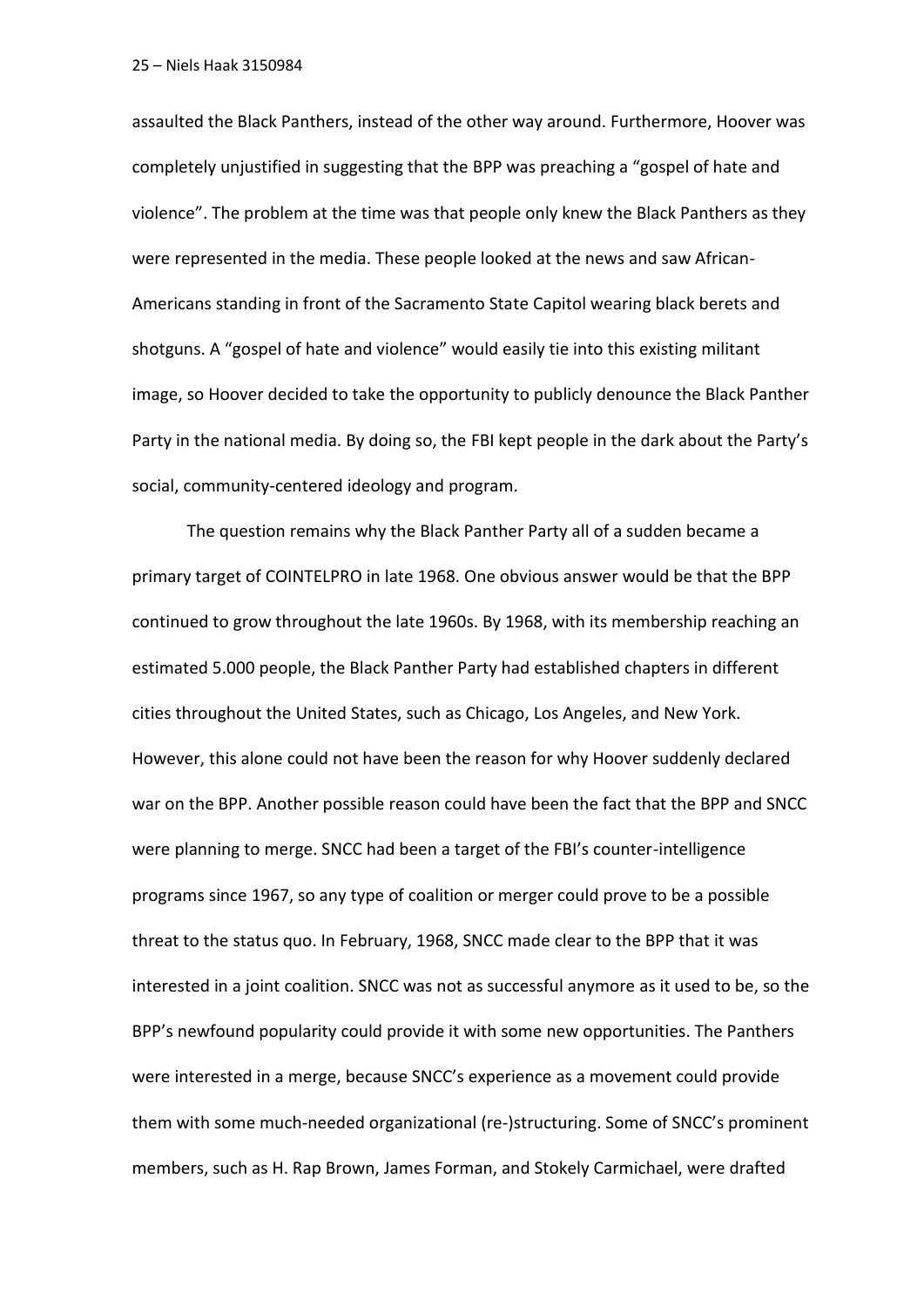into the BPP after the merger was officially announced, but the seemingly happy marriage did not last very long. Members of SNCC soon realized that they did not share the BPP's preference for armed revolution. The irreconcilable ideological differences between the two organizations eventually led to a split in August, 1968. <sup>38</sup>

There could be a number of explanations for the FBI's sudden interest in the Black Panther Party. As the BPP was expanding across the United States, it started to attract more and more national attention. Events such as the merger with SNCC and Newton's murder trial and subsequent conviction in September, 1968 all placed the BPP in a national spotlight, which seemingly also drew the attention of the FBI. However, it is very likely that the FBI was already keeping an eye on the BPP ever since it started to become popular. Hoover and the FBI must have recognized the fact that the ideological underpinnings of the BPP proved to be a clear threat to the status quo in the United States. Hoover eventually expressed this belief in September, 1968, marking the BPP as another Black Nationalist Hate Group. The FBI had set its sights on the Black Panther Party, and so by July, 1969, the Panthers had become the primary focus of COINTELPRO.

As with the other targets of COINTELPRO, the FBI had one clear goal in mind for the Black Panther Party: disrupting and neutralizing its community organizing efforts. However, the FBI's efforts to achieve this goal proved to be much more drastic for the BPP than for any of the other targeted organizations. After all, J. Edgar Hoover claimed that the BPP was "the greatest threat to the internal security of the country". The FBI therefore designed a grand strategy which was supposed to bring the BPP down.

<sup>38</sup> Pearson, *Shadow of the Panther*, 150-164.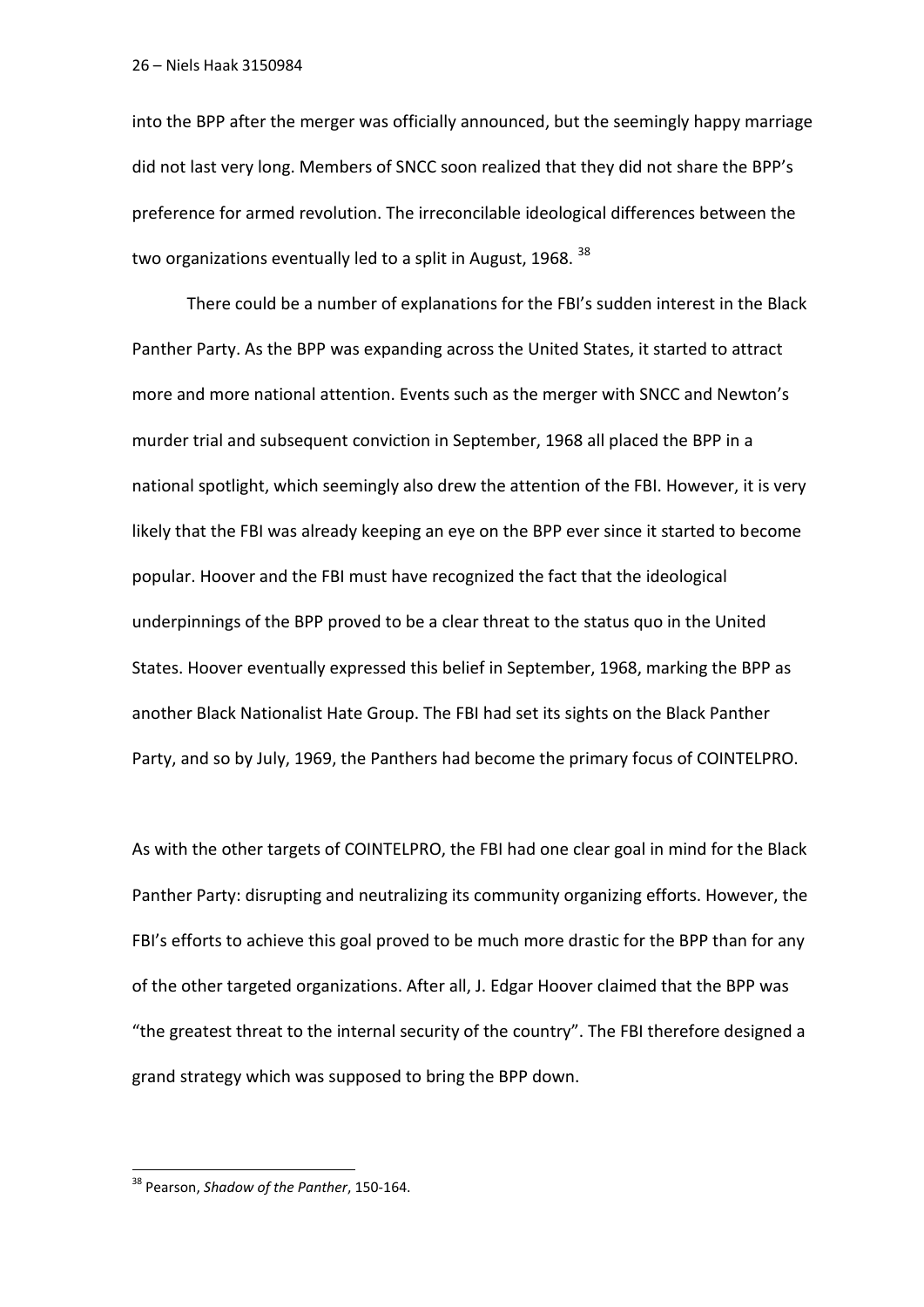As noted before, one of COINTELPROs main purposes was the prevention of violence both by and between different targets. By aiming to deter membership and recruitment in the targeted groups, the FBI hoped that it could indirectly prevent violence. However, this was not the case for the Black Panther Party. Instead of trying to prevent violence, the FBI was actively promoting violence between the BPP and other known militant organizations. According to the Church Committee reports, the FBI was well aware of the fact that violent power struggles existed between the BPP and these other organizations. This provided the Bureau with the perfect opportunity to kill two birds with one stone. Moreover, it seems as if the FBI was proud of the violent confrontation it was fostering. In a FBI memorandum from the San Diego Field Office, it is said that:

Shootings, beatings, and a high degree of unrest continues to prevail in the ghetto area of southeast San Diego. Although no specific counterintelligence action can be credited with contributing to this overall situation, it is felt that a substantial amount of the unrest is directly attributable to this program.  $39$ 

So, not only was the FBI actively involved in the promotion of violence between wellknown militant organizations, it also took pride in what it was doing. Considering the fact that the main goal of the FBI's counter-intelligence programs was to maintain the status quo in the United States, it would make sense for the FBI to feel completely justified about what it was doing. However, being proud of the fact that US citizens are killing one another is something different. It goes to show that the FBI was prepared to cross legal boundaries in its conflict with the BPP. <sup>40</sup>

<sup>&</sup>lt;sup>39</sup> Memorandum from San Diego Field Office to FBI Headquarters, 9/18/1969, 2.

<sup>40</sup> U.S. Senate, *Staff Reports*, 189-195.

Austin, *Up Against the Wall*, 224-239.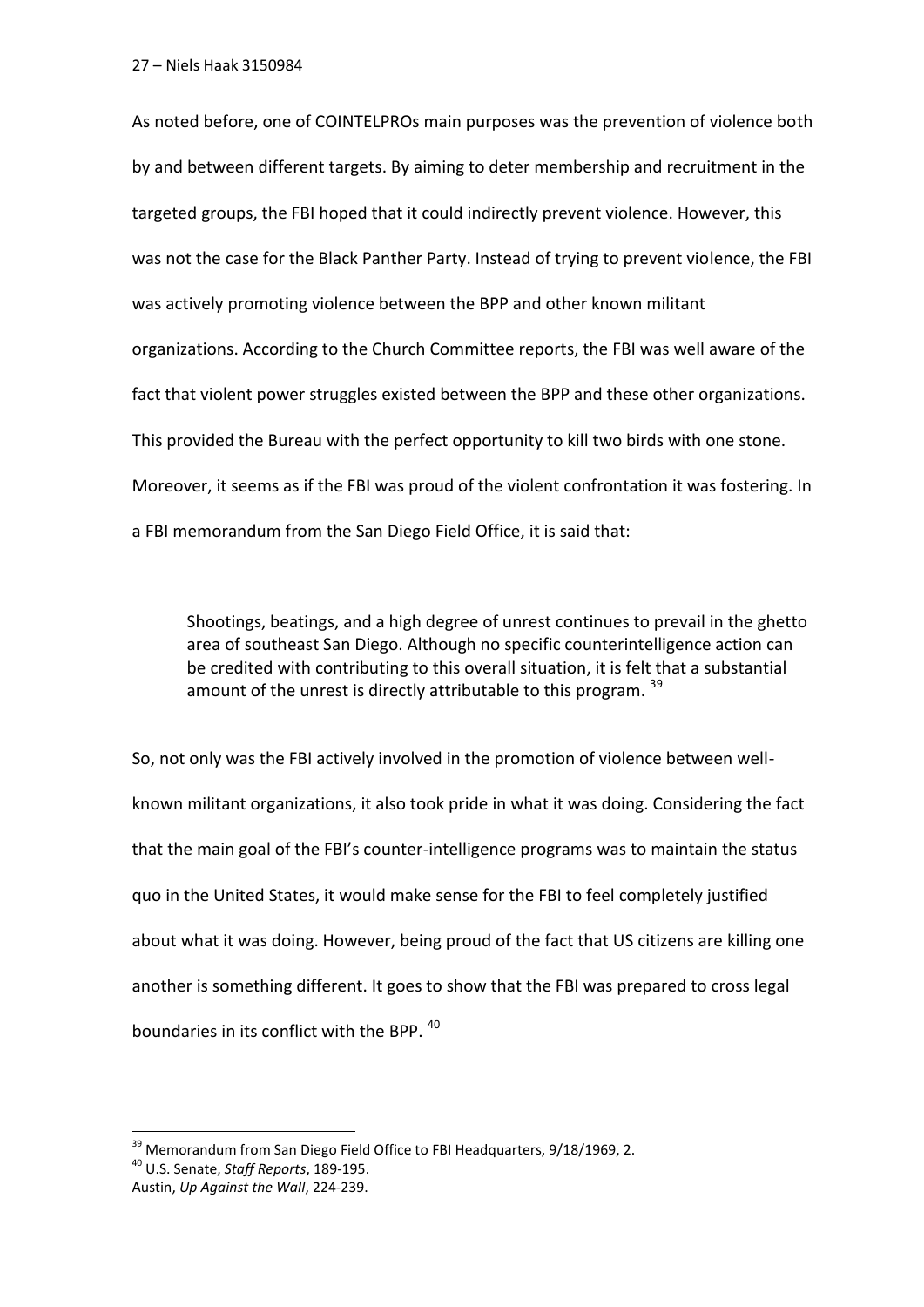Besides trying to foster conflict between several targeted organizations, the FBI was also aiming to foster conflict within the BPP itself. By trying to induce distrust and paranoia within the ranks of an organization, the FBI could easily destroy any such organization. This was even more so the case for the BPP, because the organizational leadership of the Party was continually being disturbed by the frequent arrests and convictions orchestrated by the FBI. One of the most significant convictions in this case was Huey Newton's, because he was considered to be both the practical and spiritual leader of the BPP. While Newton was in jail, the FBI stepped up its efforts to fracture the BPP from within. Even though most of the BPP's prominent members had been or had become good friends, their friendship was severely strained by COINTELPRO actions. This was especially the case for Huey Newton and Eldridge Cleaver. Newton and Cleaver had both developed different conceptions of the ideological future of the BPP. Newton believed that the BPP had to put down the gun and had to start focusing more on the community programs, whereas Cleaver still advocated the need for violent revolution. The ideological differences between the two eventually led to a split within the ranks of the BPP. The Party became divided in a pro-Newton faction, who advocated a moderate ideology, and a pro-Cleaver faction, who advocated a more radical ideology. Recognizing this conflict, the FBI initiated a program in March, 1970, which was supposed to drive a permanent wedge between Newton and Cleaver. Newton was still in jail at the time, and Cleaver had fled to Algeria because he had violated his parole in the United States. So, with both of these men being away from the BPP's day-to-day operations, the FBI could easily begin to drive the two further apart by spreading false rumors and information on their behalf. The Newton-Cleaver rift was but one of the ways in which the FBI attempted to pit prominent members of the BPP against each other. However, as will be discussed in the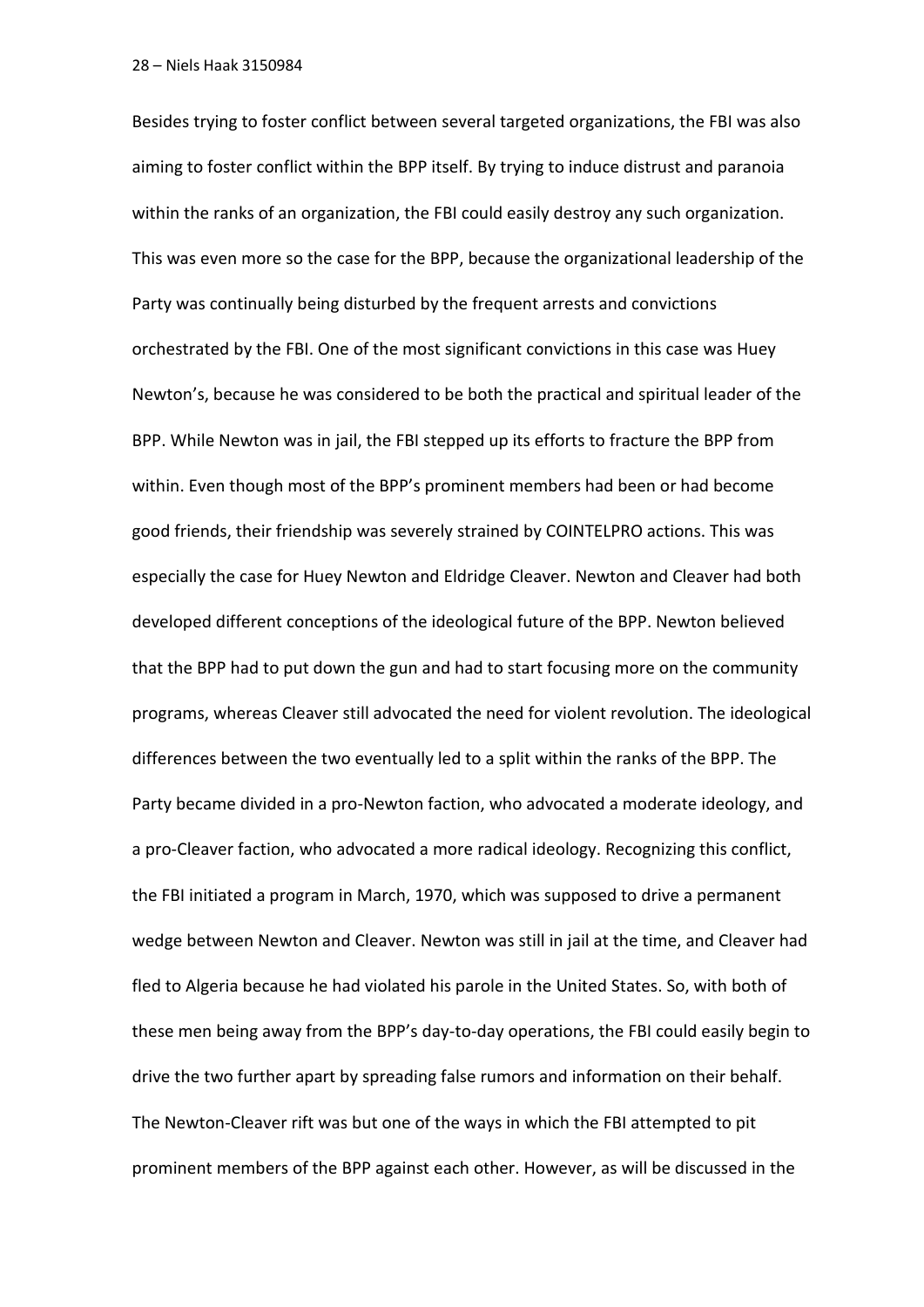next chapter, this particular conflict proved to be of great importance for the future of the BPP.<sup>41</sup>

The FBI furthermore went to great lengths to undermine public support for the BPP. Seeing as how the BPP was focused on organizing the community, it was only natural for the FBI to try and turn the community against the Panthers. One of the Bureau's primary targets in this context was the BPP's "Free Breakfast for School Children Program", which was set up in November, 1968. The Free Breakfast Program was the very first survival program that was implemented by the Party. As the name already suggests, the purpose of the program was to provide kids with breakfast which they would otherwise probably not get. The concept was relatively simple, but it nevertheless helped the community to meet some of its daily needs. Numbers suggest that the Free Breakfast Program was serving an estimated 50.000 children in 45 cities across the United States. <sup>42</sup> Needless to say, this program, and many of the other survival programs implemented by the BPP, made the Party incredibly popular among the people. It is therefore no surprise that the FBI tried to undermine the BPP's community organizing efforts by disrupting these programs. In the case of the Free Breakfast Program, the FBI distributed false letters and cartoons among the stores and organizations that supported the program in order to get them to withdraw their support. For example, these letters and cartoons would suggest to parents that the BPP was serving their children diseased food. If that did not have the desired effect, the FBI would sometimes send tactical units to a location

<sup>41</sup> U.S. Senate, *Staff Reports*, 198-207.

<sup>&</sup>lt;sup>42</sup> Ward Churchill, "'To Disrupt, Discredit, Destroy': The FBI's Secret War Against the Black Panther Party," in *Liberation, Imagination, and the Black Panther Party: A New Look at the Panthers and their Legac*y, ed. Kathleen Cleaver et al. (New York: Routledge, 2001) 11.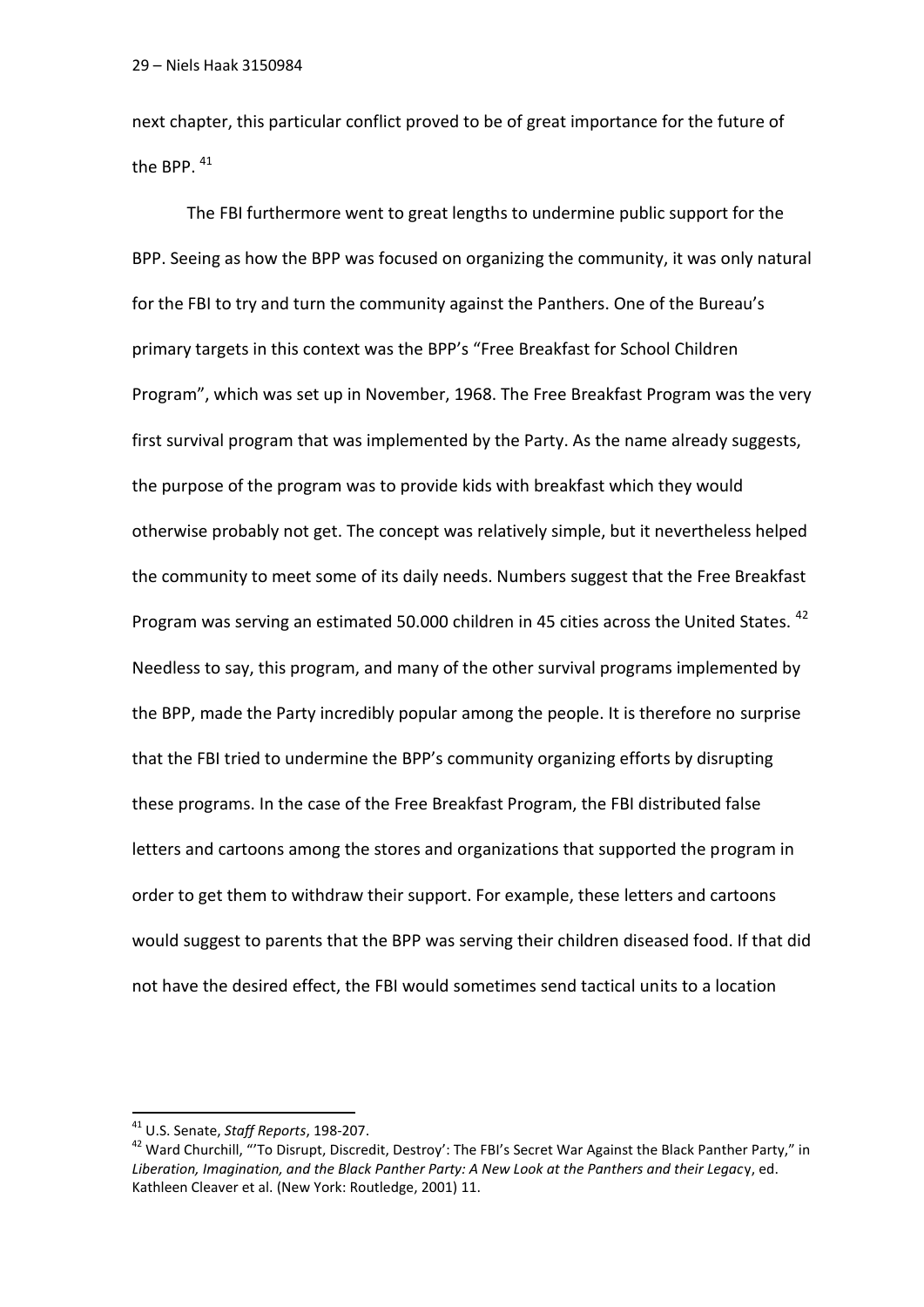where free breakfast was being served to simply scare away the children, ruin the food, and destroy the building.  $43$ 

Undermining support for the BPP was also done via the media. On the one hand, the FBI attempted to prevent the publication of articles by the BPP and its members in order to prevent them from expressing their views in public. The most important tool for the BPP to express its views was its newspaper, *The Black Panther*. The FBI therefore tried to come up with all sorts of ideas to both disrupt the production and distribution of the newspaper. On the other hand, the FBI could manipulate the media so that they would publish stories that were unfavorable to the BPP. By doing so, the FBI hoped that it could destroy, or at the very least damage, the Black Panther Party's public image. <sup>44</sup>

The FBI deployed a wide range of tactics in its war against the Black Panther Party. Some, if not most, of these tactics would have been labeled as extralegal methods, because the FBI was overstepping the boundaries of what it was legally allowed to do. However, because the BPP was, in the eyes of the FBI, a clear threat to the status quo in the United States, the Bureau was prepared to cross these boundaries.

The FBI's COINTELPRO tactics can be divided into a number of categories. First of all, the FBI relied heavily on manipulating information. By fabricating and distributing false information, the FBI hoped to foster tensions both within the BPP and between the BPP and like-minded organizations. One of the most commonly used techniques was the fabrication of fake letters. The FBI would send a fake letter from one Party member to the other in order to drive a wedge between the two. This specific technique was mainly directed against the Party's elite, because distrust could easily destroy an organization

<sup>&</sup>lt;sup>43</sup> Churchill, "To Disrupt, Discredit, Destroy," 11-13.

<sup>44</sup> U.S. Senate, *Staff Reports*, 208-220.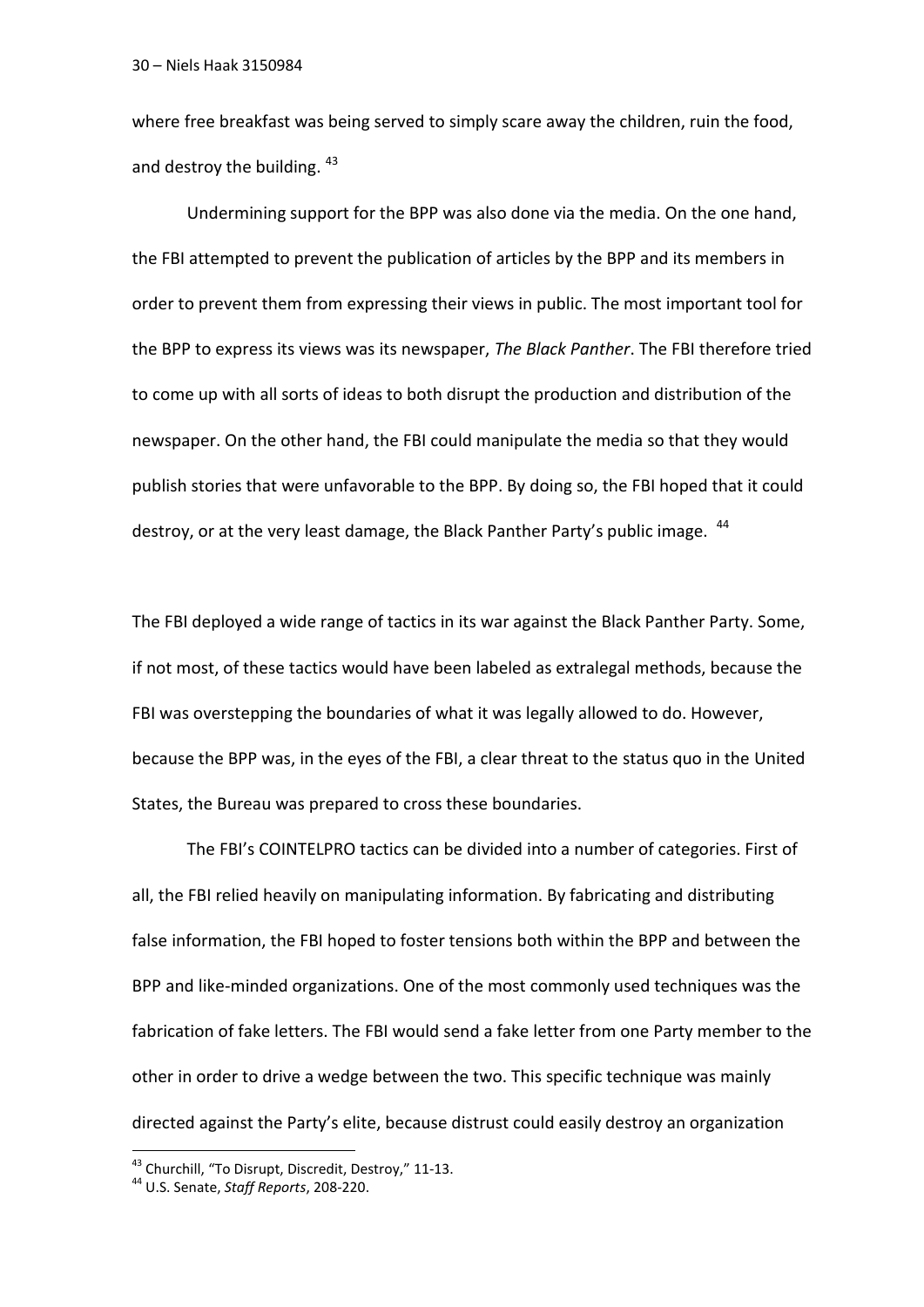from within. With Huey Newton behind bars, the FBI took the opportunity to sow seeds of distrust within the ranks of the BPP. Furthermore, the Bureau also relied on the distribution of false information on behalf of the BPP with the intention of misrepresenting its goals and objectives. On the one hand, the FBI used this technique to foster inter-party tensions. The preferred method in this case was the production and distribution of cartoons, or rather caricatures, which depicted one of the targeted organizations in a degrading fashion. On the other hand, the FBI also used this technique to discredit the BPP in the national media. According to the Church Committee reports, the FBI had assembled a list of "friendly" media sources throughout the years, which agreed to both publish unfavorable articles about the BPP and leak derogatory information about its members. The FBI could thus ask its media sources to publish false information about the BPP in order to discredit the Party in the national media. <sup>45</sup>

Another category of COINTELPRO tactics could be labeled as the FBI's efforts to induce paranoia within the Black Panther Party. The FBI maintained an impressive network of electronic surveillance, which was not only used for intelligence gathering in itself, but also to make the BPP aware of the fact that the FBI was keeping an eye on its every move. As with distrust, paranoia could potentially wreak havoc in both the upper and lower ranks of the BPP. One of the most commonly used techniques to induce paranoia was the so-called practice of "snitch-jacketing", or "bad-jacketing". "Snitchjacketing" refers to the practice of discrediting a Party member by suggesting that he or she was an informant. The FBI mainly used this technique to eliminate the BPP's organizational leadership. "Snitch-jacketing" soon became very popular among FBI agents, because the BPP was relentless in its treatment of informants. If one was

<sup>45</sup> Churchill and Vander Wall, *Agents of Repression*, 37-53.

U.S. Senate, *Staff Reports*, 34-40.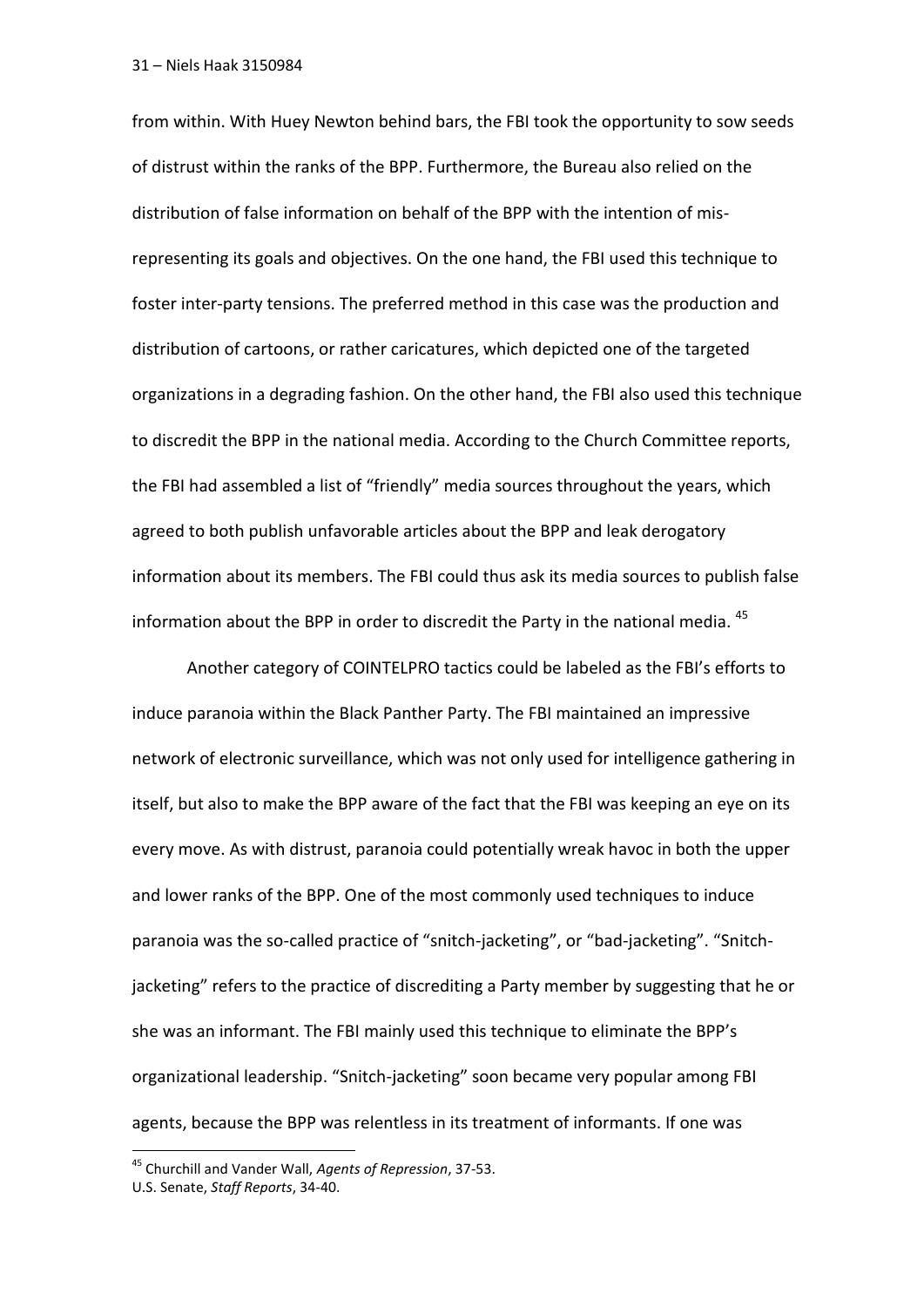suspected of being an informant, the punishment could range from simply being expelled from the Party to nearly being beaten to death. This goes to show just how much of a problem informants had become in the Black Panther Party.<sup>46</sup>

Infiltration of the Black Panther Party by FBI field agents is part of the third and last category of COINTELPRO tactics that will be discussed here. Besides the distribution of false information and the inducement of paranoia within the BPP, the FBI also utilized more "practical" tactics. For example, as mentioned before, the FBI began harassing Panthers by arresting them on minor, or even false, charges. These arrests were not only meant to simply harass the BPP, but also to keep its members incarcerated, thereby draining the Party's already scarce resources. Furthermore, the FBI made widespread use of one of its oldest tactics: infiltrating and destroying an organization from within. The FBI began the so-called "Ghetto Informant Program" in 1967 as a response to the increasing violence of the mid-1960s. According to Ward Churchill, an estimated 3300 informants were active when the FBI began its COINTELPRO actions against the BPP in 1968. Of those 3300 informants, at least 67 were active within the BPP in 1969.<sup>47</sup> These informants gathered intelligence, spread false information, and helped induce paranoia within the ranks of the BPP. Besides the "regular" informants, the FBI also made frequent use of agent provocateurs. This type of informant is especially interesting, because his goal was to engage in criminal activities, which could then be attributed to the targeted organization and its members. An agent provocateur was also much harder to detect within the ranks of the Party, because their participation in criminal activities could be perceived as a sign of dedication and loyalty. <sup>48</sup>

<sup>46</sup> Churchill and Vander Wall, *Agents of Repression*, 39-40, 49-51.

<sup>47</sup> Churchill, "To Disrupt, Discredit, Destroy," 18-19.

<sup>48</sup> Churchill and Vander Wall, *Agents of Repression*, 44-48.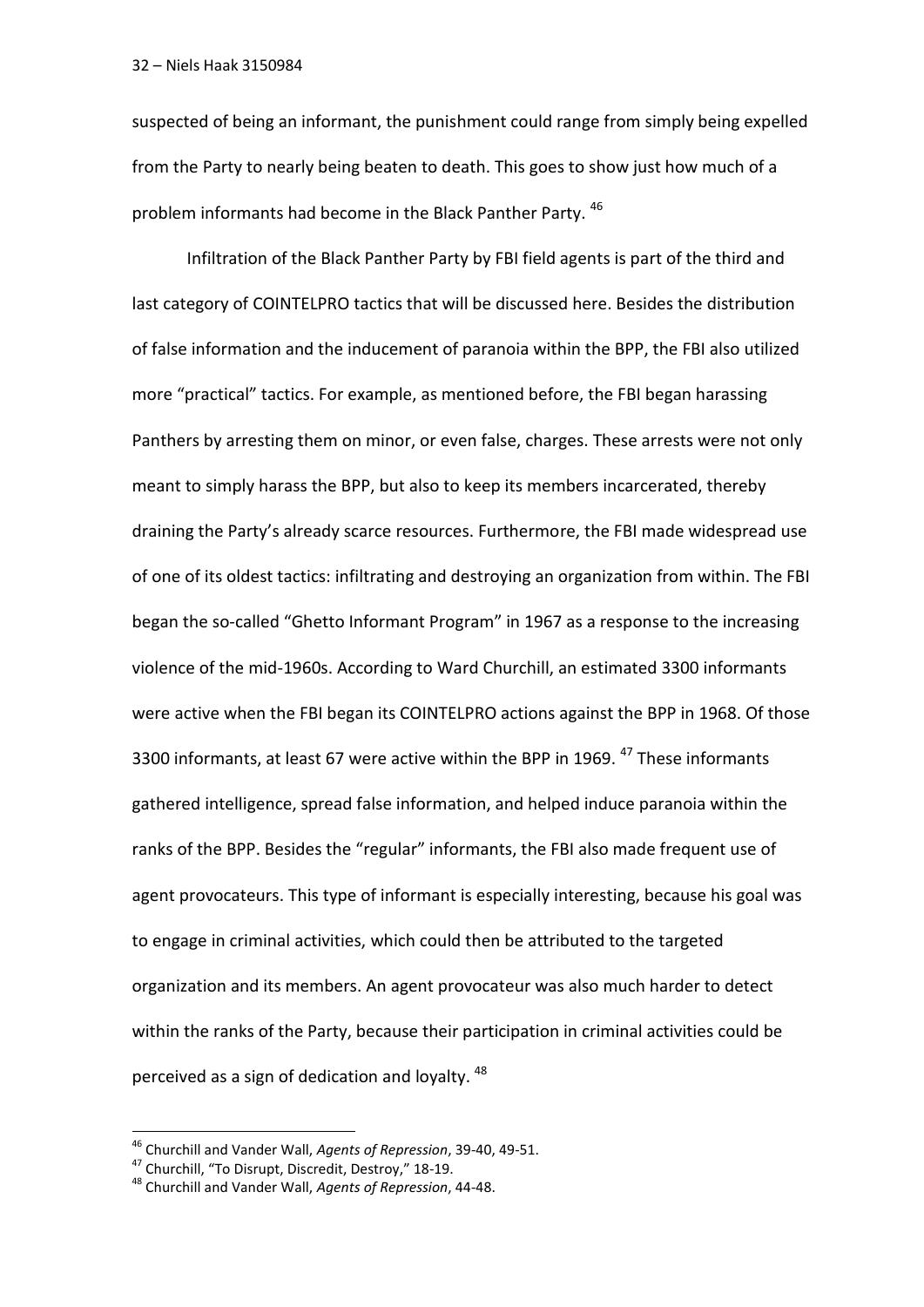In light of this discussion, there is one more tactic that needs to be discussed. Even though the FBI has always denied it, it is almost certain that the Bureau was involved in the assassinations of several BPP members. According to Ward Churchill, the FBI concealed its own involvement in these assassinations by using contract personnel, infiltrators, and even police surrogates to carry out the actual killings. <sup>49</sup> The FBI was known to use some extralegal methods in its counterintelligence programs, but assassinating people outright is an entirely different thing. Needless to say, the FBI could not just go around killing Panthers whenever it pleased, because it would both draw suspicion and could possible lead to an all-out civil war between the BPP and authorities. However, the FBI's involvement in the assassinations of members of the Black Panther Party is the ultimate proof that the Bureau was free to pursue its goals in any way it saw fit, whether it was legal or illegal.

The best way to illustrate the FBI's mode of operation and its rationalization of COINTELPRO is to give an example of a high-profile case in which both the Black Panther Party and the FBI were involved. The case that will be discussed here is the assassination of Fred Hampton. Fred Hampton joined the BPP's Chicago chapter in the beginning of 1968. Being a natural born leader, Hampton managed to climb the ranks of the Party rather quickly. His rise to prominence was stimulated by the organizational problems within the BPP, which were heavily influenced by the relentless assaults of the FBI. The Bureau, in the mean time, had taken note of Hampton's rapid ascension within the BPP, because Hampton was known to be a skillful organizer and mediator. Recognizing his potential, the FBI got William O'Neal, a small-time criminal, to infiltrate the BPP as a

<sup>&</sup>lt;sup>49</sup> Churchill, "To Disrupt, Discredit, Destroy," 28.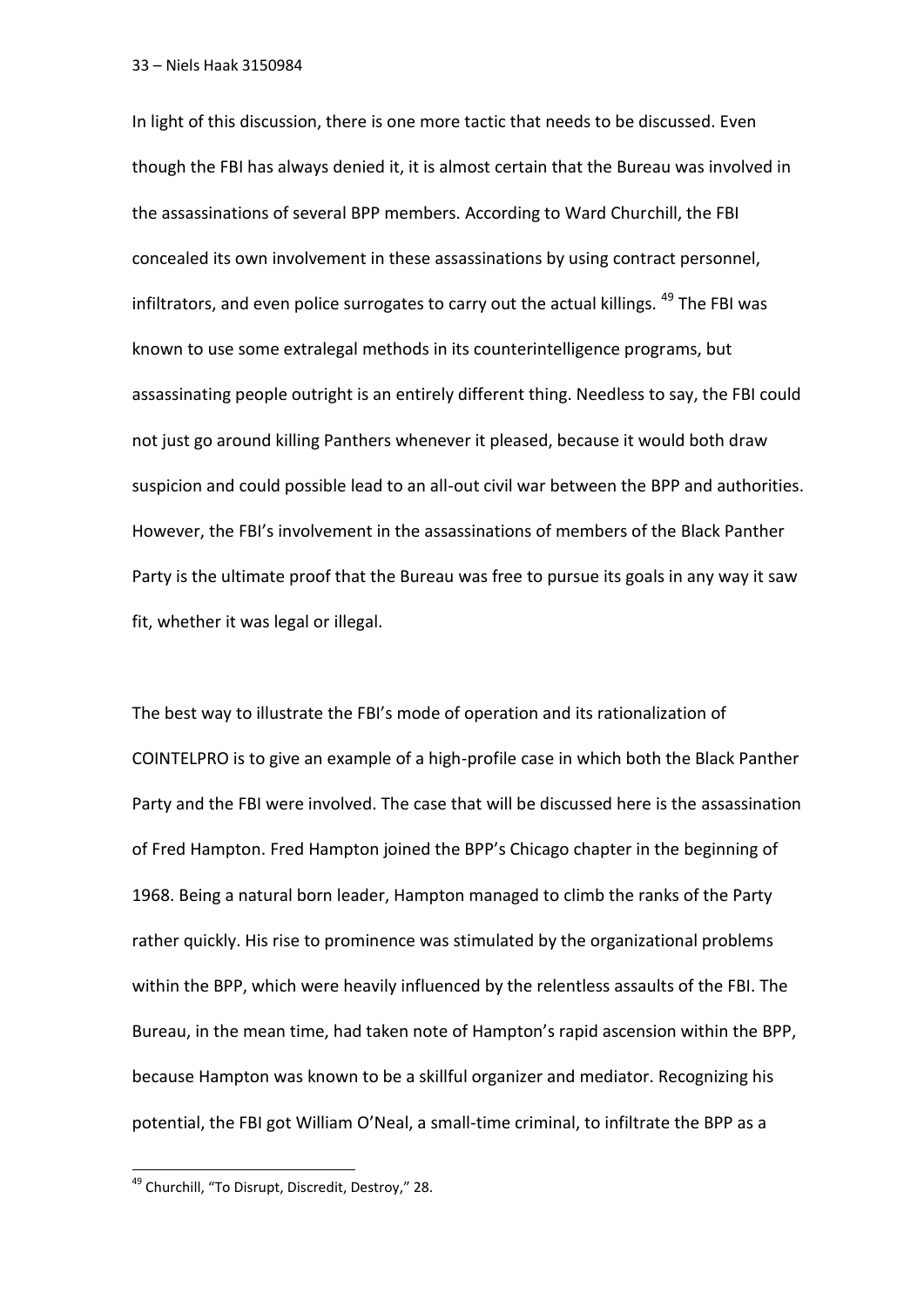counter-intelligence agent. O'Neal managed to become Hampton's personal bodyguard, which placed him in a position of considerable power. The FBI instructed him to use this position to stimulate conflict between the BPP and other "radical" organizations in Chicago. Meanwhile, the FBI itself would try to foster inter-party conflict by distributing derogatory cartoons in the Panthers' name.  $50$ 

O'Neal quickly assumed the role of agent provocateur within the ranks of the BPP's Chicago chapter. He pressed other members to engage in criminal activities, to punish alleged informants, and to arm themselves to the teeth. By doing so, the FBI would have more opportunities to arrest and convict Panthers for illegal activities. Meanwhile, Fred Hampton was working hard to establish community survival programs and police patrols in the black communities of Chicago. In order to be closer to the BPP headquarters in Chicago, Hampton rented a new apartment together with his fiancé. O'Neal relayed this information to the FBI, claiming that Hampton's apartment was a meeting place for Panthers and a storage facility for their weapons. With this information, and the news that Hampton would be appointed to the BPP's Central Committee, the FBI realized that stronger measures had to be taken to sabotage Hampton's rise to national prominence. <sup>51</sup>

William O 'Neal met with several FBI agents in mid-November, 1969, to discuss plans for a raid on Hampton's apartment. O'Neal had been inside of the apartment, so he was able to share with the FBI the exact lay-out of the entire apartment. On the morning of December 4, 1969, a unit of fourteen men rushed into Hampton's apartment, shooting everything on sight. Fred Hampton, who was still asleep, was shot twice in the head at point blank range. Two other Panthers were dead as well; three others survived, who

<sup>50</sup> Churchill and Vander Wall, *Agents of Repression*, 63-66.

 $51$  Idem, 67-69.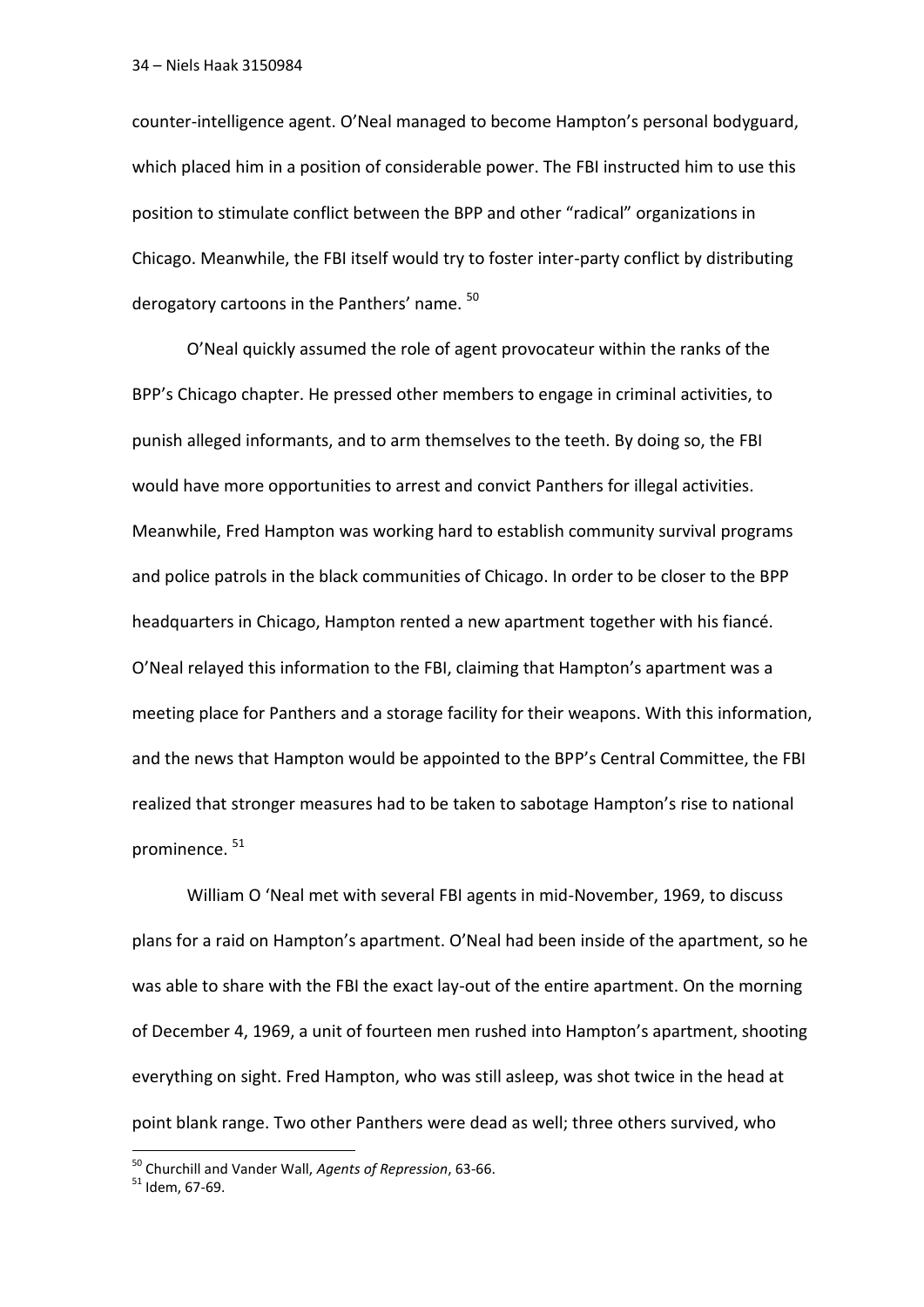were then arrested for attempted murder on the police forces that raided the apartment. After the raid was over, a teletype was sent to the FBI headquarters to inform J. Edgar Hoover that Hampton and two other Panthers had been killed; the raid was proclaimed to be "successful". <sup>52</sup> In a press conference, the FBI defended its actions by claiming that the deaths of Hampton and the other Panthers were "justifiable homicides". According to official police reports, the Panthers were the ones who initiated the attack, so the raiders merely acted out of self-defense. Photographs taken at the scene were supposed to support this theory, but several reporters indicated that the photographs were fabricated. However, despite this new evidence, the case of Fred Hampton remained closed. The FBI did have to clarify its involvement in the Hampton affair during several Grand Jury proceedings, but a deal with Cook County's State's Attorney Edward V. Hanrahan ensured that neither the FBI nor the police would be held responsible for what had happened in Fred Hampton's apartment. <sup>53</sup>

The story of Fred Hampton underlines the ways in which the FBI persecuted the BPP. They infiltrated the Party, stimulated inter-party conflict, pressed other Panthers to engage in criminal activities, and eventually assassinated Fred Hampton in his own apartment. They did so because Hampton was a talented leader who had the potential to effectively organize the black community in Chicago. That specific talent made him a threat to the status quo in the United States, and so Hampton became one of the primary targets of COINTELPRO. There are plenty of reports and memorandums available which clearly indicate that the FBI was involved in the assassination of Fred Hampton, but, at the time, it was relatively easy to convince people of the fact that the Black Panthers had initiated the attack. The FBI and the media used the violent image of the BPP to twist the

<sup>52</sup> Churchill, "To Disrupt, Discredit, Destroy," 29.

<sup>53</sup> Churchill and Vander Wall, *Agents of Repression*, 70-77.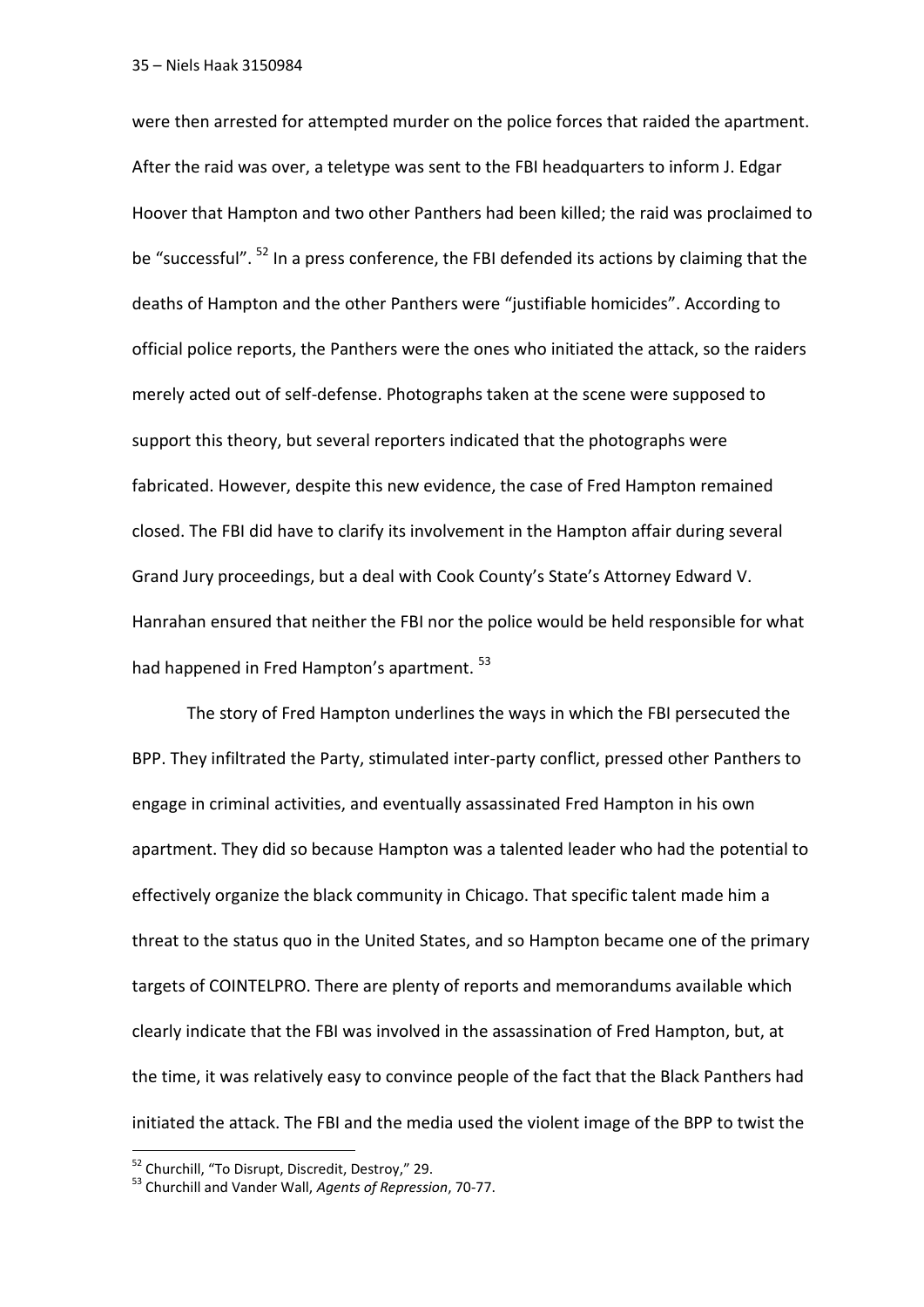facts of what had really happened on December 4, 1969. As a result, nobody would hear about Hampton's efforts to provide the black communities in Chicago with free breakfast and free health care. Instead, Hampton would be remembered as just another casualty in the fight against black revolutionaries.

All of the FBI's counter-intelligence programs and activities were officially suspended on April 27, 1971, due to security reasons. However, it is uncertain whether COINTELPROtype activities continued afterwards. As the Church Committee reports note, the document that announced the discontinuation of all counter-intelligence programs also notes that "in exceptional circumstances where it is considered counter-intelligence action is warranted, recommendations should be submitted to the Bureau under the individual case caption to which it pertains."  $54$  Counter-intelligence operations thus might have continued after the program was officially terminated in 1971. The Committee actually discovered several cases in which COINTELPRO-type activities were carried out post-1971, but it seems unlikely that the FBI's counter-intelligence programs would ever return to the forefront of its operations again. Nevertheless, the future of the FBI's counter-intelligence activities always remained a grey area. <sup>55</sup>

<sup>54</sup> U.S. Senate, *Staff Reports*, 13.

<sup>&</sup>lt;sup>55</sup> Idem, 13-15.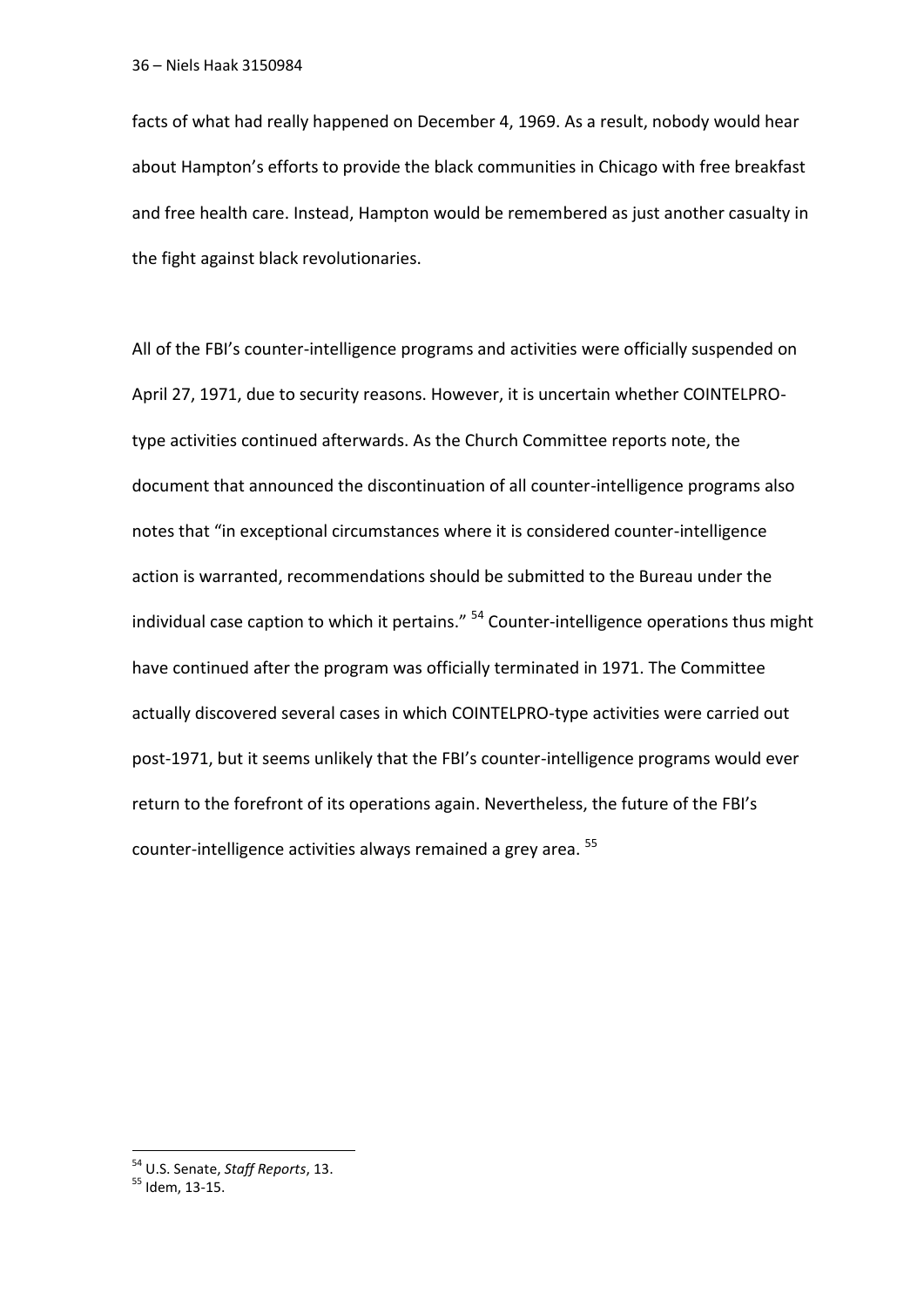### **Chapter III: The Demise of the Black Panther Party**

The Black Panther Party reached its peak popularity in the period of 1968-70. Even though Huey Newton was in jail and the FBI was continuing its relentless assaults on the Party and its members, the BPP managed to establish a foothold in most major cities throughout the United States. With Party membership reaching an all-time high of 10.000 in 1969, the BPP had enough reason to be cautiously optimistic about its future prospects. However, trouble was brewing underneath the surface. With serious ideological differences developing within the Party, and with the FBI breathing down its neck, the BPP slowly began crumbling under the pressure.

The first internal problems of the Black Panther Party developed as a result of the conviction of Huey Newton in September, 1968. With Newton in jail, someone else had to take control of the Party. Eldridge Cleaver was the ideal candidate, but he soon fled to Algeria after a judge decided that Cleaver had violated his parole. With both Newton and Cleaver being out of the picture, Chief of Staff David Hilliard took charge of the BPP. Under Hilliard's command, a clear split began to develop within the BPP between the party elite and the rank-and-file members. These rank-and-file members basically carried out all the day-to-day operations of the BPP, such as the distribution of *The Black Panther*  and the organization of local survival programs, while the party elite took care of the larger organizational issues. The BPP relied heavily on its rank-and-file members, so Hilliard was concerned when it became clear that the rank-and-file was dissatisfied with the BPP's new leadership. Some of the members felt that Hilliard was favoring his friends in the party elite, and that he was somewhat too harsh in disciplining (alleged) dissidents.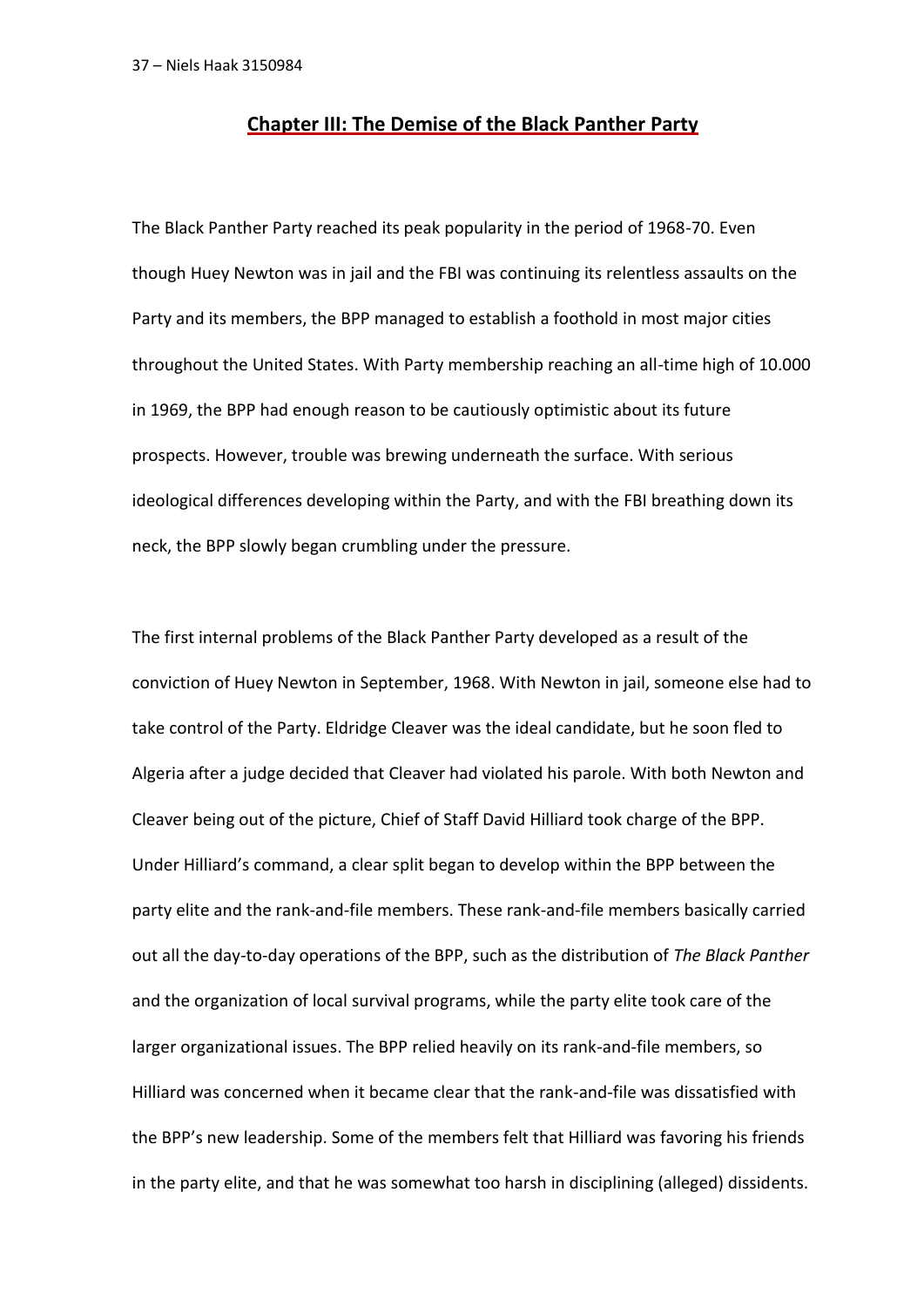Furthermore, according to Hugh Pearson, Hilliard and his friends within the BPP became increasingly corrupt. A significant part of the Party's funds began disappearing, criticism on party leadership was no longer allowed, and women were increasingly being disrespected and abused. <sup>56</sup> However, as Curtis J. Austin argues, Hilliard can and should not be blamed for all of the BPP's problems. It is important to remember that the BPP had no time to adjust to its newfound popularity and rapid growth. Furthermore, with Newton in jail and the FBI tracing the BPP's every move, it was no easy task for Hilliard to get the Party back on the right track. <sup>57</sup>

Most Panthers believed, or rather hoped, that all of the BPP's problems would vanish when Huey Newton would once again take control of the Party. While he was in jail, Newton had become a national icon as a result of Eldridge Cleaver's Free Huey campaign. He was no longer just the public face of the BPP; he had achieved a mythical status among the people in the black communities. So, when Newton received a new trial in May, 1970, those people were rooting for his release. The retrial made clear that a lot of mistakes had been made in regards to Newton's conviction. Thus, after having served only two years of his fifteen year sentence, Huey Newton was finally released from prison in August, 1970. However, what was supposed to be a glorious return to power, turned out to be a critical turning point in the life of the Black Panther Party.<sup>58</sup>

The earliest signs of decline became visible after Newton's release from prison. The BPP had not exactly flourished under Hilliard's leadership, so Newton had to get the Party back on track once again. His first course of action was to strengthen the community survival programs, because Newton had become convinced that the BPP had

<sup>56</sup> Pearson*, The Shadow of the Panther*, 173-205.

<sup>57</sup> Austin, *Up Against the Wall*, 294-296.

<sup>&</sup>lt;sup>58</sup> Ollie A. Johnson III, "Explaining the Demise of the Black Panther Party: The Role of Internal Factors," in *The Black Panther Party Reconsidered*, ed. Charles E. Jones (Baltimore: Black Classic Press, 1998) 398-399.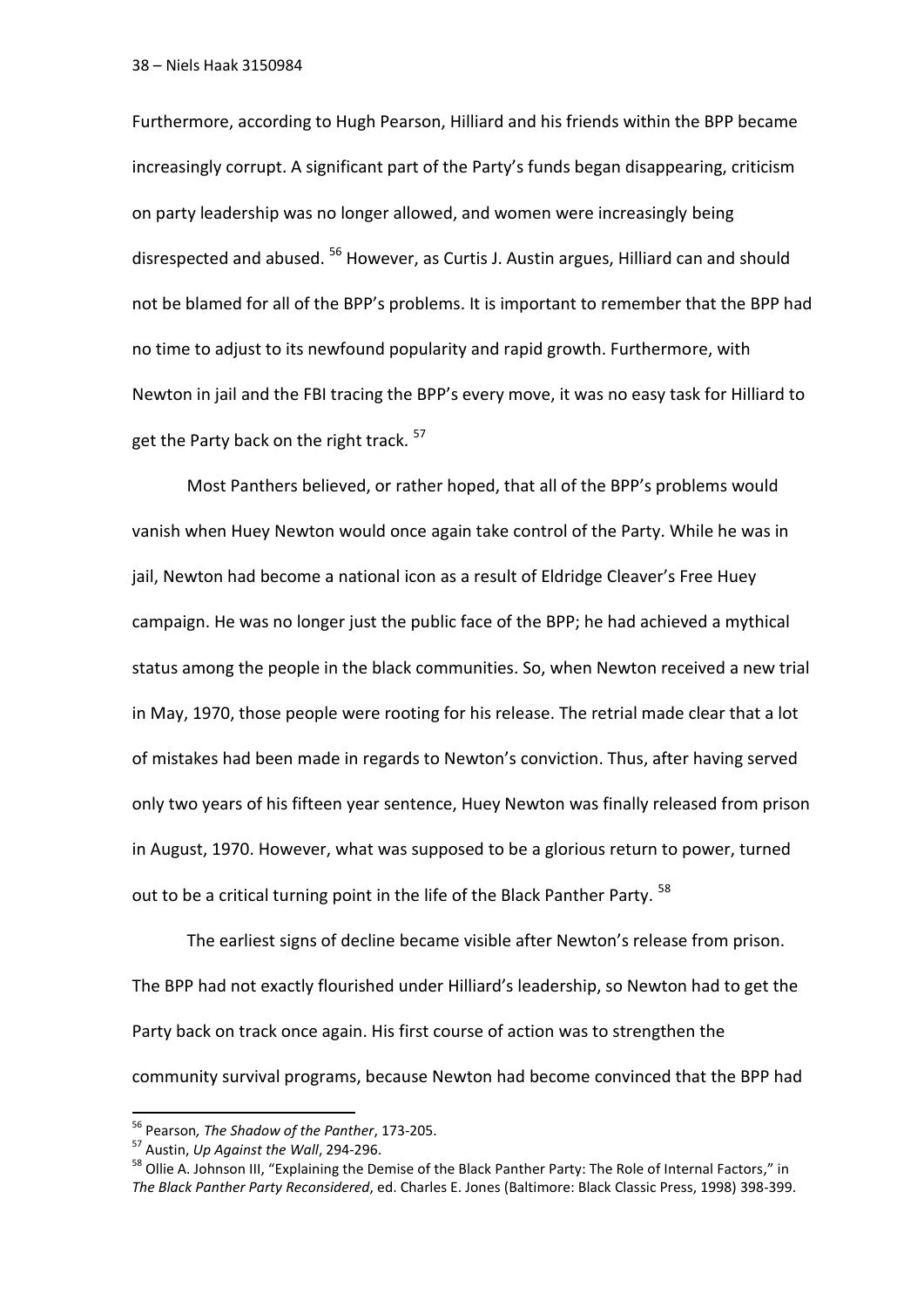to put down the gun in order to focus more on the community and its needs. However, as was also discussed in the previous chapter, Eldridge Cleaver held different ideas. He believed that the BPP had to lead the community in violent revolution. As Ollie A. Johnson argues in "Explaining the Demise of the Black Panther Party," the Newton-Cleaver rift was exemplary of the intra-party conflict that would contribute to the demise of the BPP. Johnson also argues that the ideological disagreements between Newton and Cleaver represented a deeper schism within the BPP. <sup>59</sup> Both local and state chapters of the BPP lamented the fact that they were not properly represented in the Party's Central Committee, even though they were required to make sizeable contributions to the national Party funds. Some of these chapters also disagreed with Newton about the proper course of action for the BPP, just like Cleaver did. In response to these issues, Newton began expelling members of the party elite who he claimed were "enemies of the people". Most Central Committee members, including Eldridge Cleaver, were not informed of Newton's actions, so they demanded that the expelled members be reinstated. For some strange reason, Newton and Cleaver eventually decided to discuss the internal issues of the BPP during a television program on February 26, 1971. The discussion soon turned heated as Newton and Cleaver began arguing and expelling one another from the BPP. It turned out that the ideological differences between the two had driven them too far apart. Fortunately for Newton, the initial damage done to the BPP was very limited, with just Cleaver and a handful of his supporters defecting. But when Robert Webb and Samuel Napier, two respected members of the BPP, were killed as a

<sup>&</sup>lt;sup>59</sup> Johnson, "Explaining the Demise of the Black Panther Party," 401.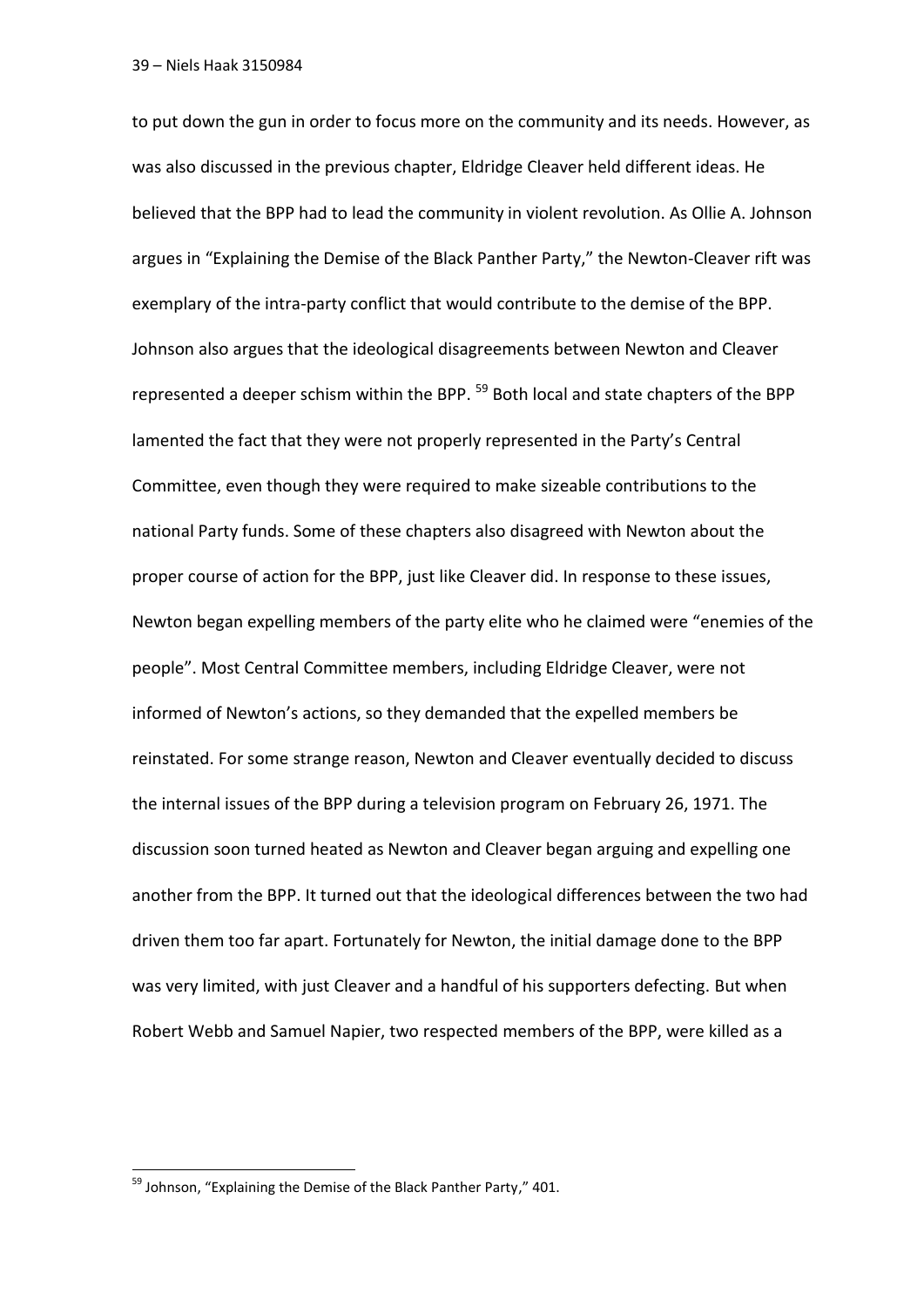result of the Newton-Cleaver rift, other Panthers had had enough. The BPP lost approximately thirty to forty percent of its membership due to this intra-party conflict.  $^{60}$ 

Newton and Seale managed to regain control of the BPP after the whole affair with Eldridge Cleaver. Even though the BPP had been severely weakened, its influence had barely been diminished. With Cleaver and his radical faction out of the Party, Newton could begin to shift the BPP towards a more community-centered approach. This meant that the Party would be putting down the gun, and that it would begin to focus more on cooperation and reconciliation within the black communities. Newton realized that the Party's rhetoric of violence had estranged a lot of people throughout the years, and that it also created issues within the BPP itself. It was therefore time for a change of direction. Furthermore, in a bold attempt to prevent any further form of intra-party conflict, Newton suggested that the Party should close all of its chapters outside of Oakland and focus its resources and activities in the Bay area. By doing so, Newton believed that Oakland could become an example of what the black community was capable of if its members cooperated with another. However, his best friend, Bobby Seale, rejected the idea. He was convinced that the national headquarters did not have the required resources to sustain the lives of hundreds of members within Oakland itself, and, furthermore, he argued that the Party could not just close down all of its outside chapters while they still had survival programs running throughout the United States. Most Party members outside of Oakland were not prepared to give up their lives and move away from their homes either. However, after weeks of debate, the Party's Central Committee decided that all outside chapters would be closed and dismantled within the year (1972).

 $^{60}$  Johnson, "Explaining the Demise of the Black Panther Party," 399-403. Austin, *Up Against the Wall*, 297-306.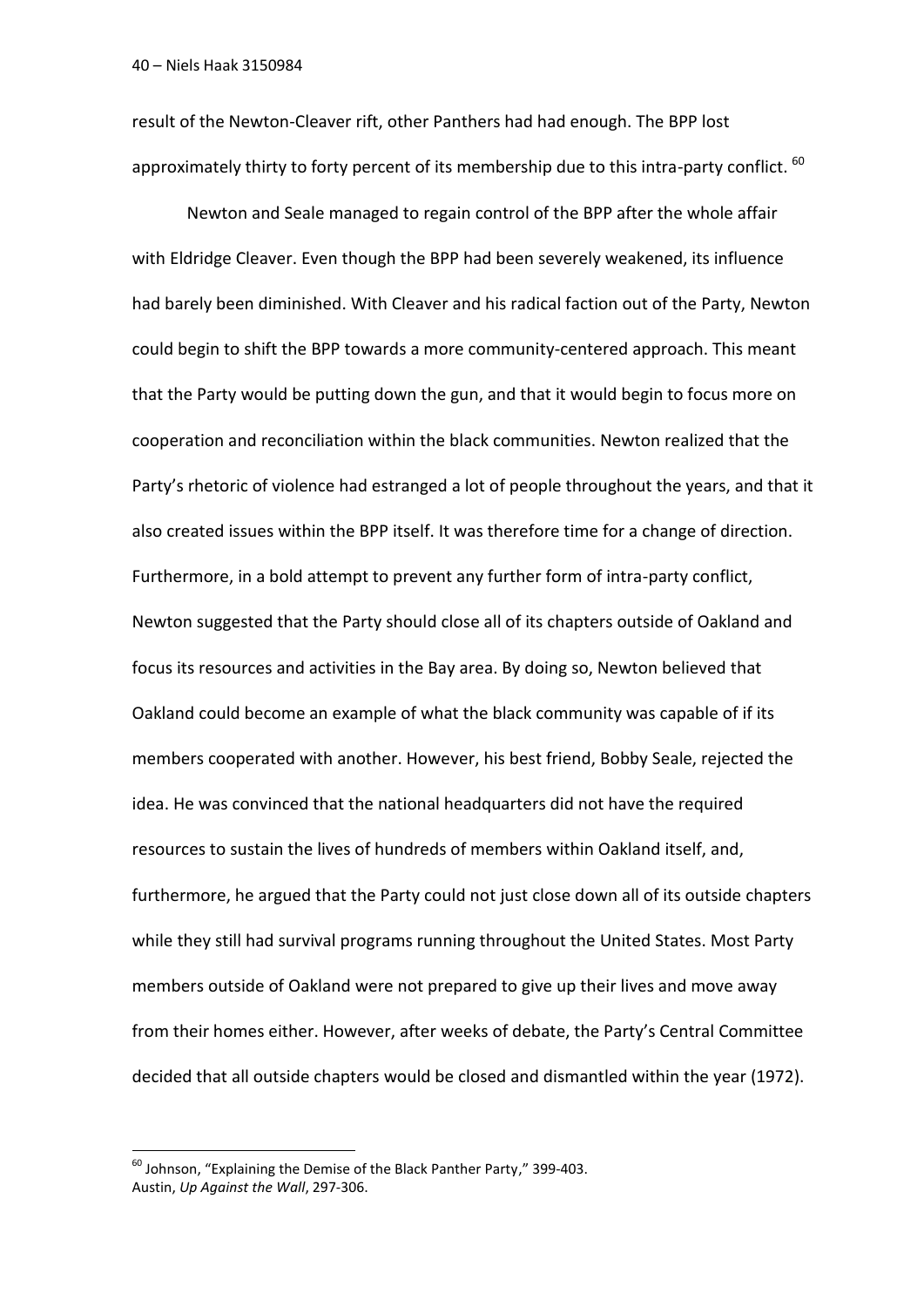This was a major personal victory for Newton, but the Party suffered. Members who were not prepared to move to Oakland simply left the Party en masse.  $61$ 

The BPP's centralization of operations in Oakland was, according to Ollie A. Johnson, the first step in a series of strategic organizational mistakes.  $62$  With the closing of all Party chapters outside of Oakland, a significant amount of power was concentrated in the hands of Huey Newton. After the Party had firmly established itself in Oakland, Newton and Seale began focusing their attention on local politics. They decided that Seale would be running for mayor and Elaine Brown, the Party's new minister of information (Eldridge Cleaver's original position), would be running for a seat in the city council in 1973. Both the party leadership and the rank-and-file members invested a significant amount of time, energy, and money into the political campaigns of Seale and Brown. However, despite their efforts, both of them lost the elections by a narrow margin. This electoral defeat had a devastating effect on the BPP. Having invested so much resources and energy into these elections, many Panthers were severely disappointed by the outcome and resigned from the Party. <sup>63</sup>

Both the centralization of operations in Oakland and the election of 1973 proved to be critical organizational mistakes. As Ollie A. Johnson argues, the BPP steadily declined in "size, prestige, and effectiveness" because of these mistakes. However, besides this and intra-party conflict, Johnson notes another factor which contributed to the demise of the Black Panther Party: authoritarianism. <sup>64</sup> The rise of authoritarianism within the BPP can arguably be traced back to the leadership of David Hilliard. As mentioned before,

<sup>61</sup> Pearson, *The Shadow of the Panther*, 233-236.

Johnson, "Explaining the Demise of the Black Panther Party," 403-405.

 $62$  Idem, 403.

 $63$  Idem, 405-406.

 $<sup>64</sup>$  Idem, 406.</sup>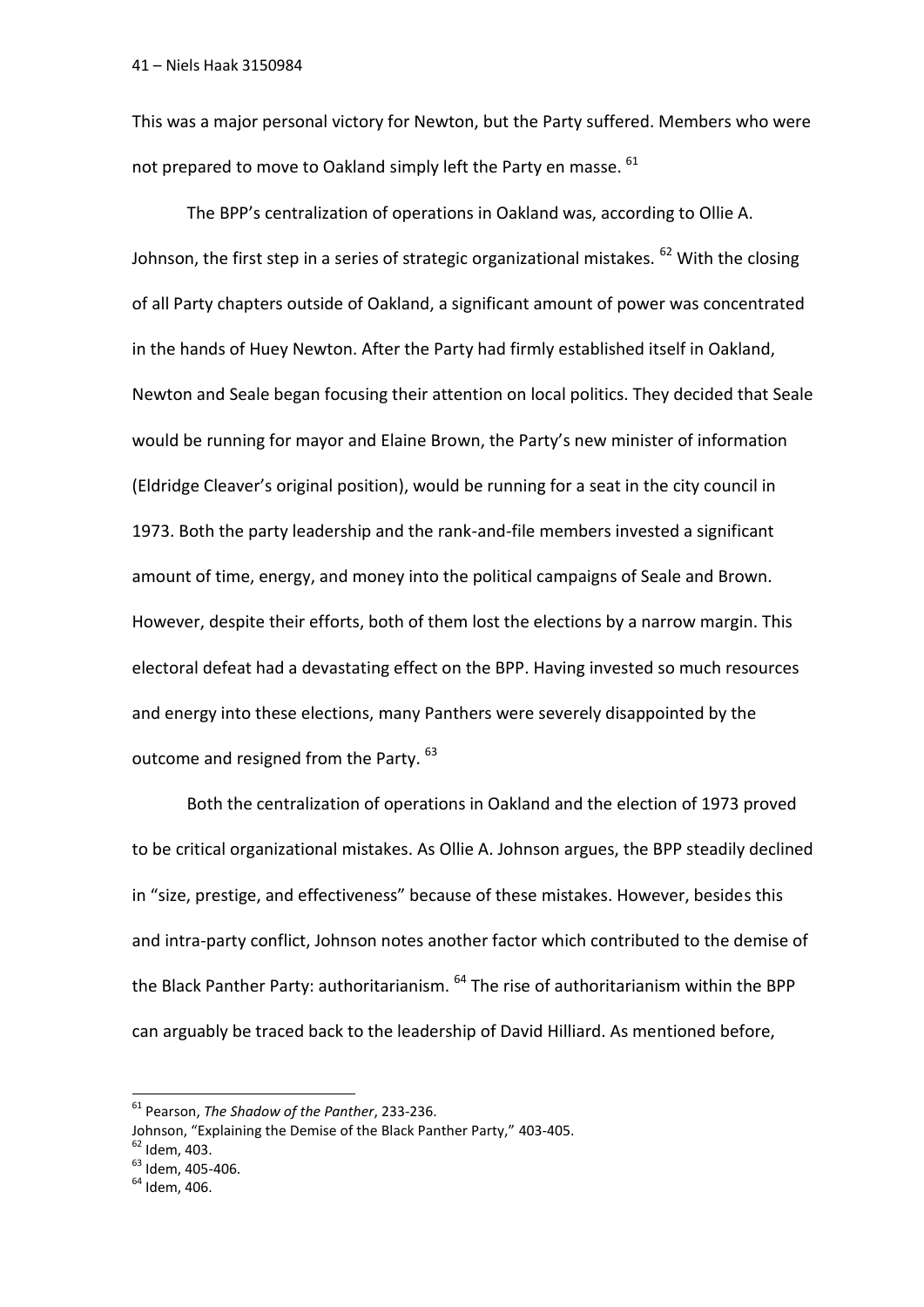Hilliard showed signs of favoritism towards his fellow members in the party elite, which sharpened distinctions between the ranks of the BPP. These issues were addressed by Newton after he was released from prison in 1970, but, at the same time, he himself began showing signs of authoritarianism as well. This was largely due to the closing of all Party chapters outside of Oakland. With all of the BPP's operations centered in Oakland, Newton decided to centralize all the money that was coming into the Party. This basically meant that nobody was able to touch the money anymore, except for Newton and the other members of the Party's Central Committee. To make matters even worse, Newton began using some of the money for his own personal interests as well. Furthermore, Newton was showing signs of increasingly violent behavior towards anyone who disrespected him or the Party. He was known to physically assault other Party members at this point in time, which alienated a lot of people. Newton's erratic behavior more than likely was the result of a serious drug addiction. Ever since he had been released from jail, Newton resorted to the use of drugs and alcohol to deal with his newfound popularity. Thus, with power being concentrated in the hands of Newton, who was showing increasingly erratic behavior, many Panthers were beginning to feel alienated from the BPP. It was not just the rank-and-file members who felt that way, however. Bobby Seale resigned from the BPP in 1974 after he and Newton had had a major argument. Seeing as how Seale had been Newton's friend and a prominent member of the Party for a long time, other members quickly realized how serious the problems must have been. As a result, many Panthers followed Seale's example and left the Party. <sup>65</sup>

The Black Panther Party officially existed until 1982, but it had lost all its influence long before that. Power abuse, financial mismanagement, and violent behavior continued

<sup>65</sup> Pearson, *The Shadow of the Panther*, 236, 251-268.

Johnson, "Explaining the Demise of the Black Panther Party," 406-408.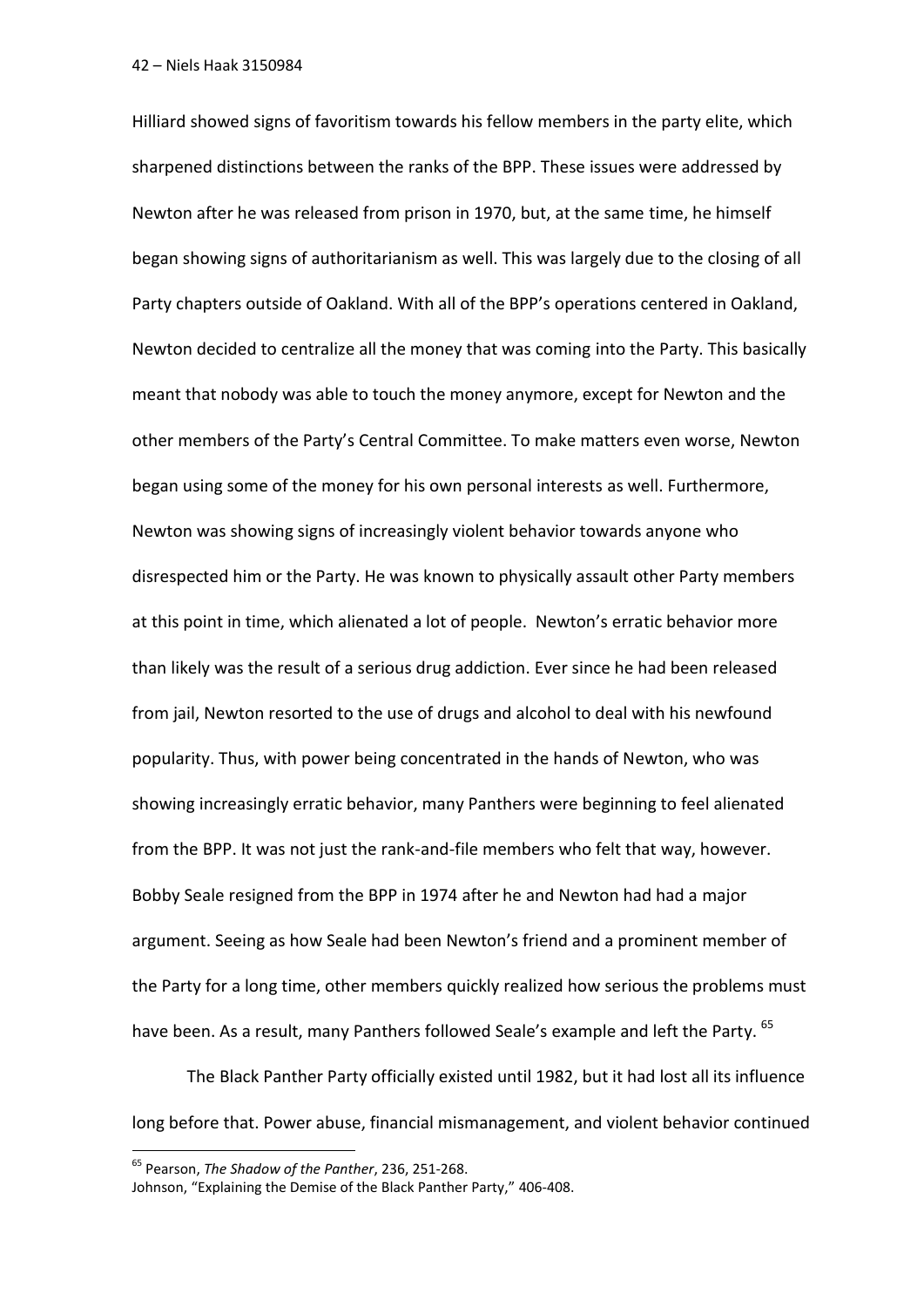to plague the BPP after 1974. Newton had fled to Cuba in August of that year to escape several criminal charges, but that did not help the Party either. The BPP's new leader, Elaine Brown, ran the Party in almost the same way as Newton did, relying on violence and intimidation to get things done. As a result, the BPP dabbled in local Oakland affairs, until it finally died an embarrassing death with the closing of its last community-organized project in 1982. <sup>66</sup>

Internal factors clearly played a significant role in the demise of the Black Panther Party, but these factors only constitute one side of the story. While the BPP was actively trying to solve its internal issues, the FBI was operating in the background, aggravating these internal issues and assaulting the Party externally. Thus, in order to get a balanced account of the demise of the BPP, it is necessary to consider the influence and effectiveness of COINTELPRO as well.

The FBI's efforts to exacerbate internal tensions within the BPP were based, for a large part, on the Bureau's ability to induce distrust and paranoia. As was discussed in the previous chapter, the FBI had a wide array of tactics available to it to sow seeds of distrust within the ranks of the BPP. The use of informants was especially popular in this regard, because the BPP did not quite know how to deal with these informants effectively. What is particularly interesting about the use of informants is that the anticipated presence of infiltrators within an organization is sometimes enough to create suspicion and paranoia. As David J. Garrow explains in "FBI Political Harassment and FBI Historiography", the question is whether the actual presence of informants is more damaging to an

<sup>&</sup>lt;sup>66</sup>Johnson, "Explaining the Demise of the Black Panther Party," 407-408.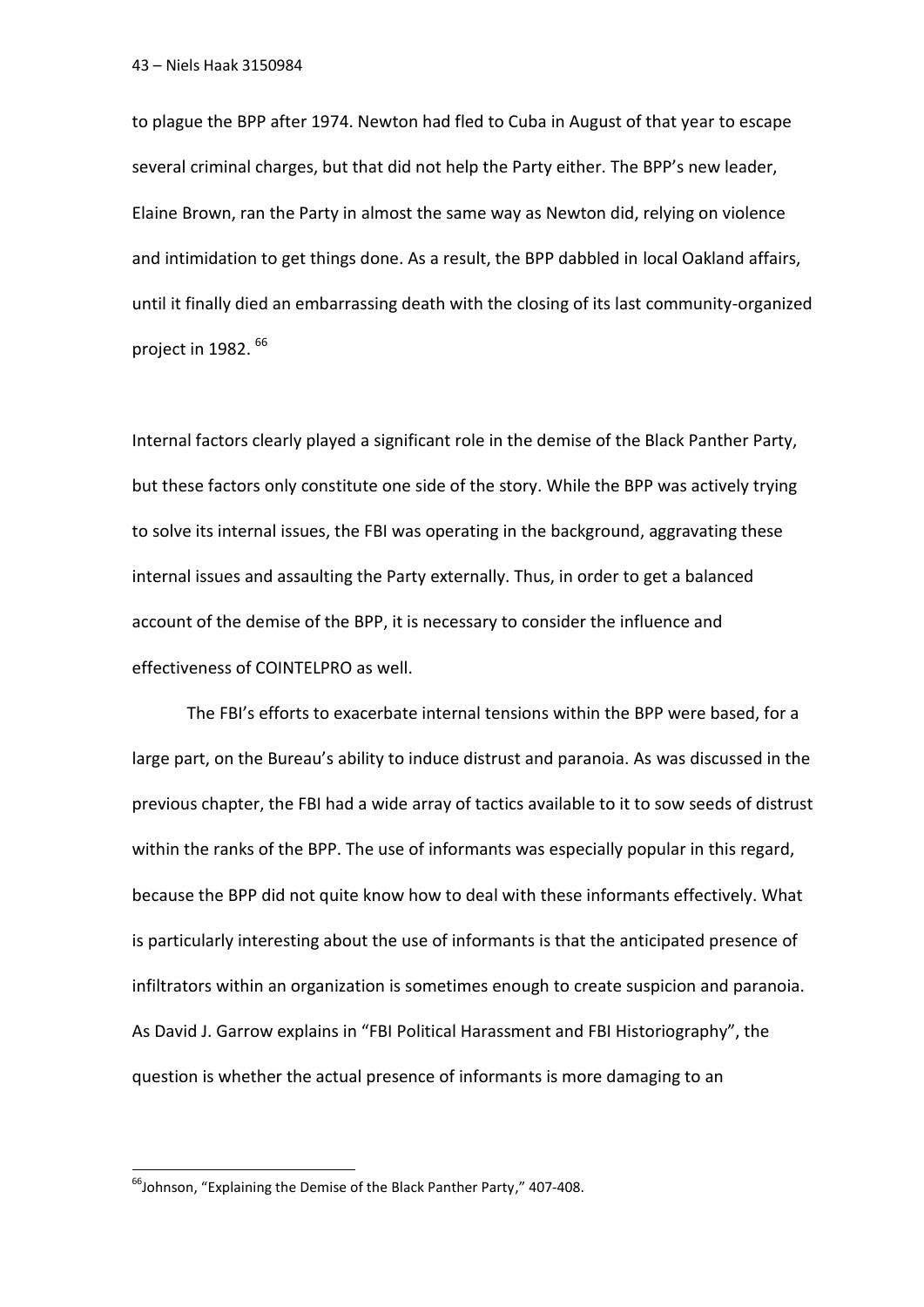organization than the expectation of informants' presence. <sup>67</sup> In the case of the Black Panther Party, it seems that the expected presence of informants within the Party caused considerably more damage than the actual operations carried out by these informants. These operations were mainly meant to assist the FBI in confiscating weapons, incarcerating BPP members, ruining the Party's public image, and exacerbating both intraand inter-party conflict. Informants and agent provocateurs would go out of their way to foster conflict and make the BPP look bad in the eyes of the general public. Furthermore, if needed, their actions could also have more far-reaching consequences, as was the case with the assassination of Fred Hampton. Thus, from a practical point of view, the actual impact of informants operating within the BPP should not be underestimated. However, the expected presence of informants seems to have affected the BPP in a more fundamental way. It was explained before that the BPP's organizational leadership was relatively unstable because of the FBI's harassment and Huey Newton's conviction. When David Hilliard took charge, he arguably did so with a new sense of authority. Hilliard and the BPP quickly figured out that informants were operating within the Party's ranks, so they did not hesitate to take swift action against alleged informants. If a Party member was suspected of being an informant, he or she would be expelled instantly. The expected presence of informants thus created a climate of paranoia in which Panthers became more hesitant to speak their minds, because they did not want to risk the possibility of being labeled an informant. This had to do with the fact that the party elite began using the expected presence of informants within the BPP as an excuse to get rid of dissidents who openly criticized the BPP and its leadership. <sup>68</sup> By labeling these dissidents as

 $<sup>67</sup>$  David J. Garrow. "FBI Political Harassment and FBI Historiography: Analyzing Informants and Measuring</sup> the Effects," *The Public Historian* 4 (Autumn, 1988) 17.

<sup>68</sup> Pearson, *The Shadow of the Panther*, 173-204.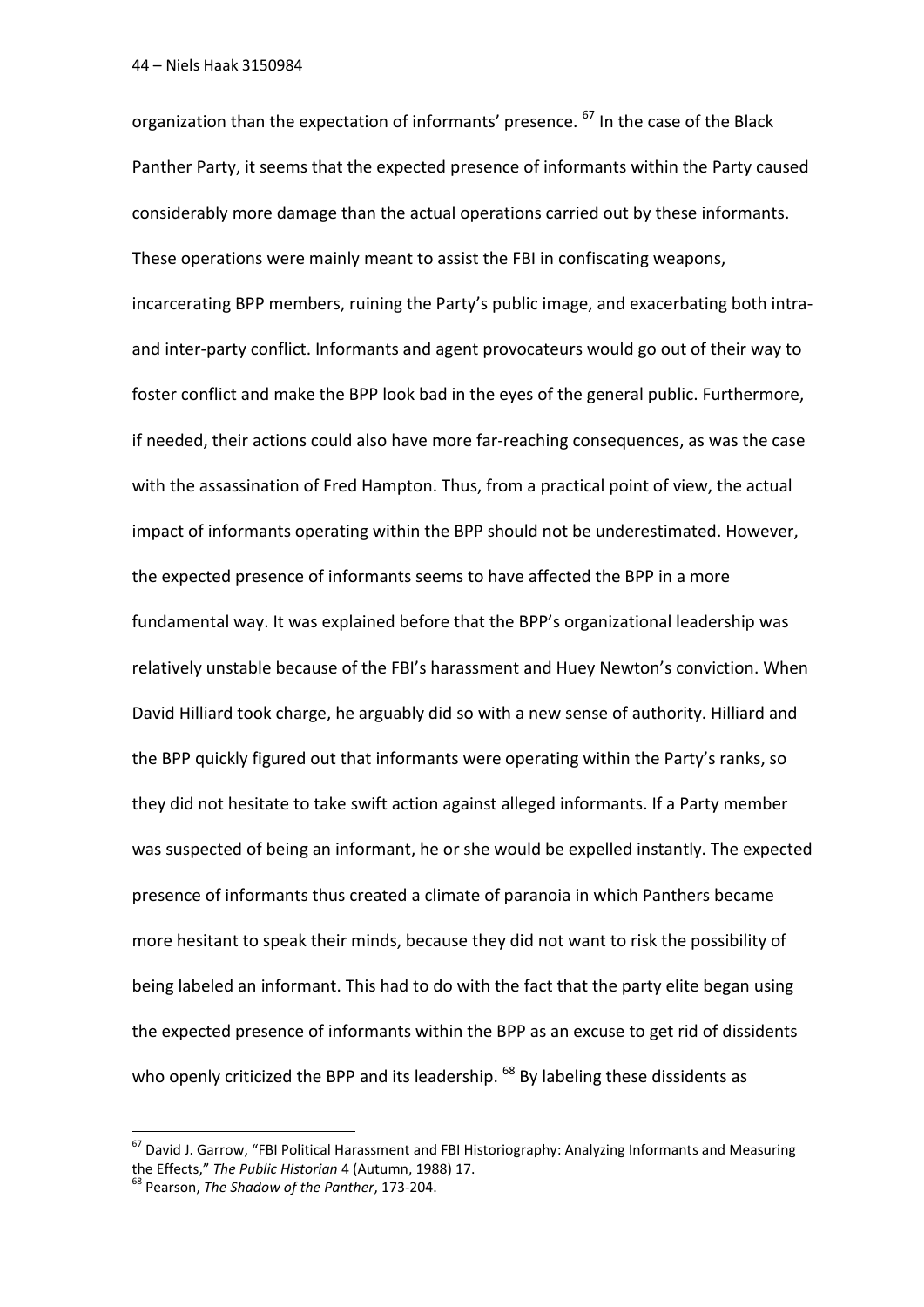informants, the BPP could blame the FBI for its internal issues. One could therefore argue that this situation helped lay the foundation for the development of authoritarianism and power abuse within the BPP. The expected presence of informants within the ranks of the BPP indirectly widened the gap between the party elite and the rank-and-file members. With the knowledge that informants were at large within the Party, the leadership of the BPP invested itself with the power to expel people as it saw fit in order to protect the Party from any form of dissention. Even though the party elite might have been convinced that this was the right thing to do at the time, it would eventually do the BPP more harm than good.

The FBI soon learned that the Black Panther Party was cracking down on internal dissention. Fostering intra-party conflict had always been one of COINTELPRO-BPP's main goals, but now the FBI had all the more reason for focusing on the promotion of dissention within the BPP. In October, 1968, J. Edgar Hoover directed his field offices to start exploiting any existing tensions between local and national leaders in order to promote factionalism within the Party. For example, the FBI would attempt to create a rift between the national BPP headquarters and local chapters by sending out anonymous letters that questioned the loyalty of these chapters. This would often create some tension, but it usually had no lasting effects. However, there is one well-known occasion in which the FBI managed to exacerbate internal tensions to the point where factional differences had become irreconcilable. <sup>69</sup>

The FBI's involvement in the Newton-Cleaver rift was one of COINTELPROs most successful programs. By September, 1969, informants had notified the FBI of the fact that ideological differences were developing within the BPP, primarily between Huey Newton

<sup>69</sup> Austin, *Up Against the Wall*, 322.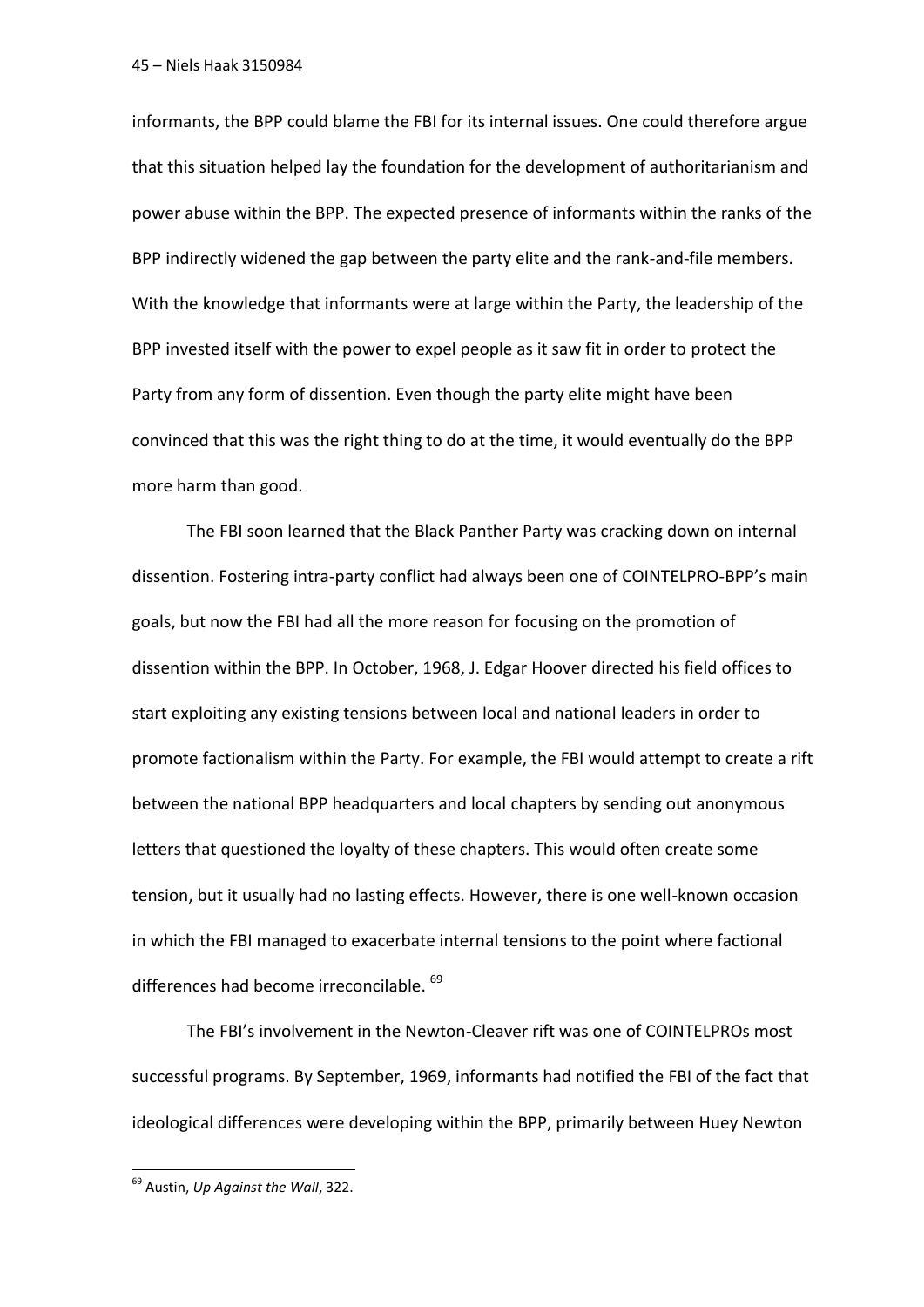and Eldridge Cleaver. Realizing the potential destructiveness of this dispute, the FBI instructed several field offices to exacerbate these differences in any way possible.  $^{70}$  The Bureau began by sending out an anonymous letter to Cleaver in Algeria, which stated that David Hilliard and several BPP leaders in California were plotting to undercut Cleaver's influence. In response to this letter, Cleaver allegedly expelled three international representatives from the Party. Needless to say, this was exactly the kind of response that the FBI was hoping to provoke. The Bureau therefore sent a new letter to David Hilliard, which suggested that he do something about Cleaver before it was too late. This kind of fabricated correspondence was typical of the ways in which the FBI tried to play the Panthers off against each other. The Bureau knew that Cleaver was no longer residing in the United States, so this was the perfect opportunity to create factionalism in the party elite. Unfortunately for the Bureau, however, both Cleaver and Hilliard had become aware of the fact that the letters were forgeries, so they managed to reconcile their differences before any serious damage was done.  $71$ 

The FBI clearly failed to drive Cleaver and Hilliard apart, but it had more tricks up its sleeve. When Huey Newton was released from jail in August, 1970, the FBI got one of its informants to distribute a forged BPP directive in which Newton's leadership was openly being questioned. Realizing that Cleaver and Hilliard had reconciled their differences, the Bureau would now attempt to create a rift between the two of them and Newton. This was made considerably easier by the fact that the ideological differences between Cleaver and Newton had already split the BPP into different factions. The FBI therefore only needed to exacerbate the pre-existing tensions between the two. The

 $70$  Churchill, "To Disrupt, Discredit, Destroy," 31.

<sup>71</sup> U.S. Senate, *Staff Reports*, 200-201.

Churchill, "To Disrupt, Discredit, Destroy," 30-31.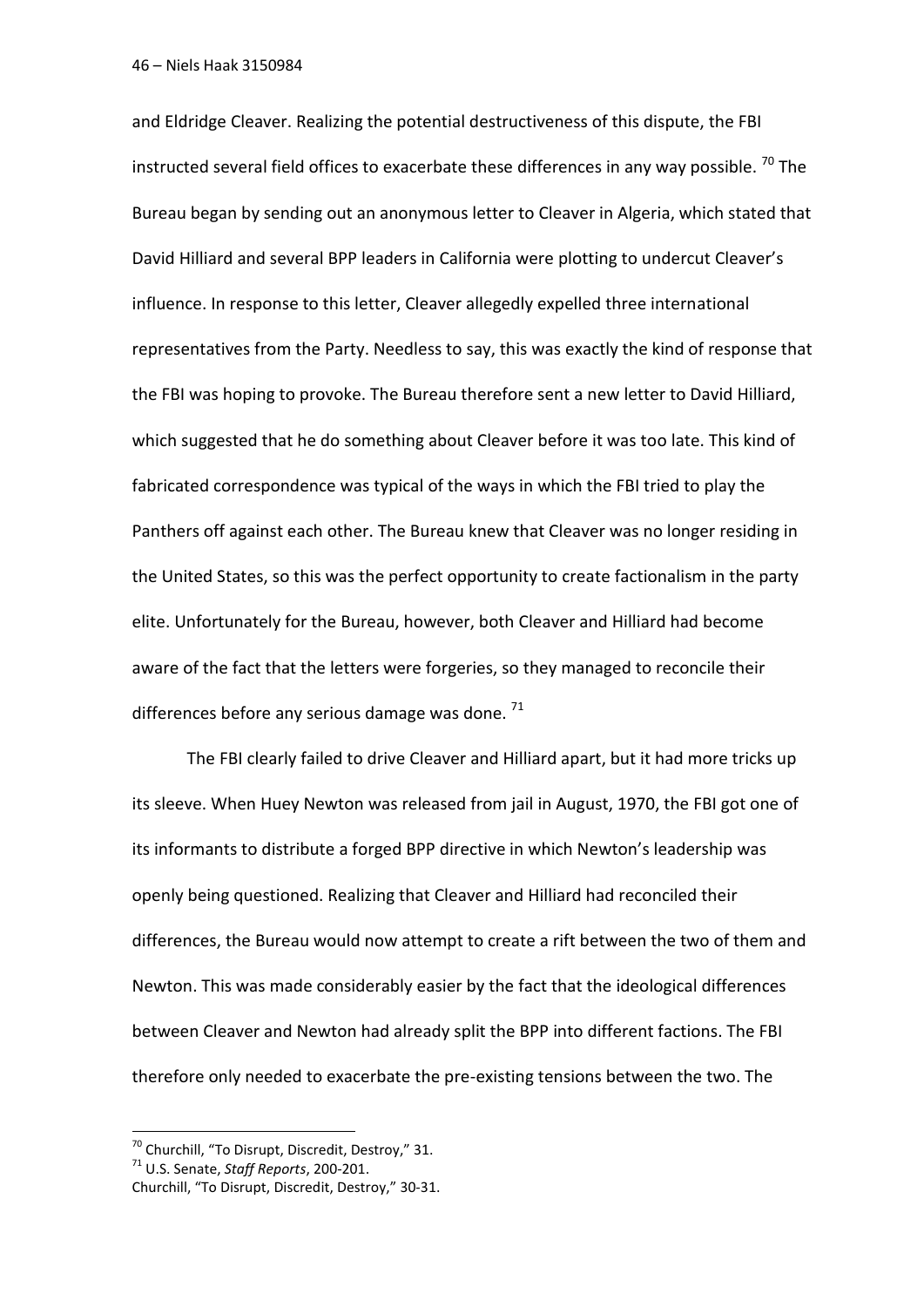Bureau's directive stressed "the leadership and strength of David Hilliard and Eldridge Cleaver while intimating Huey Newton is useful only as a drawing card."  $72$  As we now know, Newton did not take lightly to people challenging his authority. He therefore began expelling Panthers who were aligned with Cleaver, believing that they were plotting to kill him. This convinced the FBI of the fact that Newton was becoming increasingly paranoid. Claiming that he was close to having a mental breakdown, the FBI decided to intensify its counter-intelligence activities against Newton.<sup>73</sup>

While Newton continued to expel people from the BPP whom he considered to be "enemies of the people" (i.e. people aligned with Cleaver), the FBI intensified its actions. In February, 1971, the Bureau asked its field offices to come up with a program to disrupt the relationship between local BPP chapters and the national headquarters. The FBI was aware of the fact that Newton was expelling prominent members of the BPP, so it believed that this was the perfect opportunity to further disrupt the Party. All sorts of letters were sent out by FBI field offices, openly challenging the leadership of both Newton and Cleaver, and warning both of them of the possibility of violence being used against them. Shortly thereafter, the two of them engaged in their infamous discussion on live television, which marked the final confrontation in their relationship. While witnessing these events, the FBI realized that its counter-intelligence program had succeeded. Therefore, on March 25, 1971, the FBI's headquarters sent out a letter to its field offices in Chicago and San Francisco, which stated that "the differences between Newton and Cleaver now appear to be irreconcilable, no further counterintelligence

<sup>72</sup> U.S. Senate, *Staff Reports*, 202.

<sup>73</sup> Churchill, "To Disrupt, Discredit, Destroy," 31-32.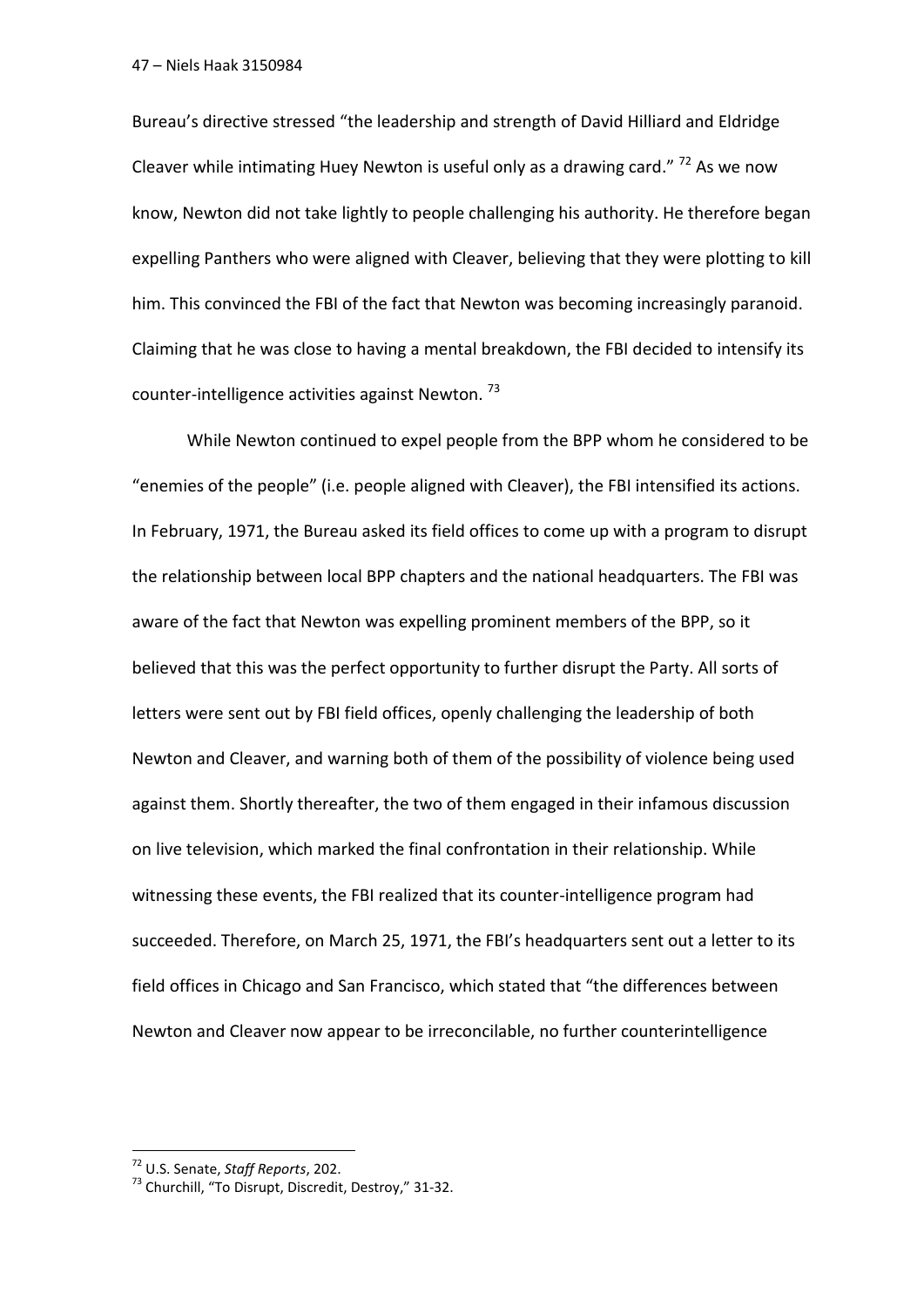activity in this regard will be undertaken at this time and now new targets must be established."<sup>74</sup>

The events surrounding the Newton-Cleaver rift dealt a huge blow to the BPP and its membership. By constantly aggravating the conflict between Newton and Cleaver, the FBI turned factionalism into one of the BPP's most divisive and damaging internal issues. Not only did the Party lose a significant amount of community support because of intraparty conflict and the violence that was associated with it, but it also lost support of some of its most dedicated members. These members rightfully believed that intra-party conflict was destroying the BPP from within. They had become convinced that the Party was no longer in a position to lead the revolution. Many of them therefore decided to leave the BPP for other organizations, such as the Black Liberation Army (BLA). The BLA was founded by Cleaver loyalists, and so it was a very suitable option for those who were disillusioned with both the internecine warfare and the new ideological course of the BPP. The Newton-Cleaver rift, which was severely aggravated by the FBI, thus struck at the core of the BPP, leaving the Party in a shambles for months.<sup>75</sup>

The story of the Newton-Cleaver rift is worth telling in detail, because it is the best example of how internal and external forces coalesced in the demise of the Black Panther Party. It is obvious that the FBI's counter-intelligence activities exacerbated the preexisting tensions between Newton and Cleaver. The Bureau recognized the ideological differences between the two, and used this as an opportunity to fully exploit the internal tensions within the BPP. However, it would be wrong to attribute the split between Newton and Cleaver to the FBI's efforts alone. The same goes for internal issues as well. The Newton-Cleaver rift shows that the internal and external forces affecting the BPP had

<sup>74</sup> U.S. Senate, *Staff Reports*, 205-207.

<sup>75</sup> Pearson, *The Shadow of the Panther*, 231-233.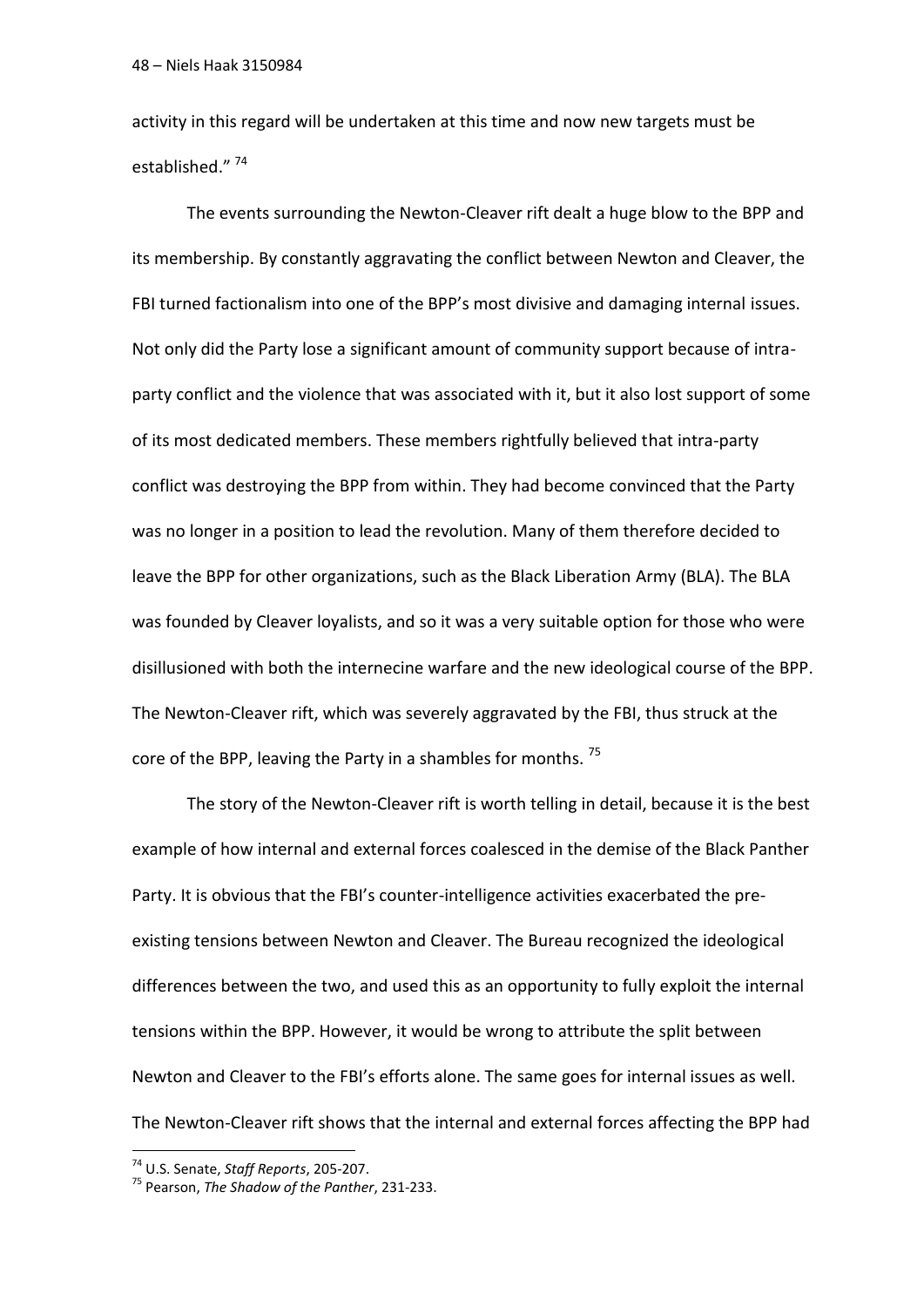a mutually reinforcing effect on one another. The growth of internal tensions within the BPP led the FBI to increase its counter-intelligence activities, and this increase of activities, in turn, accelerated the growth of these internal tensions. This vicious cycle continued up to the point where the situation began to spiral out of control. In the case of the Newton-Cleaver rift, this occurred with their discussion on television, which sealed Cleaver's fate. Thus, in the end it was the combination of FBI counter-intelligence activities and intra-party conflict that drove Newton and Cleaver apart.

The FBI's efforts to damage the Black Panther Party from within operated in tandem with its efforts to damage the Party from the outside. For example, the FBI was known to actively promote violence between the BPP and other militant organizations in an effort to stimulate inter-party conflict. One of these "violent" conflicts existed between the BPP and a group called United Slaves (US). As the BPP began establishing a foothold in the major cities of California, it often came into conflict with US and its leader, Ron Karenga. Karenga was a former member of the Afro-American Association, just like Newton. Even though they were friends in college, ideological differences had driven them apart. After he left the AAA, Karenga became a strong proponent of cultural nationalism. He believed that the struggle of the black community was essentially a race struggle. This conflicted with the idea of Newton and the BPP, who defined the struggle in terms of class. These basic ideological differences created animosity between the BPP and US, and would therefore make a clash between the two organizations inevitable.<sup>76</sup>

J. Edgar Hoover had already noted back in November, 1968, that major differences existed between the BPP and US. He stated that:

<sup>76</sup> Seale, *Seize the time*, 23.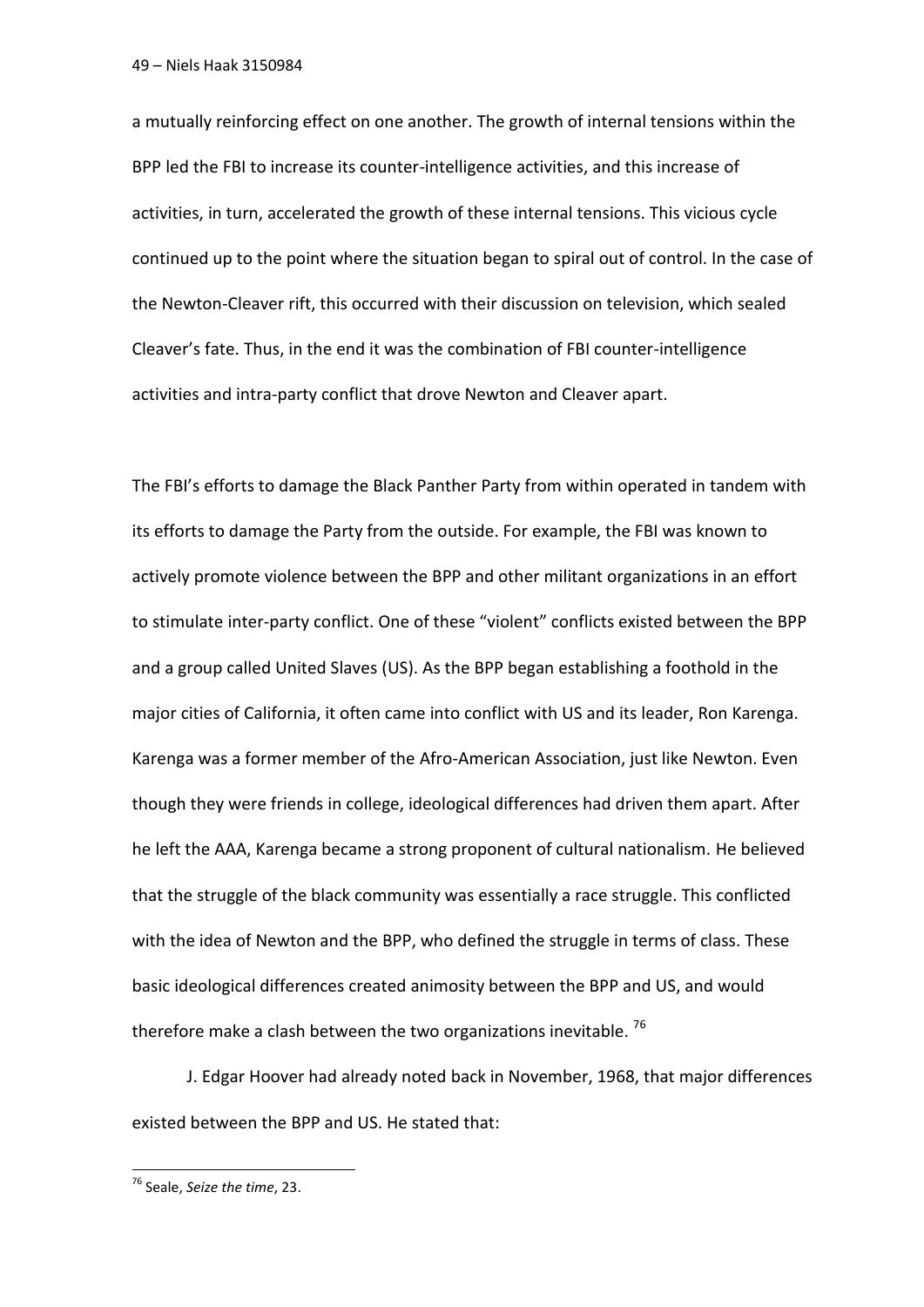In order to fully capitalize upon BPP and US differences as well as to exploit all avenues of creating further dissention in the ranks of the BPP, recipient offices are instructed to submit imaginative and hard-hitting counterintelligence measures aimed at crippling the BPP.  $^{77}$ 

This counter-intelligence program effectively began after a meeting between the BPP and US on January 17, 1969, got out of hand. The two organizations were arguing about who would become the director of the Black Studies program at UCLA. During the meeting, several US members drew guns and shot Alprentice "Bunchy" Carter and Jon Huggins, two leaders of the BPP's Los Angeles chapter. After the shoot-out, the FBI began sending out derogatory cartoons to local BPP offices which indicated to the BPP "that the US organization feels that they are ineffectual, inadequate, and riddled with graft and corruption." <sup>78</sup> Needless to say, the FBI made it appear as if US was responsible for the fabrication and distribution of these cartoons. Interestingly enough, the BPP and US actually tried to work out their differences after the shoot-out, even though the FBI was using its caricatures to further aggravate the tensions between the two organizations. They managed to establish a truce, but it was not stable enough to resist the FBI's relentless assaults. In order to violently break the truce, the FBI instructed its informants within the BPP's Los Angeles and San Diego chapters to initiate violent operations against US, such as shooting up the homes of some of its members. At the same time, the FBI would be distributing more cartoons as well, seeing as how the FBI's San Diego field office had informed the FBI headquarters that the Panthers were fed up with being made fun of in cartoons. <sup>79</sup>

<sup>77</sup> U.S. Senate, *Staff Reports*, 190.

<sup>78</sup> Ibidem.

<sup>&</sup>lt;sup>79</sup> Churchill, "To Disrupt, Discredit, Destroy," 16-17.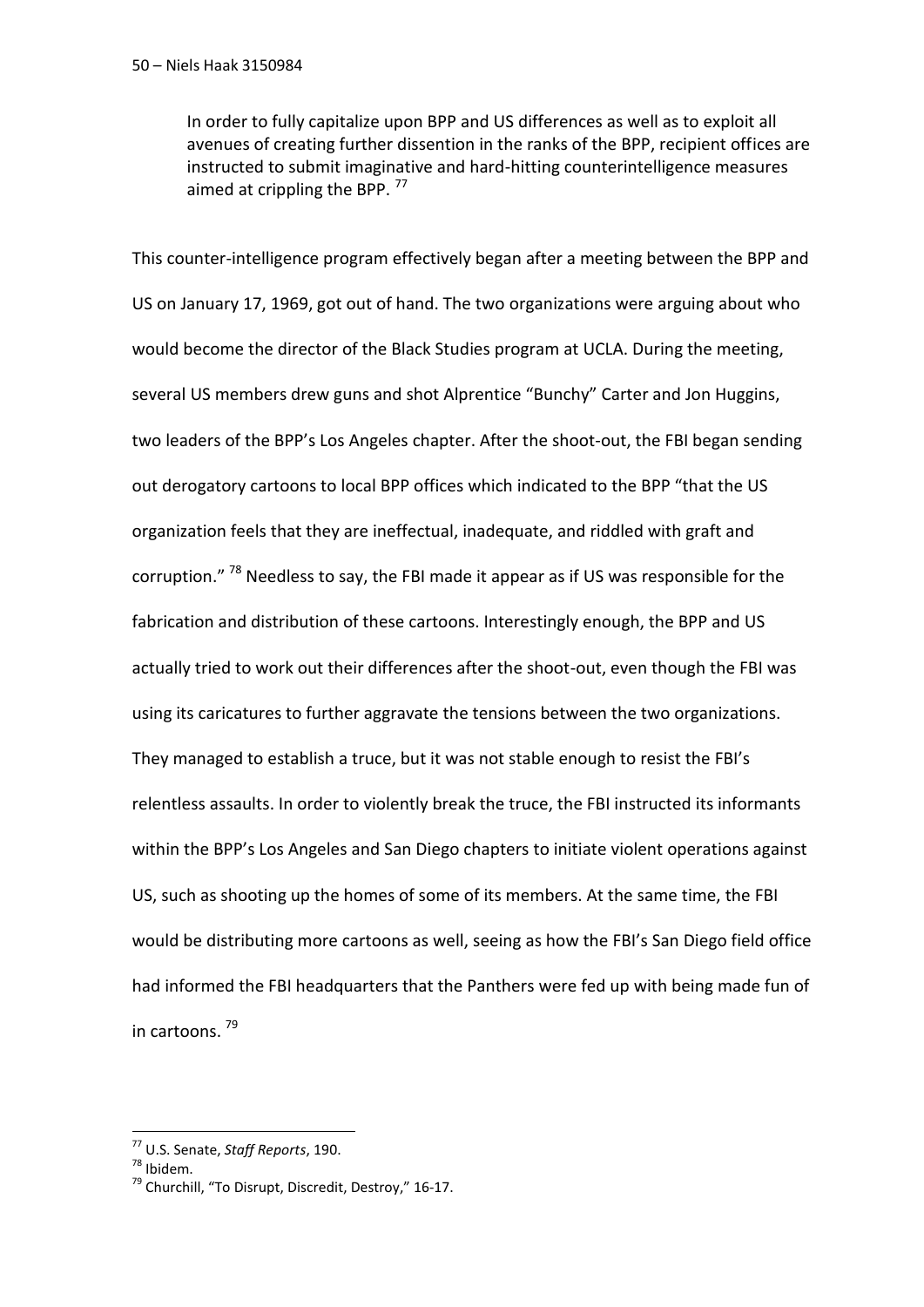The Bureau was apparently successful in its activities, as violence between the BPP and US began to escalate once again. On August 14, 1969, members of US wounded two Panthers in an ambush; the next day, they killed Sylvester Bell, another BPP member. The FBI considered this increase of violence to be a positive result of its smear campaign, and so it immediately began making plans for the future distribution of cartoons. The FBI continued its efforts to promote violence between the BPP and US throughout 1969-70, hoping that they would continue to inflict serious harm to one another. In fact, the FBI was convinced that it only had to push the two organizations in the right direction. All that was left to do was to "grant nature the opportunity to take her due course."  $80$ 

What is interesting about the conflict between the BPP and US in particular is that it clearly demonstrates the effectiveness of the FBI's counter-intelligence programs. At first, it seemed as if the FBI's efforts were to no avail, seeing as how the BPP and US reconciled their differences. However, by continuing to produce and distribute derogatory cartoons, the FBI managed to instigate a conflict between the two organizations once again. The truce was not very stable to begin with, but the continuation of violent conflict between the BPP and US can nevertheless still be attributed to the FBI's counter-intelligence activities. However, in the context of the demise of the BPP, it is necessary to consider the impact of these activities on the Party's internal dynamics as well.

Inter-party conflict such as this would eventually contribute to the demise of the BPP in several ways. First and foremost, people grew tired of all the violence that was tearing the black community apart. As was the case with intra-party conflict, excessive violence was one of the reasons why people began leaving the Party. After all, they joined

<sup>80</sup> U.S. Senate, *Staff Reports*, 189-195.

Churchill, "To Disrupt, Discredit, Destroy," 17-18 .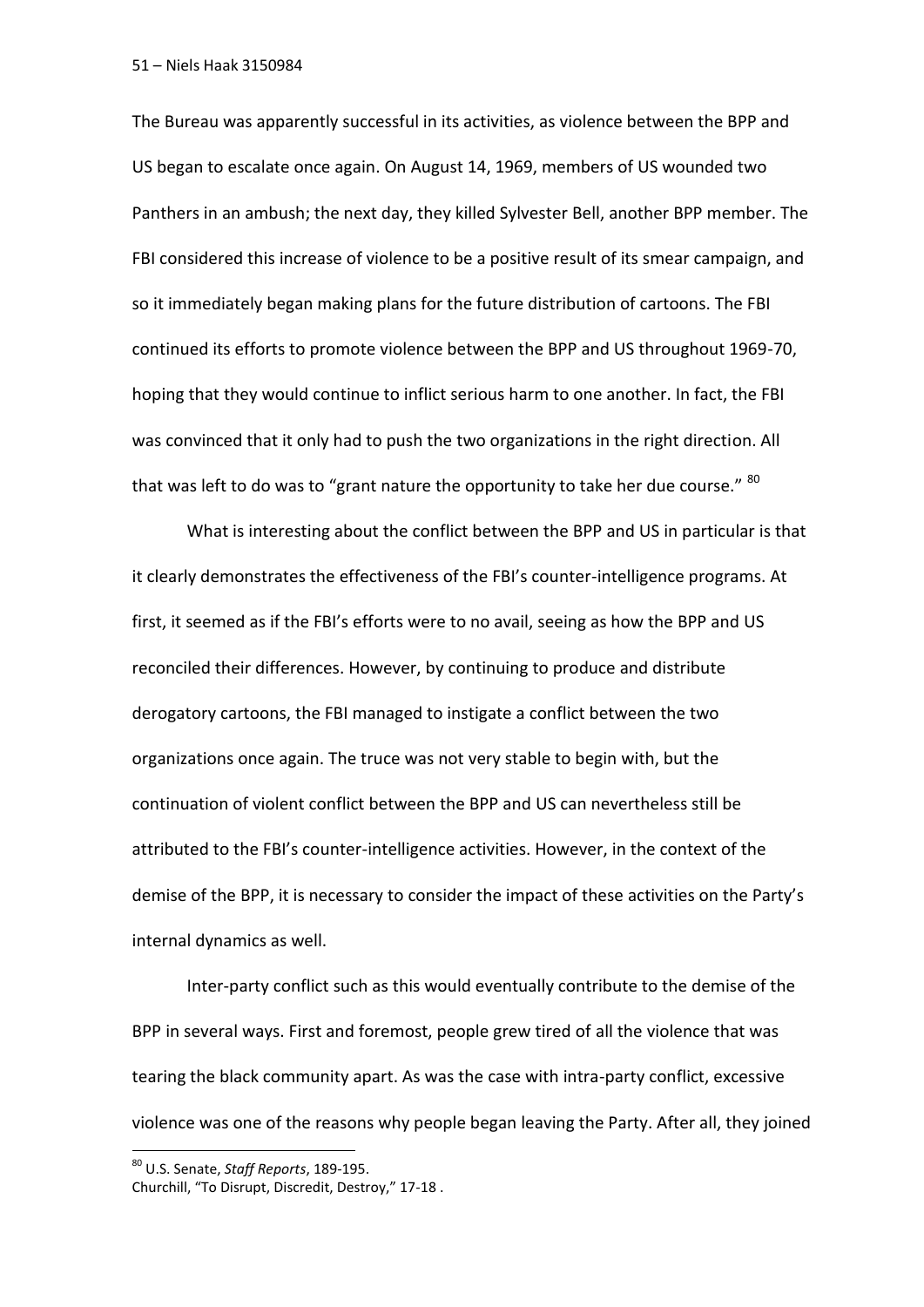the BPP with the concept of self-defense in mind, not fratricide. Furthermore, inter-party conflict was a major distraction from the BPP's actual goals. Instead of fighting the oppressor, the Panthers were too busy fighting within their own community. Unbeknownst to them, this oppressor, in the form of the FBI, was largely responsible for the entire situation. The FBI's efforts to promote inter-party conflict thus took a heavy toll on the Black Panther Party.

The FBI's counter-intelligence activities were so successful in part because of the Bureau's ability to exploit and exacerbate the Black Panther Party's pre-existing internal and external conditions. This was clearly demonstrated in the case of the Newton-Cleaver rift and the conflict between the BPP and US, but it also became apparent in the FBI's media offensive. The FBI realized from the outset that it would have to limit the Party's ability to spread its message via the media. By preventing the BPP from publishing its articles and stories, the Bureau would be able to create a distorted image of the Party in the national media. The easiest way to do this was to manipulate the Party's self-created image.

In *Up Against the Wall*, Curtis J. Austin argues that the BPP's emphasis on selfdefense left it open to mischaracterization and infiltration by government agencies on a local and national level. Since the beginning of the Party, the Panthers had relied on rhetoric of violence to carry across their revolutionary ideals. According to Austin, this rhetoric had two major effects on the BPP: it helped to attract a lot of young new recruits, and it placed the Party in a national spotlight. Whereas the former stimulated growth, the latter stimulated decline. This had to do with the fact that the government and the FBI made sure that the BPP's ideals would be misinterpreted. The Party's rhetoric of violence and its emphasis on self-defense had developed out of a need for the black community to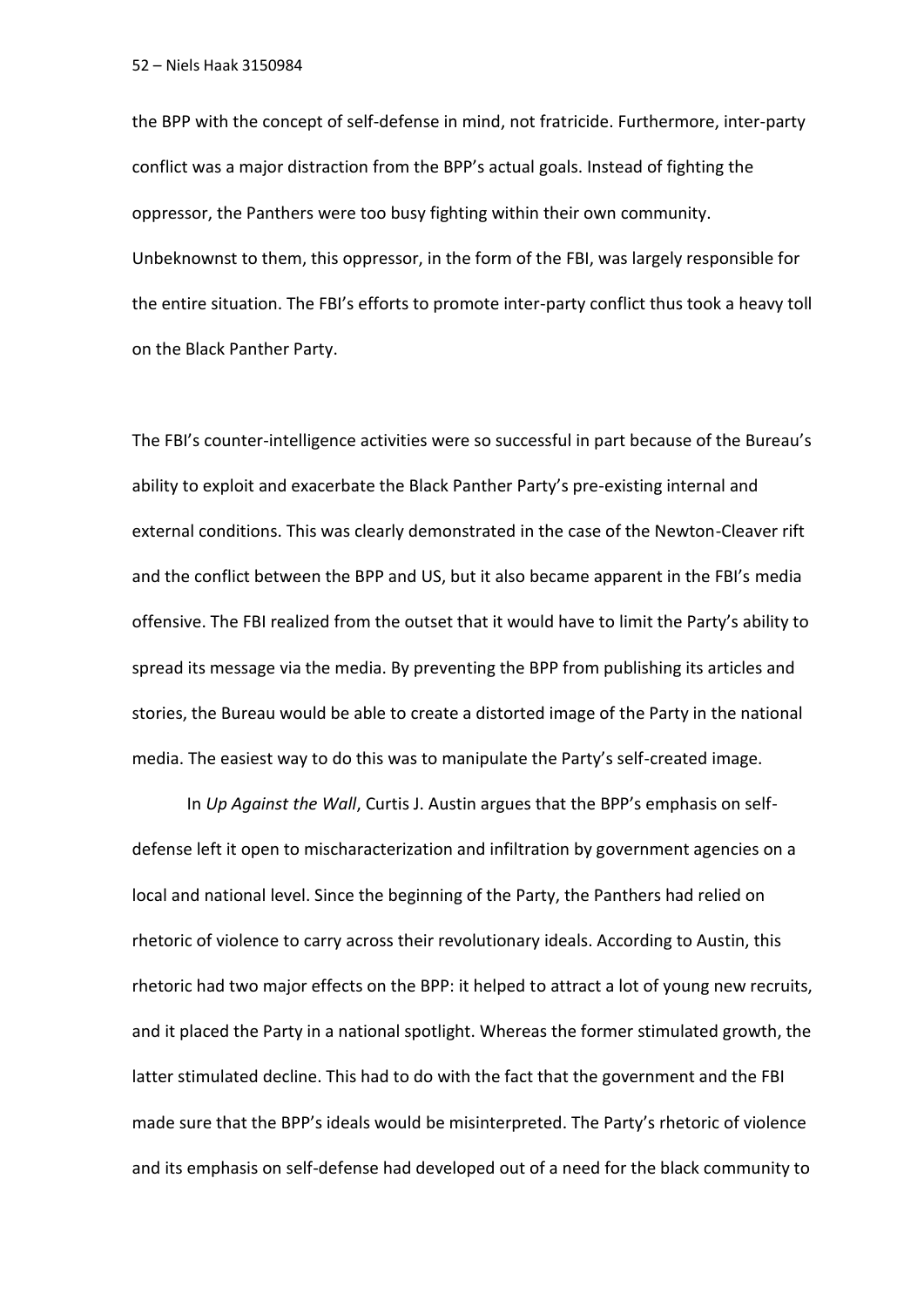defend itself against police brutality. The Panthers never meant to unleash civil war in the United States. Rather, they were merely trying to demonstrate that they would no longer put up with the physical and psychological abuse. As Austin puts it, the BPP's emphasis on violence was "rhetorical flourish", which underlined the use of violence "in self-defense, not revolution." <sup>81</sup>

The point is that the Panthers' rhetoric of violence should not be taken literally. As D. J. Mulloy argues in an article entitled "Liberty or Death", violent language and rhetoric of revolution could be interpreted as being a strategy for those who lack both political and social influence. Furthermore, this type of language can also serve to attract attention to one's cause, whether it is positive or negative. These two interpretations clearly apply to the BPP. The black community was essentially powerless against police brutality and other forms of social oppression, because it was not organized. Being a part of this community and sharing its powerlessness, the Panthers sought to create a new political movement which was supposed to assist the black community in liberating itself. Their rhetoric of violence, as Mulloy suggests, attracted attention to their cause and served as an important recruitment tool, because people shared the BPP's desire for change. So, lacking political power, the BPP initially relied on its rhetoric of violence to mobilize the black community for change. <sup>82</sup>

Unfortunately for the BPP, the media took everything that the Panthers said literally. Slogans such as "Off the pigs!" would be turned into headlines, which generally intimidated a lot of people. The Party's emphasis on self-defense and its rhetoric of violence were easily misinterpreted, which the FBI realized all too well. By manipulating

<sup>81</sup> Austin, *Up Against the Wall*, 89-112.

 $82$  D. J. Mulloy, "'Liberty or Death': Violence and the Rhetoric of Revolution in the American Militia Movement," *Canadian Review of American Studies* 1 (2008) 6-16.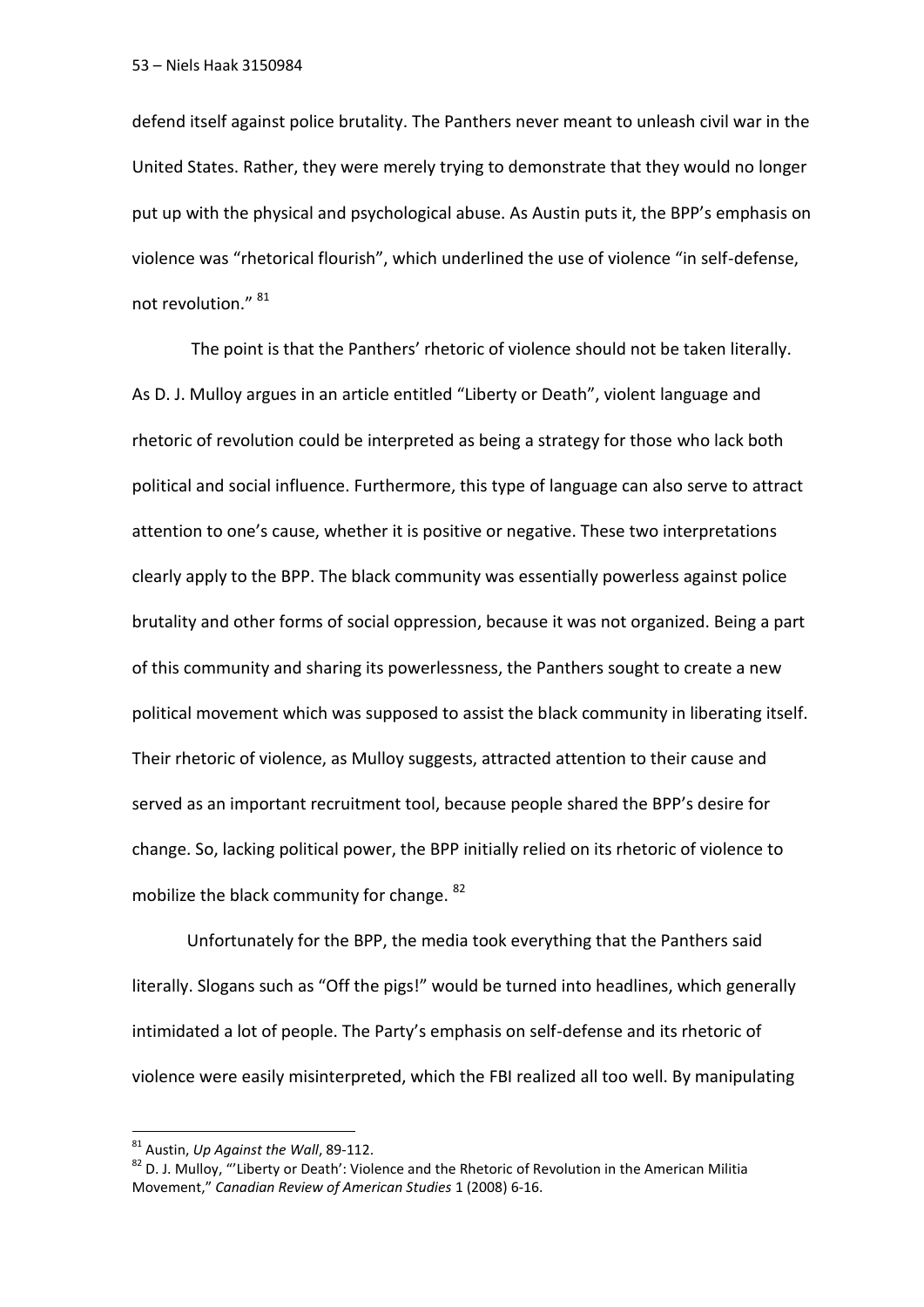the Party's self-created image, the FBI could easily distort people's perception of the BPP. If people were made to believe that the Panthers were a bunch of gun-toting criminals, the FBI would be able justify its counter-intelligence actions. After all, a violence-prone organization such as the BPP would have to be repressed in order to safeguard the status quo in the United States.

By carefully exploiting the BPP's militant image, the FBI hoped that it could discredit and discourage people who supported the Party in its community organizing efforts. A good example of this approach was the FBI's effort to drive a wedge between the BPP and the Peace and Freedom Party (PFP). As was discussed in the first chapter, Eldridge Cleaver had forged an alliance with the PFP after Huey Newton was sentenced to prison. This alliance proved to be an important organizational step in the development of the BPP, because it was one of the first interracial coalitions that the BPP had joined. Now that two of America's most radical organizations were cooperating, the FBI had plenty of reason to be worried. The Bureau therefore began sending letters to Ed Pearl, one of the founders of the PFP, to convince him of the fact that the BPP was a dangerous organization. The letters stated that "certain whites in the PFP who get in the way of the Panthers will be dealt with in a violent manner." <sup>83</sup> By hinting at personal violence, the FBI hoped that it could intimidate the PFP. In more extreme cases, the FBI would send out forged letters to supporters of the Party, which suggested that the BPP was an organization "which openly advocates the violent overthrow of our free enterprise system." <sup>84</sup> The FBI thus frequently drew upon the Panthers' violent image to get people to withdraw their support for the BPP.

<sup>83</sup> U.S. Senate, *Staff Reports*, 208.

<sup>84</sup> Idem, 209.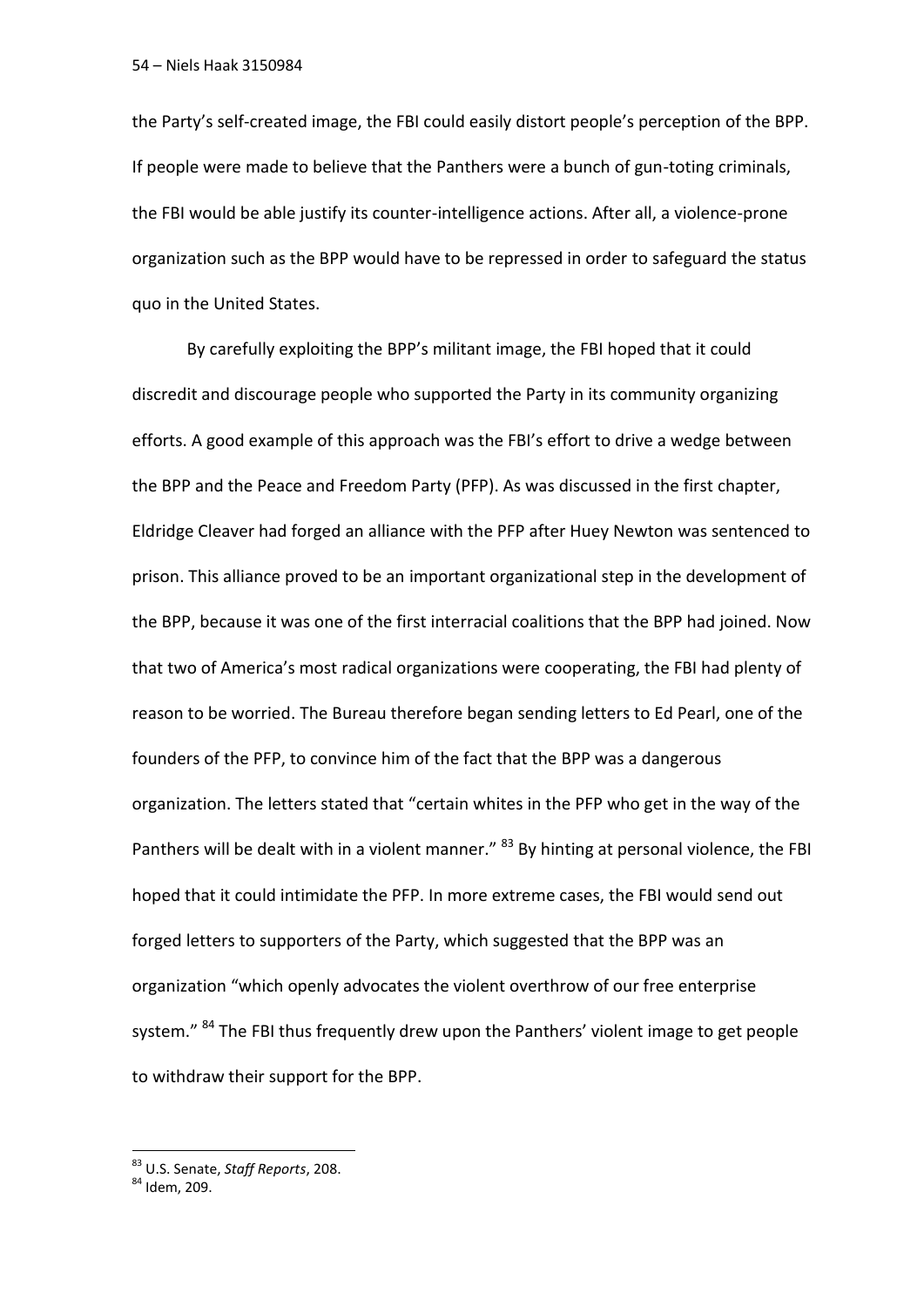The FBI's media offensive was successful in that it both prevented the Panthers from expressing their views and stimulated the media to publish articles that were unfavorable to the Party. A prime example of how this worked was the article that was published after the assassination of Fred Hampton. People were led to believe that the Panthers fired first, which would justify the police's actions. According to the newspapers, they acted out of self-defense, which is, in the context of the BPP's emphasis on self-defense, quite ironic. The media simply relied on the existing image of the violence-prone Panthers to distort the truth of what had actually occurred that night. Even when it became clear that the story had been fabricated by the police and the media, nobody was inclined to believe the Panthers. The ways in which the assassination of Fred Hampton was reported therefore shows how easily the FBI and the media could manipulate and exploit the BPP's self-created image. <sup>85</sup>

The FBI's media offensive did not necessarily contribute directly to the demise of the BPP, but it certainly made life for the Panthers much harder than it needed to be. Their goals were misinterpreted, they lost public support, and recruitment became more difficult. One could also argue that the BPP made life difficult for itself, in the early stages of its existence, by relying so heavily on its rhetoric of violence. As Curtis J. Austin argues, this rhetoric is the main reason for why the BPP has been mischaracterized throughout the years. It turned the Party into a target for local and national law enforcement agencies, which used the image of the violence-prone Panthers to intimidate people and to distort reality. With the full force of the FBI's counter-intelligence programs bearing down on the BPP, Austin claims, the Party's fate had already been sealed. All that the FBI

<sup>85</sup> Churchill and Vander Wall, *Agents of Repression*, 63-77.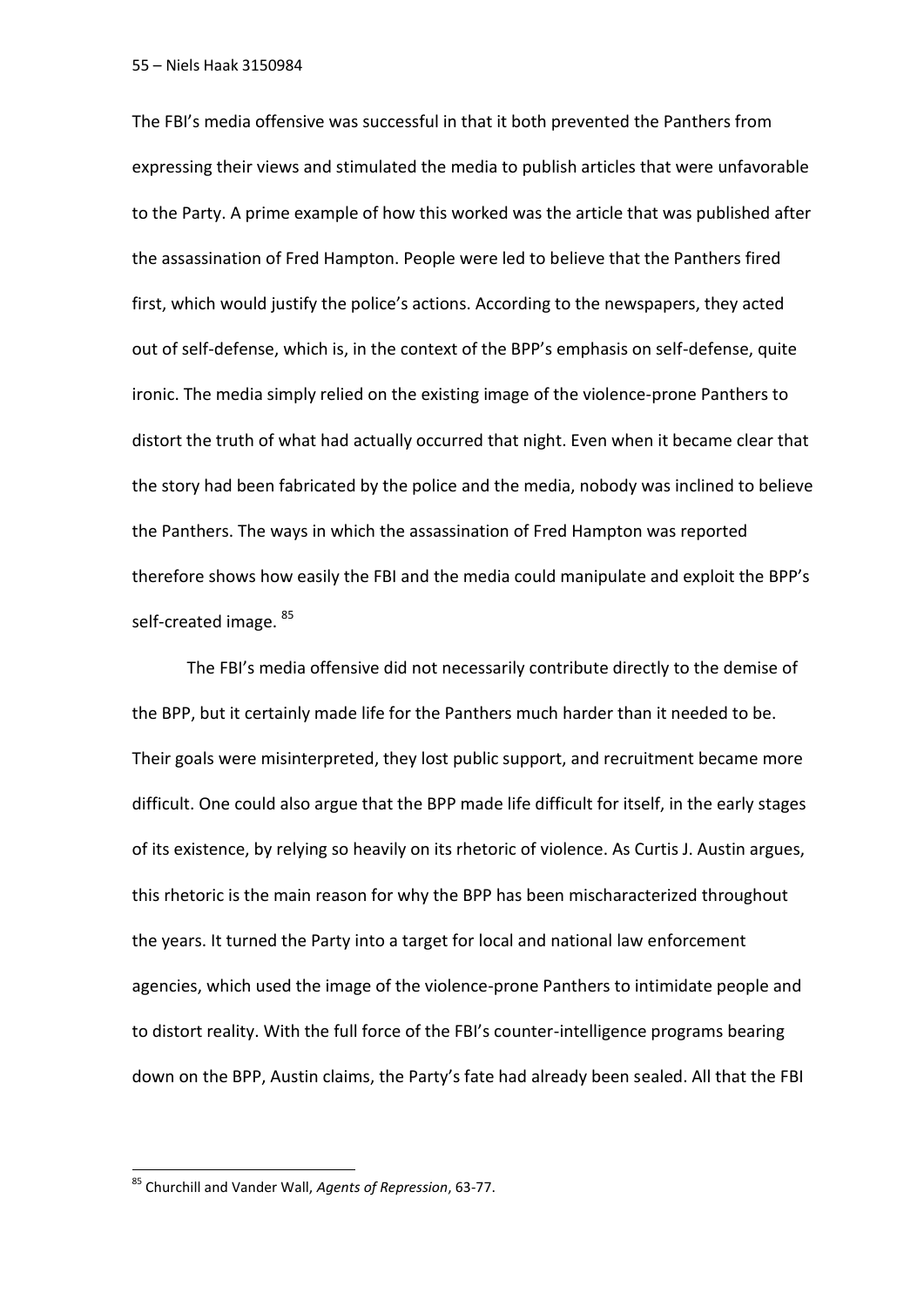had to do was to carefully exploit the BPP's self-created image. By doing so, the Bureau ensured that the Panthers would be fighting an uphill battle from the start. <sup>86</sup>

The question that remains to be answered is how effective the FBI's counter-intelligence programs actually were. It is clear that these programs directly influenced the BPP and its members, but it is difficult to determine just how much of a difference they made. The problem in this regard is how one should measure the "effectiveness" of the programs. In the past, several sociologists have pondered this very same question.

In an article entitled "Thoughts on a Neglected Category of Social Movement Participant", sociologist Gary T. Marx makes an important differentiation between highly centralized social organizations on the one hand, and decentralized organizations on the other hand. He argues that "the protest organizations of the 1960s consisted not of highly centralized, formally organized, tightly knit groups of experience revolutionaries bent on carefully planned criminal conspiracies, but were instead decentralized, with fluid leadership and task assignments, shifting memberships, and emphasis on participation."<sup>87</sup> Marx claims that outside penetration of these "open" groups by organizations such as the FBI would have had a significantly weaker effect than it would have on "closed" groups, because the "open" groups were often optimistic, maybe a tad naïve, and generally had nothing to hide. In this context, the Black Panther Party would be considered to be a "closed" group, because of its hierarchization and formal organization. Marx's theory thus suggests that the Party, being a "closed" group, would have been more affected by

<sup>86</sup> Austin, *Up Against the Wall*, 335-348.

 $87$  Gary T. Marx, "Thoughts on a Neglected Category of Social Movement Participant: The Agents Provocateur and the Informant," *The American Journal of Sociology* 2 (September, 1974) 424.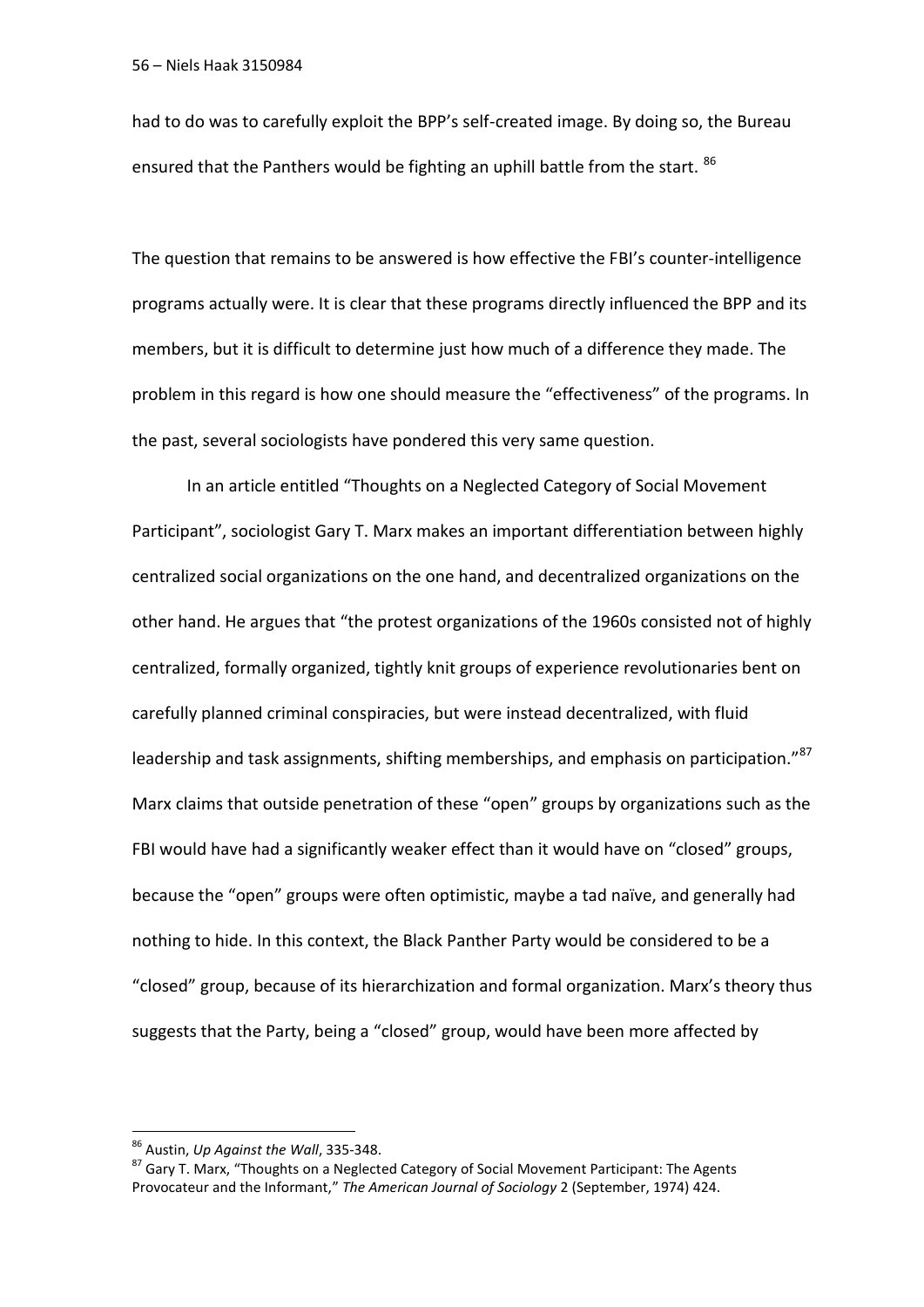outside influences and infiltration, and was a more interesting target than many of the other organizations of the civil rights era. <sup>88</sup>

In a different article by Marx, entitled "External Efforts to Damage or Facilitate Social Movements", he suggests that the effectiveness of the FBI's counter-intelligence actions was determined in large part by the extent to which these actions damaged or facilitated the course of organizations' growth, development and decline. According to Marx, the FBI's programs brought about changes which would have most likely occurred without these outside influences as well. The Bureau's counter-intelligence programs merely accelerated the rate at which these changes occurred. So, even though Marx suggested that "closed" organizations such as the BPP were more susceptible to outside infiltration, he later came to believe that the impact of the FBI's counter-intelligence programs was marginal at best. <sup>89</sup>

In the context of the BPP, it is important to consider that Marx's first article was published in 1974, and the second article in 1979. Seeing as how the Church Committee reports were published in 1975/1976, it is very likely that Marx would have studied these reports in order to learn more about the details of the FBI's counter-intelligence programs. While much more was known about the internal problems of the BPP in 1979 as well, it is quite odd that Marx would so easily relativize the impact of the FBI's counterintelligence programs on the BPP and other social movements of the 1960-70s.

Another leading sociologist, Anthony Oberschall, reached similar conclusions in an article entitled "The Decline of the 1960s Social Movements". In this article, Oberschall argues that the impact of government repression on social movements of the 1960s was

<sup>88</sup> Marx, "Thoughts on a Neglected Category of Social Movement Participant," 423-424.

<sup>89</sup> Gary T. Marx, "External Efforts to Damage or Facilitate Social Movements: Some Patterns, Explanations, Outcomes, and Complications," in *The Dynamics of Social Movements: Resource Mobilization, Social Control and Tactics*, ed. Mayer N. Zald and John D. McCarthy et al. (Cambridge: Winthrop, 1979) 119-122.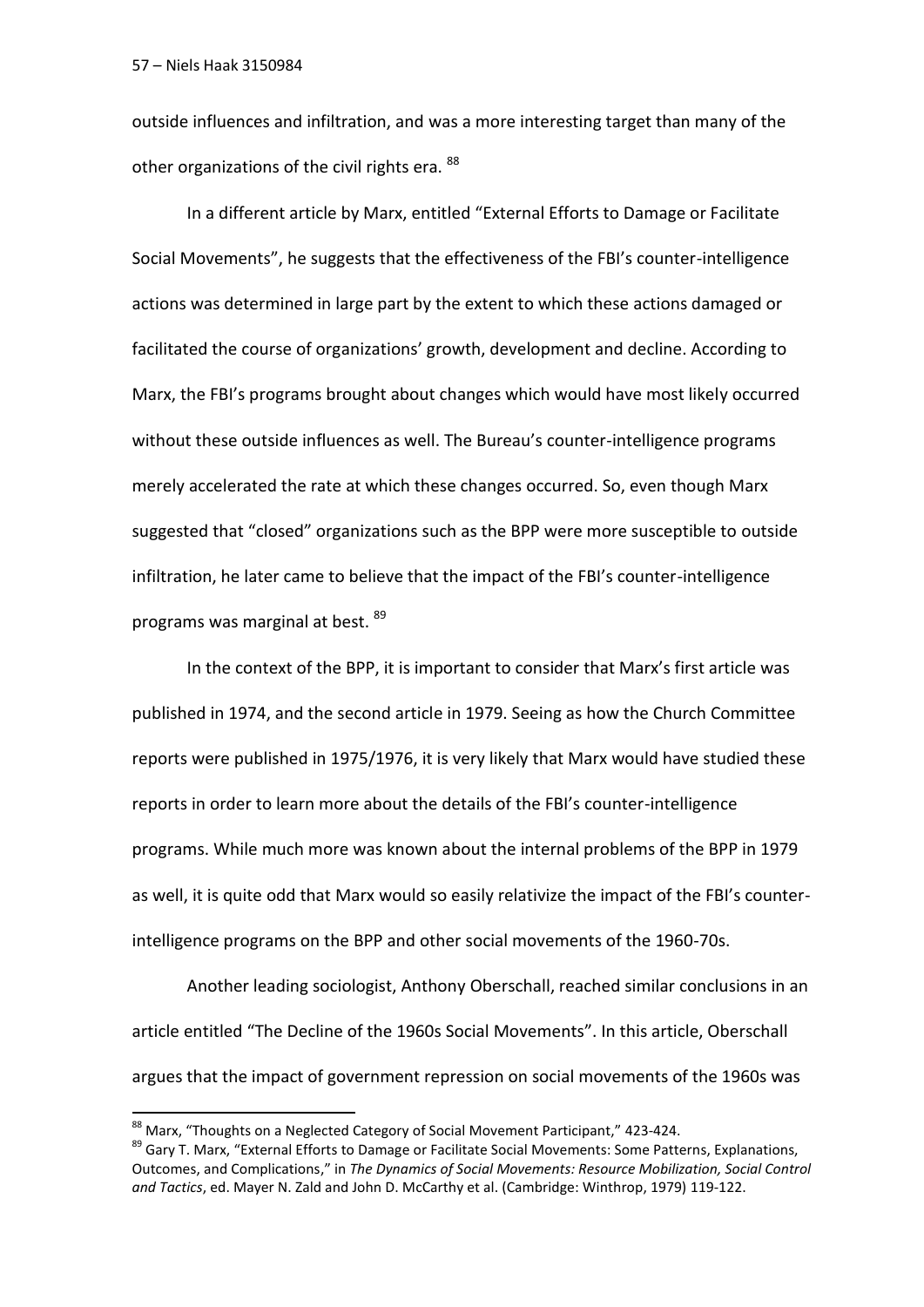not as important as scholars were led to believe. He claims that government repression is only effective if all authorities work together and reinforce one another's actions, which he believes was clearly not the case in the 1960s. Prosecutions on a local and state level might have been more effective, but, in general, "repression of the 1960s movements was only marginally effective in precipitating movement decline." <sup>90</sup> So, in similar fashion to Gary T. Marx, Oberschall concludes that internal weaknesses were far more important than external repression. <sup>91</sup>

The general consensus among sociologists in the late 1970s thus seems to have been that the FBI's counter-intelligence programs were only marginally effective. In more recent scholarship, however, the issue has become more complex. Now that scholars are beginning to learn more and more about the true nature of the FBI's counter-intelligence programs, it is becoming increasingly difficult to ignore the impact of these programs on the 1960s social movements. In the case of the BPP, there are still scholars who continue to emphasize either the internal factors, such as Ollie A. Johnson in "Explaining the Demise of the Black Panther Party", or the external factors, such as Curtis J. Austin in *Up Against the Wall*, but, in general, most modern scholars seem to realize that the FBI's counter-intelligence programs had more than just a marginal effect on social movements such as the BPP. The FBI's programs were part of a larger system of government repression which clearly affected the organizational development of the Party. Therefore, one cannot discuss the growth and demise of the Black Panther Party without carefully considering the influence of the FBI and COINTELPRO.

<sup>90</sup> Anthony Oberschall, *Social Movements: Ideologies, Interests, and Identities* (New Jersey: Transaction Publishers, 1993) 291.

<sup>91</sup> Oberschall, *Social Movements*, 265-300.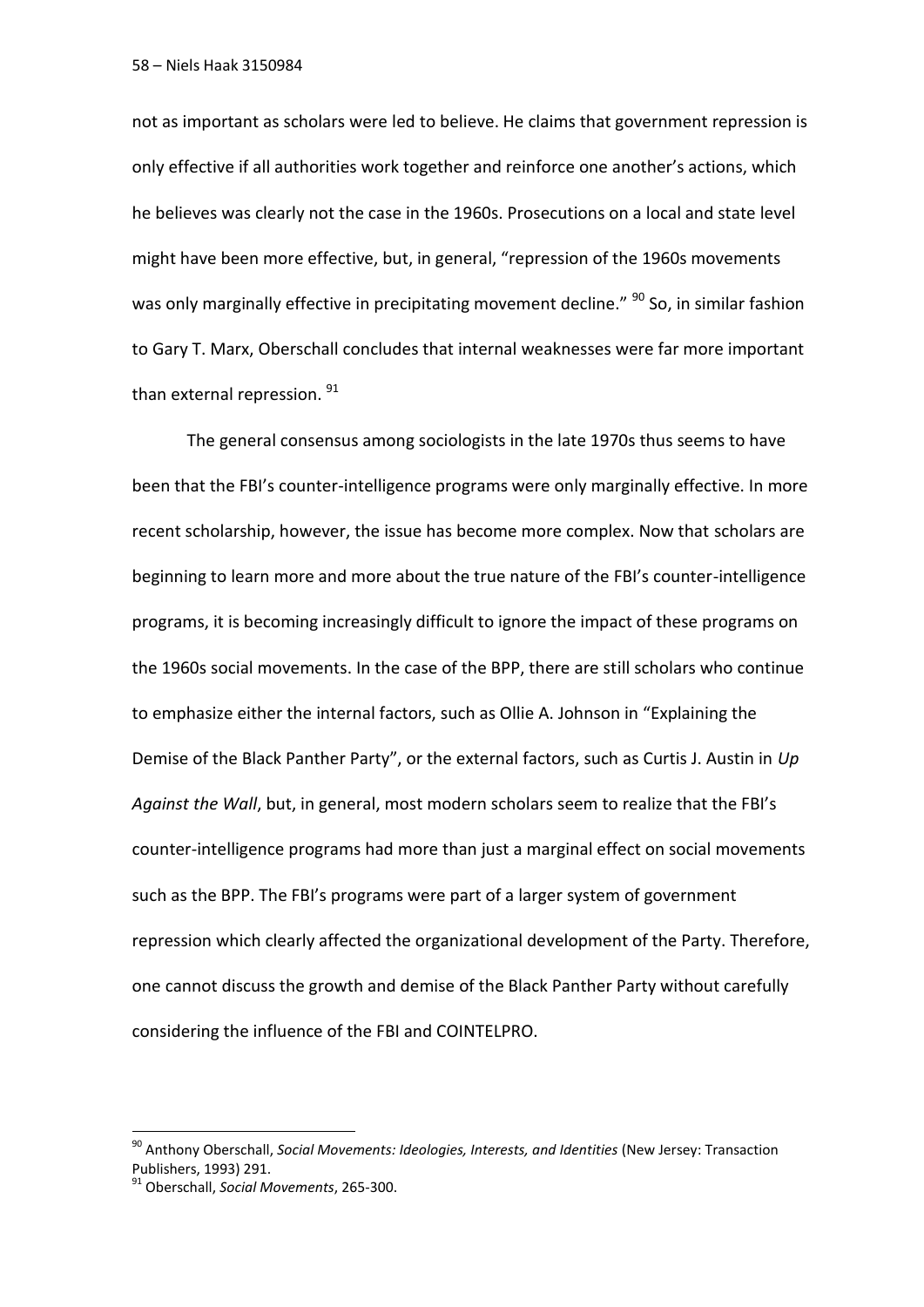So how effective were the FBI's counter-intelligence programs? If one takes Gary T. Marx's argument, that the effectiveness of these programs was determined mainly by the extent to which they influenced the growth, development, and decline of the social movements, and combines this with the knowledge of the Black Panther Party and the FBI that we have now, it would not make sense to conclude that the FBI's counterintelligence programs merely had a marginal influence on the BPP. The FBI's efforts to promote inter- and intra-party conflict, to destroy the BPP's public image, and to induce paranoia within the ranks of the Party, all clearly contributed to the demise of the BPP. These efforts resulted in an increase of authoritarianism and factionalism within the Party, defection of members, loss of public support, and a general increase of violence. In other words, the FBI's efforts certainly did precipitate the decline of the BPP. So, if one equates effectiveness to decline, it becomes clear that the FBI's counter-intelligence programs were certainly effective.

One important argument that is still being used to downplay the importance of the FBI's programs is the fact that the FBI merely capitalized on pre-existing tensions within the BPP. As Gary T. Marx also argues, the Bureau's counter-intelligence programs only served to accelerate those internal changes which would have occurred without the FBI's interference as well. The basis for this argument is the understanding that the BPP was deeply flawed in its organizational structure, and that it was therefore only a matter of time before the Party would implode on itself. On the one hand, there is some truth to this argument, because the BPP's strict hierarchy and formal organization indirectly laid the foundation for the future increase of authoritarianism and factionalism within the Party. On the other hand, however, the BPP's internal tensions would most likely not have been as intense without the FBI's counter-intelligence programs. For example, it is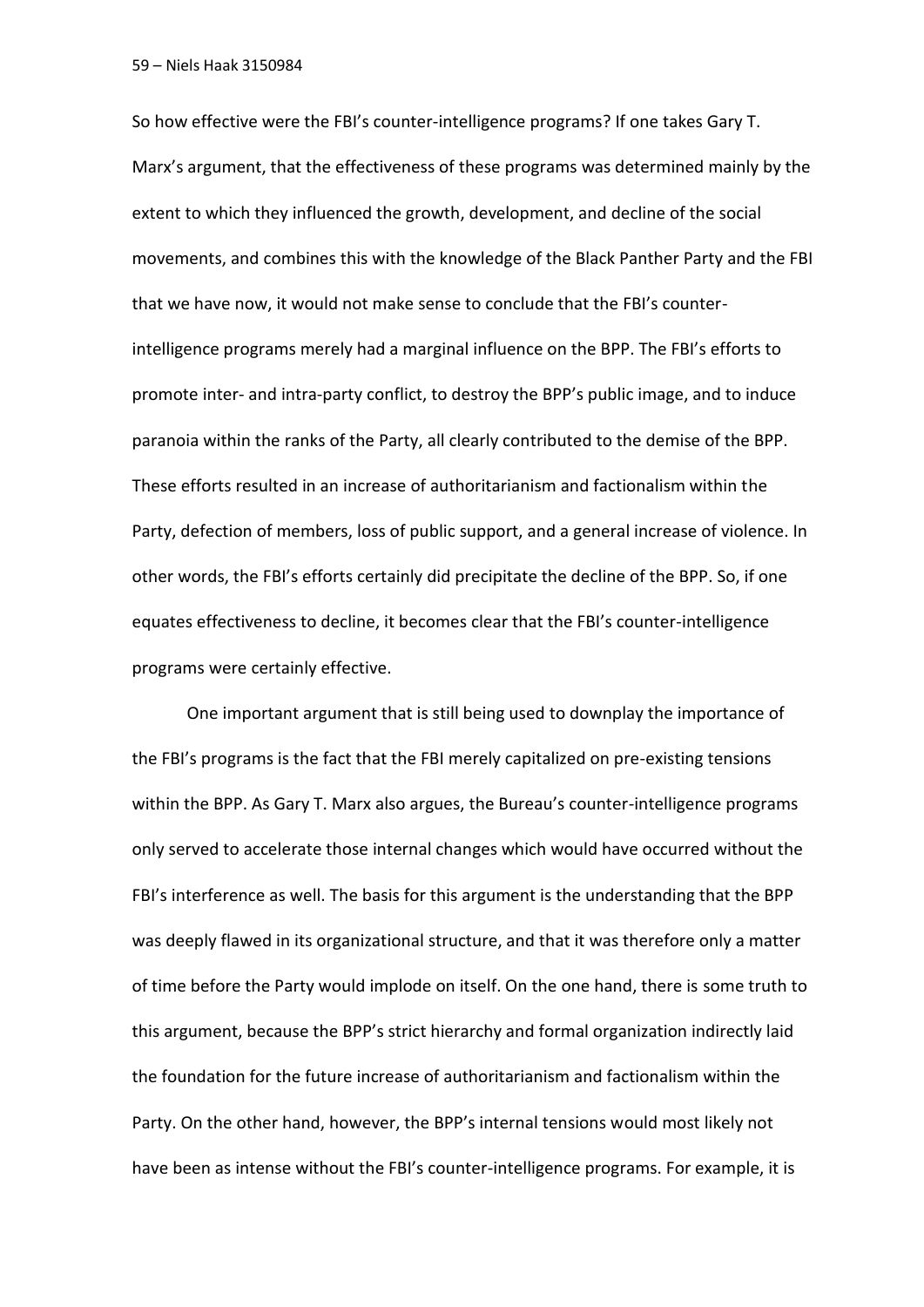difficult to imagine that the Newton-Cleaver rift would have played out exactly the same without the interference of the FBI as well. Needless to say, internal tensions and developments within the Black Panther Party had a disastrous effect on the organization and its members, but it is paramount that these internal factors always be discussed in relation to the external factors, and vice versa.

Even though this paper has examined how effective the FBI's counter-intelligence programs actually were, the role of these programs in the demise of the Black Panther Party should not be overestimated. The same goes for the role of internal factors. By claiming that either internal or external factors were more important in the demise of the BPP, or rather, by marginalizing the effects of one of them, the overall complexity of the discussion is being sidetracked. As Doug McAdam argues in "The Decline of the Civil Rights Movement," a social movement is shaped by both internal and external factors throughout its existence, and so "the fate of any social movement is not simply a product of internal movement dynamics or external political processes but the interaction of the two." <sup>92</sup> This interaction between internal and external forces is what really gives shape to a social movement. On the one hand, the internal development of a movement cannot be understood without carefully considering both the direct and indirect influence of external forces on that movement. On the other hand, the development of external forces and processes cannot be understood without carefully considering the ways in which a social movement develops internally. The keyword, therefore, is interaction.

In the case of the Black Panther Party, interaction between internal and external forces has manifested itself in several different ways. One of the clearest examples of this

 $^{92}$  McAdam, "The Decline of the Civil Rights Movement," 316.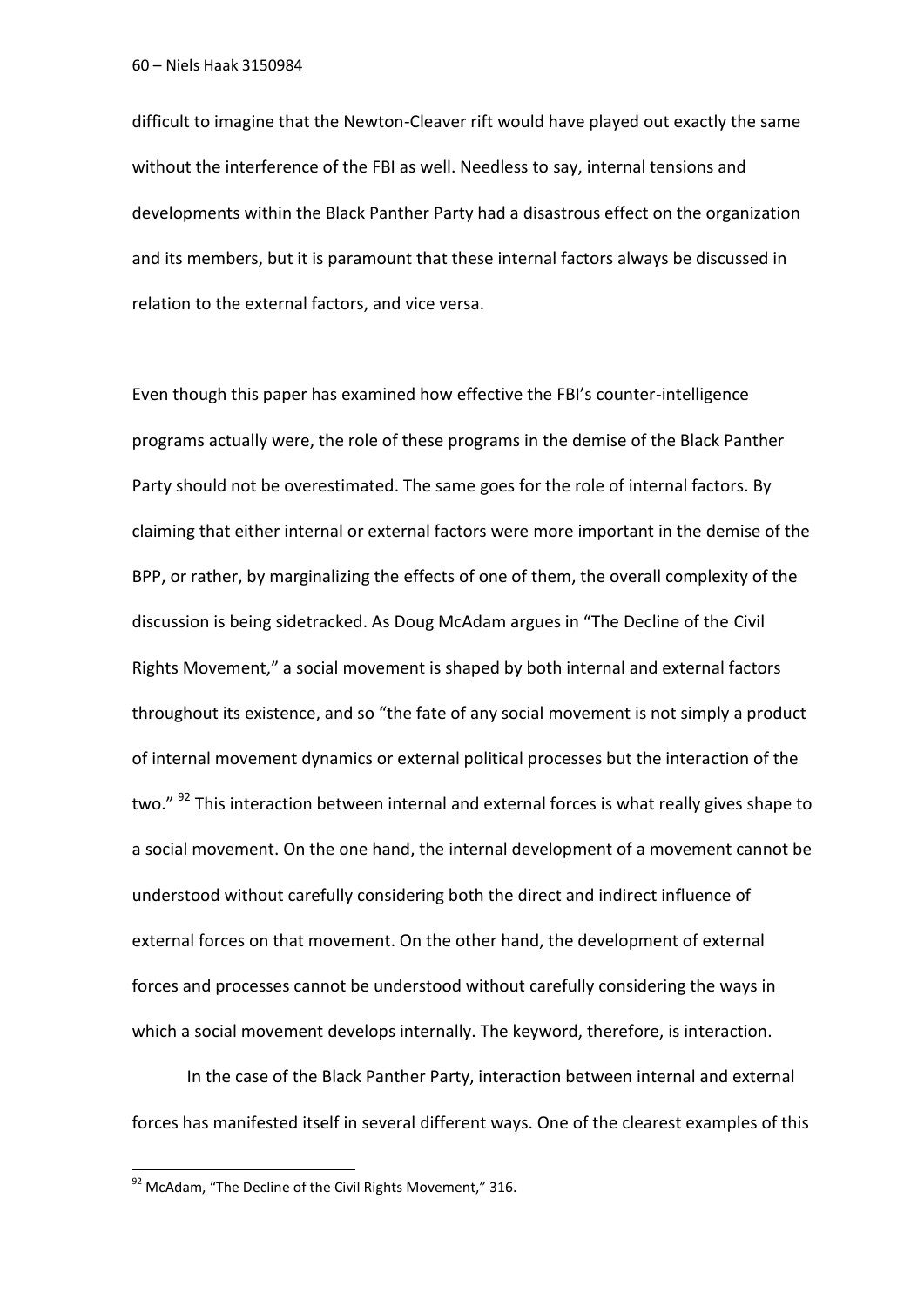interaction is the way in which internal and external forces had a mutually reinforcing effect on one another. As was discussed before, the internal development of the Newton-Cleaver rift within the BPP, and the subsequent launch of the FBI's counter-intelligence programs aimed at aggravating that rift, clearly demonstrated that effect and its results. The internal and external forces would feed off one another to the point where the conflicts would have become irreconcilable. This was clearly the case with the defection of Eldridge Cleaver, as a result of the Newton-Cleaver rift, but it also occurred in other contexts. For example, the interaction between internal and external forces in the context of inter-party conflict led to irreconcilable differences between the BPP and other organizations. Furthermore, this particular process also played an important role in the public exploitation of the Panthers' rhetoric of violence. The demise of the BPP was therefore not simply a result of internal *or* external forces. Neither should be overemphasized nor marginalized. Instead, the demise of the Black Panther Party should be considered the result of the interaction and synthesis between both internal and external forces.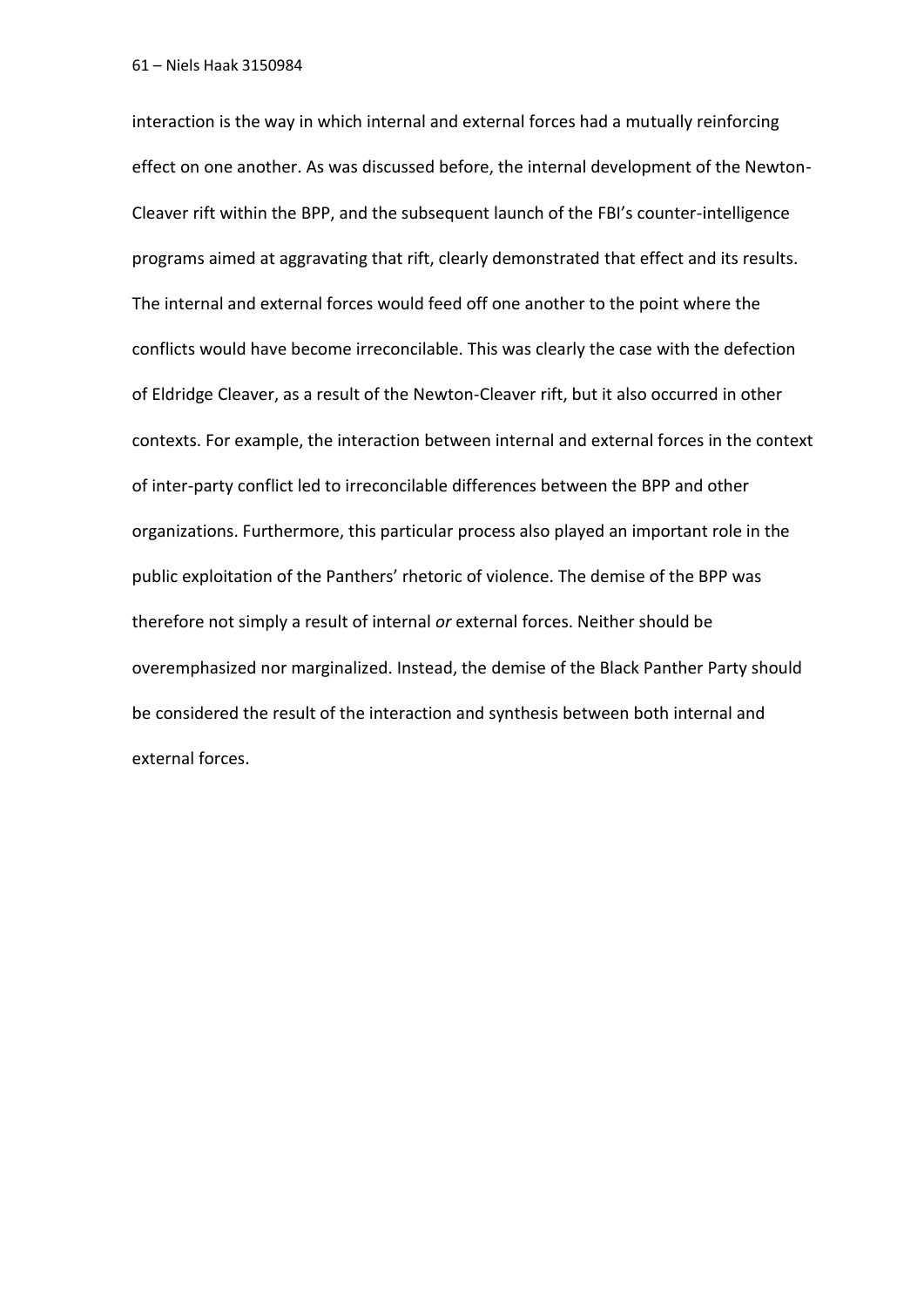### **Conclusion**

The Black Panther Party is arguably one of the most misinterpreted and mischaracterized social movements in recent history. Following in the footsteps of the leaders of the civil rights era, the Panthers set out to revolutionize thinking in the black communities of the United States. With its initial emphasis on armed conflict and its rhetoric of violence, the BPP created an image for itself which was easily misinterpreted by the general public. However, underneath its militant surface, the BPP was defined by its strong social ideology.

Huey Newton and Bobby Seale founded the Black Panther Party as a response to the various forms of social oppression which the black communities of Oakland were confronted with on a daily basis. Their Ten-Point Program stated in simple terms what the BPP stood for and what it hoped to achieve. Simple things, such as proper education, housing, and health care, were still unavailable to a large part of the community, and so the BPP set out to do something about this situation. By setting up a variety of community organized survival programs, the Party intended to support the people until they could free themselves from their oppressor. Supporting the people also meant protecting them, and so the Panthers took to the streets, armed with their shotguns and books of law, to protect these people from the threat of police brutality. This revolutionary approach to civil rights quickly turned the BPP into a notorious organization, both within the Bay Area and the United States as a whole. While many people celebrated the Panthers' cause, others were feeling increasingly threatened by the prospect of revolution within the black communities. So, once the Party attained national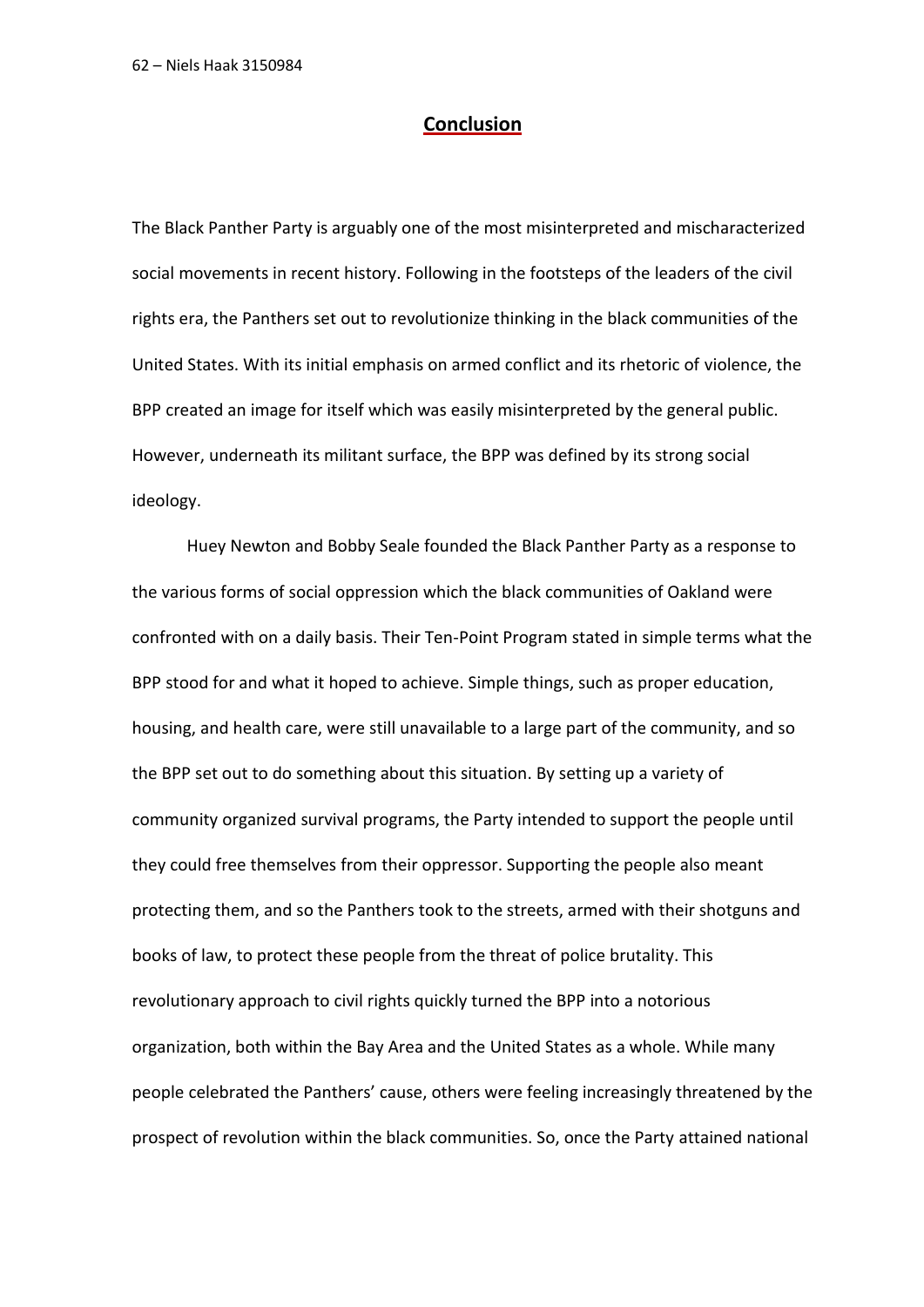prominence, there was no escaping persecution by local and federal law enforcement agencies.

The FBI had set its sights on the Black Panther Party in September, 1968, with J. Edgar Hoover declaring that the BPP was the greatest threat to the internal security of the United States. The Bureau's main counter-intelligence program, COINTELPRO, had been active since the late 1950s, and had been focused on so-called "Black Nationalist Hate Groups" since the mid-1960s. Hoover clearly considered the BPP to be a threat to the status quo in the United States, and so the Party was labeled a Black Nationalist Hate Group as well. As was the case with the other targets of COINTELPRO, the FBI aimed to disrupt and neutralize the BPP. In order to do so, the Bureau had set a number of goals for its operations: fostering both inter-and intra-party conflict; undermining public support for the Party; and destroying the Party's public image. The FBI had a large number of (extralegal) methods at hand to achieve these goals, such as distributing false information, inducing paranoia by placing informants within the ranks of the BPP, and even getting people to assassinate prominent Panthers. The FBI therefore had many ways to persecute the BPP and its members, a fact which constituted a considerable handicap for the Party. Besides having to deal with internal developments and tensions, the BPP also had to deal with the external pressure created by the FBI's counter-intelligence programs.

As the 1960s came to a close, problems began accumulating for Huey Newton and the Black Panther Party. The first real setback was the fact that Newton was sentenced to prison in 1968 for a murder he did not commit. With Newton no longer in charge, the Party became increasingly fractured. The rank-and-file members were not content with David Hilliard's leadership, and many longed for Newton's return. When he finally did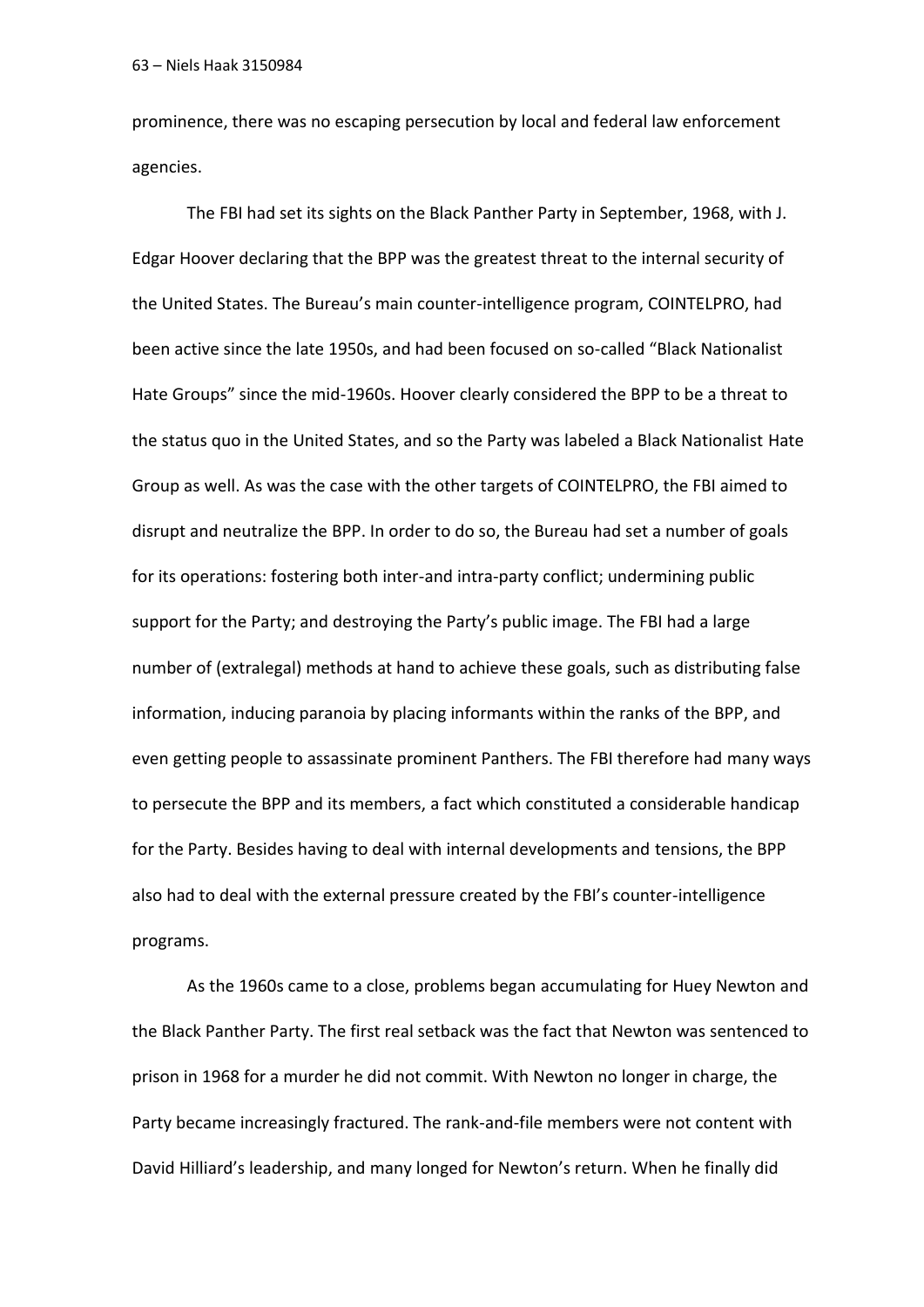return in 1970, the Party began its slow and painful demise. Developments such as the Newton-Cleaver rift, the centralization of BPP operations in Oakland, the 1973 mayoral election, and the rise of authoritarianism within the Party all contributed to its eventual demise. However, these internal developments would not have had the same effect on the BPP without the influence of the FBI's counter-intelligence programs. By fostering inter- and intra-party conflict, exploiting the BPP's rhetoric of violence, destroying its public image, and discrediting and discouraging its supporters, the FBI both directly and indirectly contributed to the demise of the Party.

Scholars have been debating the influence of both internal and external factors on social movements since the late 1960s. Outside influences, such as the FBI's counterintelligence programs, were often considered to be only marginally effective in bringing about the demise of these movements; internal factors were generally considered to be more important. However, if one measures the effectiveness of the counter-intelligence programs by the extent to which they precipitated the decline of social movements, it becomes clear that the FBI's programs had more than just a marginal effect. Even though the FBI mainly capitalized on pre-existing tensions and developments within the BPP, the impact of COINTELPRO should not be underestimated. At the same time, it should not be *over*estimated either. As I have attempted to show, the internal and external forces operated in tandem and had a mutually reinforcing effect on one another. Therefore, the interaction between these forces is what eventually led to the demise of the BPP.

While most scholars nowadays construct fairly balanced accounts of the demise of the Black Panther Party, there is still a tendency to lean towards either internal or external factors as being the primary explanation for this demise. By doing so, the complexity of this issue is often undermined. With the ideas of Doug McAdam in mind, it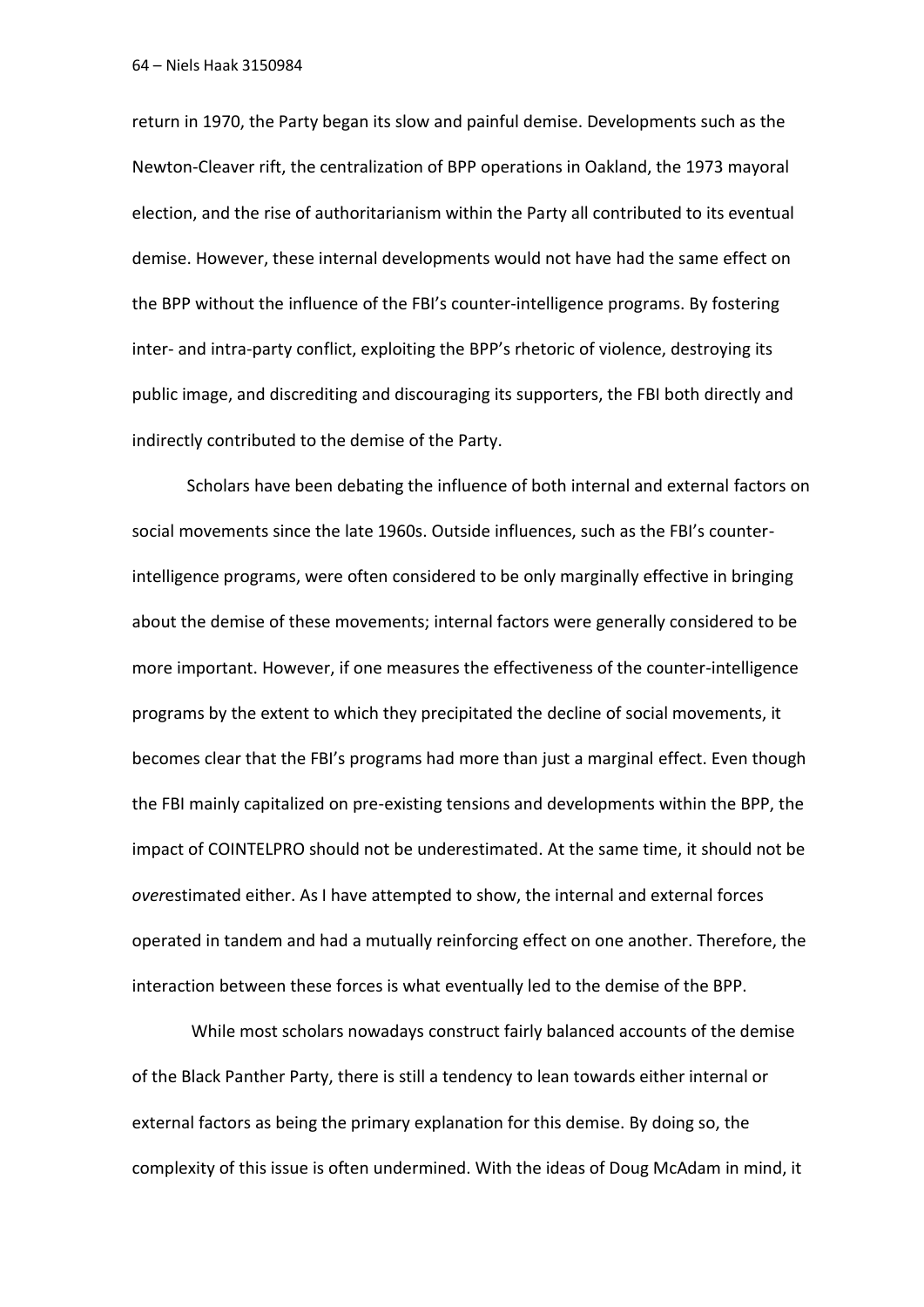is necessary to consider the demise of the BPP in the context of interaction between internal and external forces. The debate should not be focused on what has contributed more to the demise of the Party, because this will only result in a seemingly endless discussion. Instead, by focusing on processes of interaction and synthesis, the debate can be moved into new directions.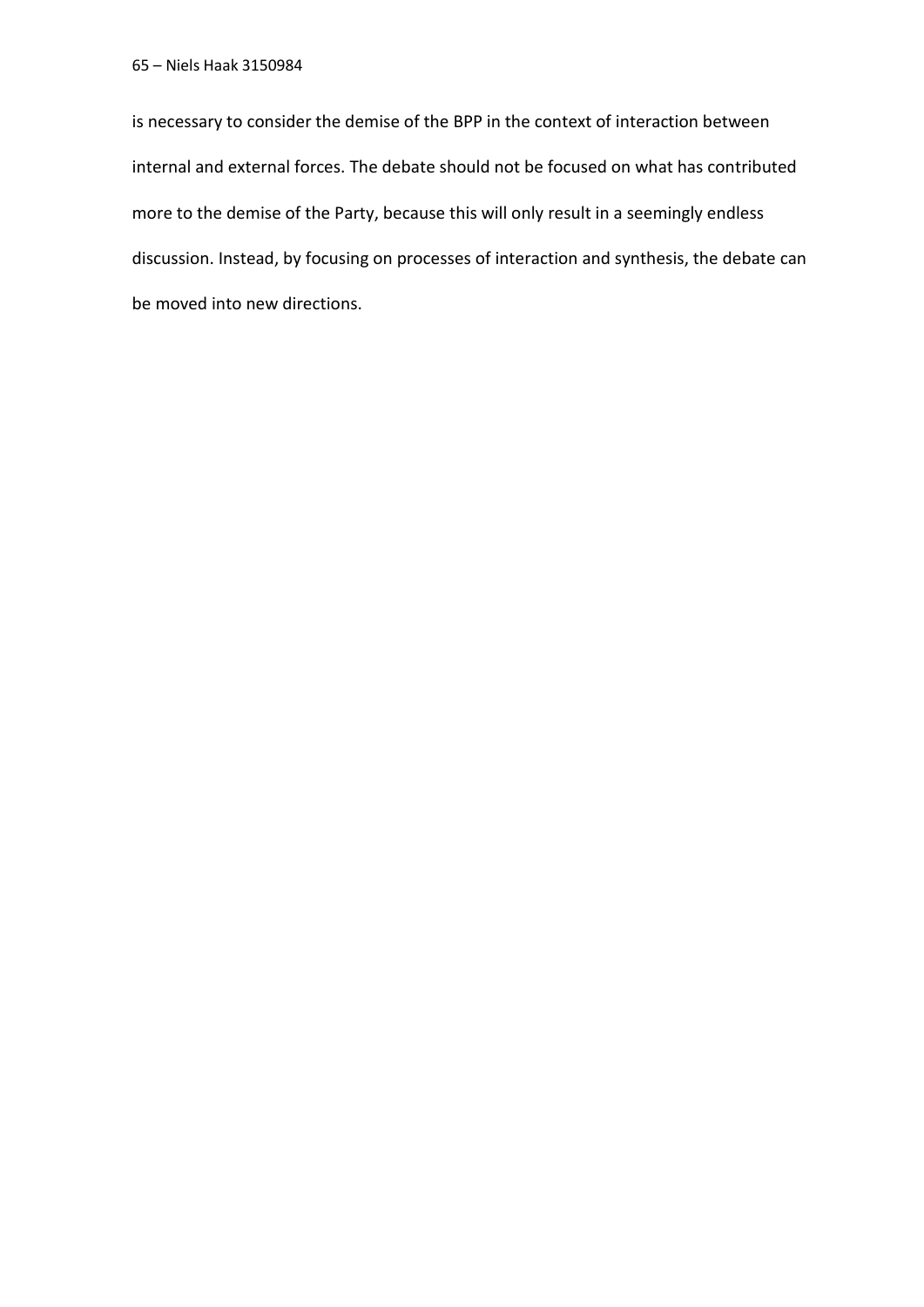# **Appendix A**

OCTOBER 1966

### BLACK PANTHER PARTY

## PLATFORM AND PROGRAM

WHAT WE WANT

## WHAT WE BELIEVE

- 1. WE WANT FREEDOM. WE WANT POWER TO DETERMINE THE DESTINY OF OUR BLACK AND OPPRESSED COMMUNITIES. We believe that Black and oppressed people will not be free until we are able to determine our destinies in our own communities ourselves, by fully controlling all the institutions which exist in our communities.
- 2. WE WANT FULL EMPLOYMENT FOR OUR PEOPLE. We believe that the federal government is responsible and obligated to give every person employment or a guaranteed income. We believe that if the American businessmen will not give full employment, then the technology and means of production should be taken from the businessmen and placed in the community so that the people of the community can organize and employ all of its people and give a high standard of living.
- 3. WE WANT AN END TO THE ROBBERY BY THE CAPITALISTS OF OUR BLACK AND OPPRESSED COMMUNITIES. We believe that this racist government has robbed us and now we are demanding the overdue debt of forty acres and two mules. Forty acres and two mules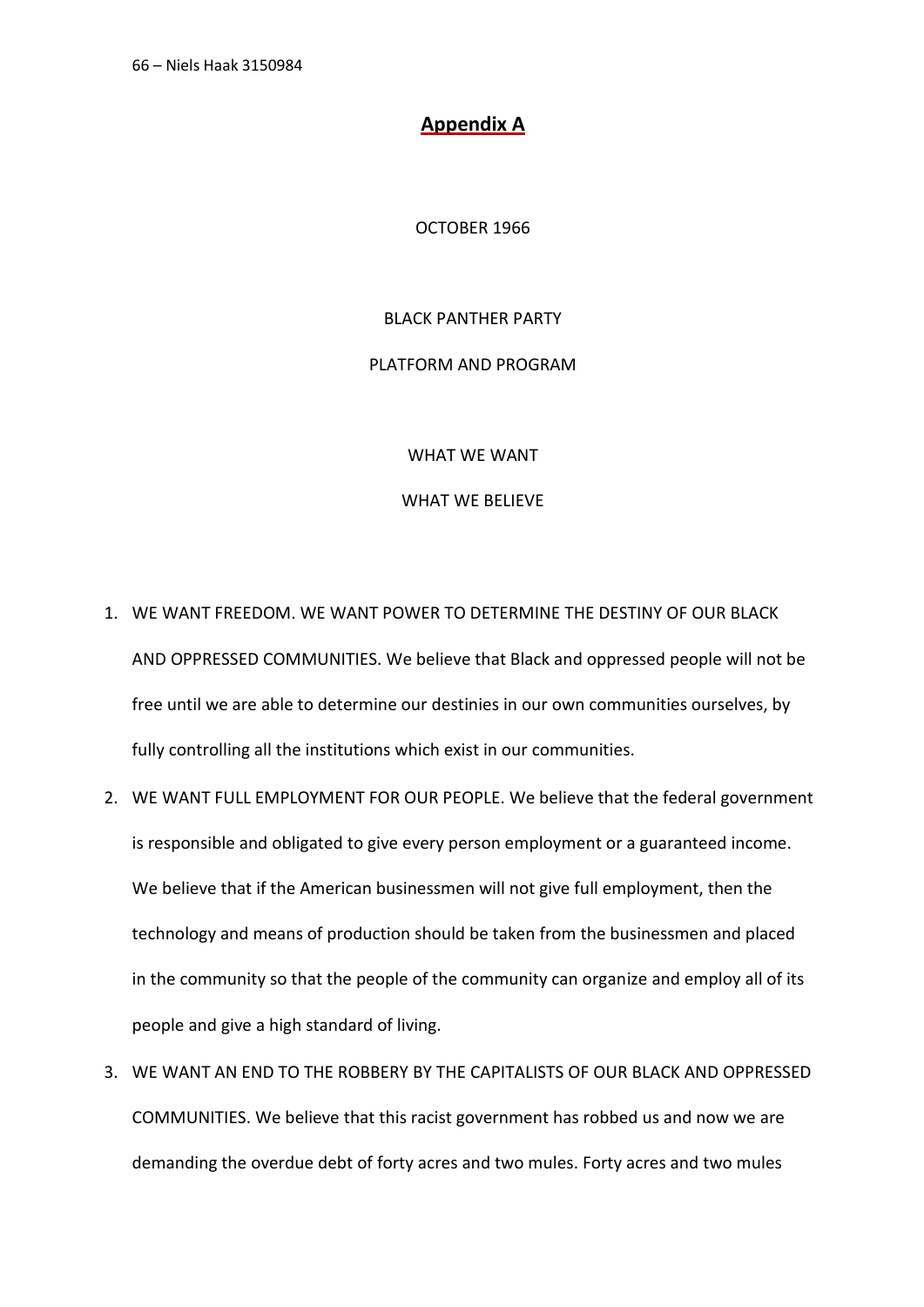were promised 100 years ago as restitution for slave labor and mass murder of Black people. We will accept the payment in currency which will be distributed to our many communities. The American racist has taken part in the slaughter of our fifty million Black people. Therefore, we feel this is a modest demand that we make.

- 4. WE WANT DECENT HOUSING, FIT FOR THE SHELTER OF HUMAN BEINGS. We believe that if the landlords will not give decent housing to our Black and oppressed communities, then housing and the land should be made into cooperatives so that the people in our communities, with government aid, can build and make decent housing for the people.
- 5. WE WANT DECENT EDUCATION FOR OUR PEOPLE THAT EXPOSES THE TRUE NATURE OF THIS DECADENT AMERICAN SOCIETY. WE WANT EDUCATION THAT TEACHES US OUR TRUE HISTORY AND OUR ROLE IN THE PRESENT-DAY SOCIETY. We believe in an educational system that will give to our people a knowledge of the self. If you do not have knowledge of yourself and your position in the society and in the world, then you will have little chance to know anything else.
- 6. WE WANT COMPLETELY FREE HEALTH CARE FOR ALL BLACK AND OPPRESSED PEOPLE. We believe that the government must provide, free of charge, for the people, health facilities which will not only treat our illnesses, most of which have come about as a result of our oppression, but which will also develop preventive medical programs to guarantee our future survival. We believe that mass health education and research programs must be developed to give all Black and oppressed people access to advanced scientific and medical information, so we may provide ourselves with proper medical attention and care.
- 7. WE WANT AN IMMEDIATE END TO POLICE BRUTALITY AND MURDER OF BLACK PEOPLE, OTHER PEOPLE OF COLOR, ALL OPPRESSED PEOPLE INSIDE THE UNITED STATES. We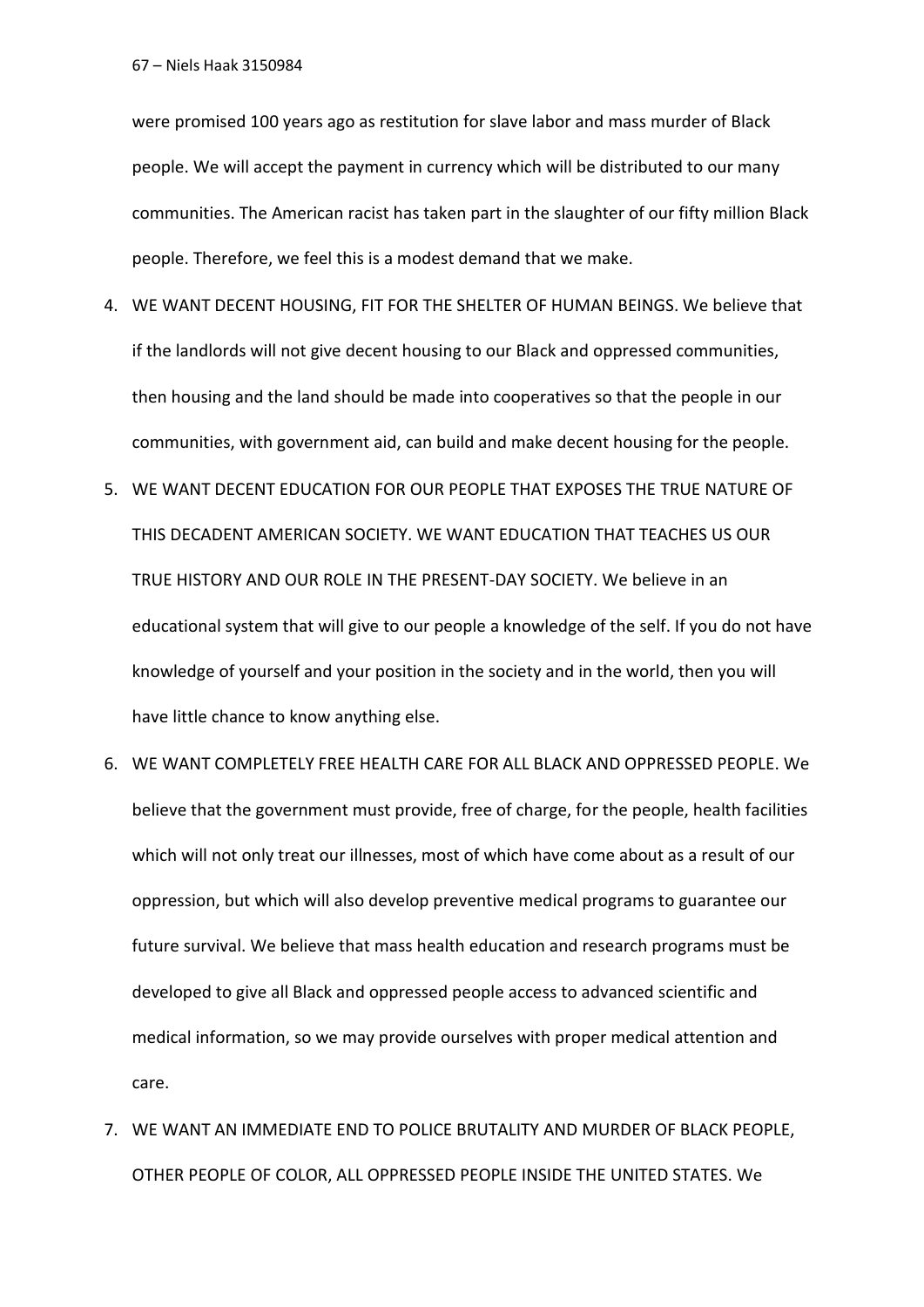believe that the racist and fascist government of the United States uses its domestic enforcement agencies to carry out its program of oppression against black people, other people of color and poor people inside the United States. We believe it is our right, therefore, to defend ourselves against such armed forces and that all Black and oppressed people should be armed for self defense of our homes and communities against these fascist police forces.

- 8. WE WANT AN IMMEDIATE END TO ALL WARS OF AGGRESSION. We believe that the various conflicts which exist around the world stem directly from the aggressive desire of the United States ruling circle and government to force its domination upon the oppressed people of the world. We believe that if the United States government or its lackeys do not cease these aggressive wars it is the right of the people to defend themselves by any means necessary against their aggressors.
- 9. WE WANT FREEDOM FOR ALL BLACK AND OPPRESSED PEOPLE NOW HELD IN U. S. FEDERAL, STATE, COUNTY, CITY, AND MILITARY PRISONS AND JAILS. WE WANT TRIALS BY A JURY OF PEERS FOR ALL PERSONS CHARGED WITH SO-CALLED CRIMES UNDER THE LAWS OF THIS COUNTRY. We believe that the many Black and poor oppressed people now held in United States prisons and jails have not received fair and impartial trials under a racist and fascist judicial system and should be free from incarceration. We believe in the ultimate elimination of all wretched, inhuman penal institutions, because the masses of men and women imprisoned inside the United States or by the United States military are the victims of oppressive conditions which are the real cause of their imprisonment. We believe that when persons are brought to trial they must be guaranteed, by the United States, juries of their peers, attorneys of their choice and freedom from imprisonment while awaiting trial.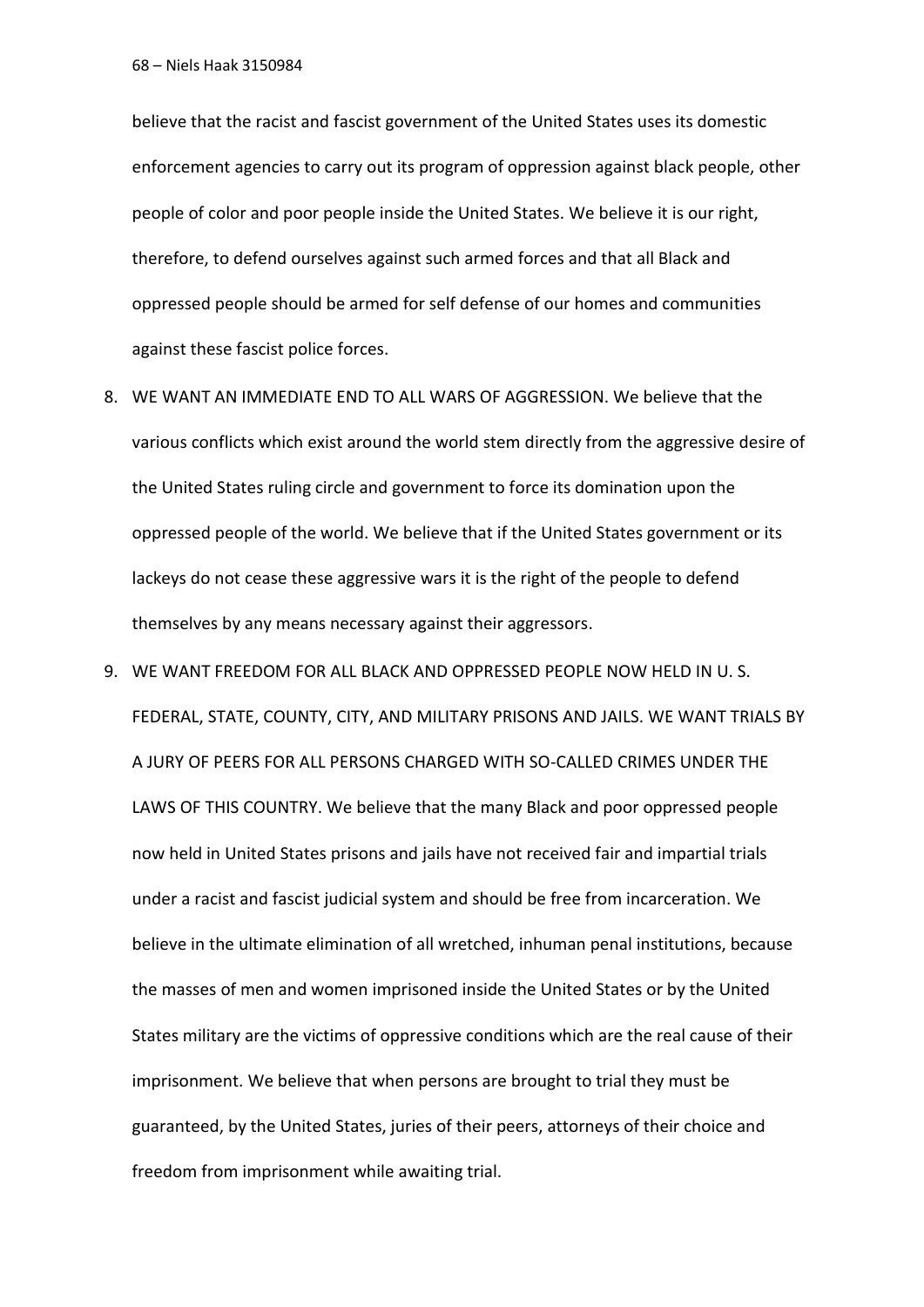10. WE WANT LAND, BREAD, HOUSING, EDUCATION, CLOTHING, JUSTICE, PEACE AND PEOPLE'S COMMUNITY CONTROL OF MODERN TECHNOLOGY. When, in the course of human events, it becomes necessary for one people to dissolve the political bonds which have connected them with another, and to assume, among the powers of the earth, the separate and equal station to which the laws of nature and nature's God entitle them, a decent respect to the opinions of mankind requires that they should declare the causes which impel them to the separation. We hold these truths to be self-evident, that all men are created equal; that they are endowed by their Creator with certain unalienable rights; that among these are life, liberty, and the pursuit of happiness. That to secure these rights, governments are instituted among men, deriving their just powers from the consent of the governed; that, whenever any form of government becomes destructive of these ends, it is the right of the people to alter or to abolish it, and to institute a new government, laying its foundation on such principles, and organizing its powers in such form as to them shall seem most likely to affect their safety and happiness. Prudence, indeed, will dictate that governments long established should not be changed for light and transient causes; and, accordingly, all experience hath shown that mankind are most disposed to suffer, while evils are sufferable, than to right themselves by abolishing the forms to which they are accustomed. But, when a long train of abuses and usurpation, pursuing invariably the same object, evinces a design to reduce them under absolute despotism, it is their right, it is their duty, to throw off such government, and to provide new guards for their future security.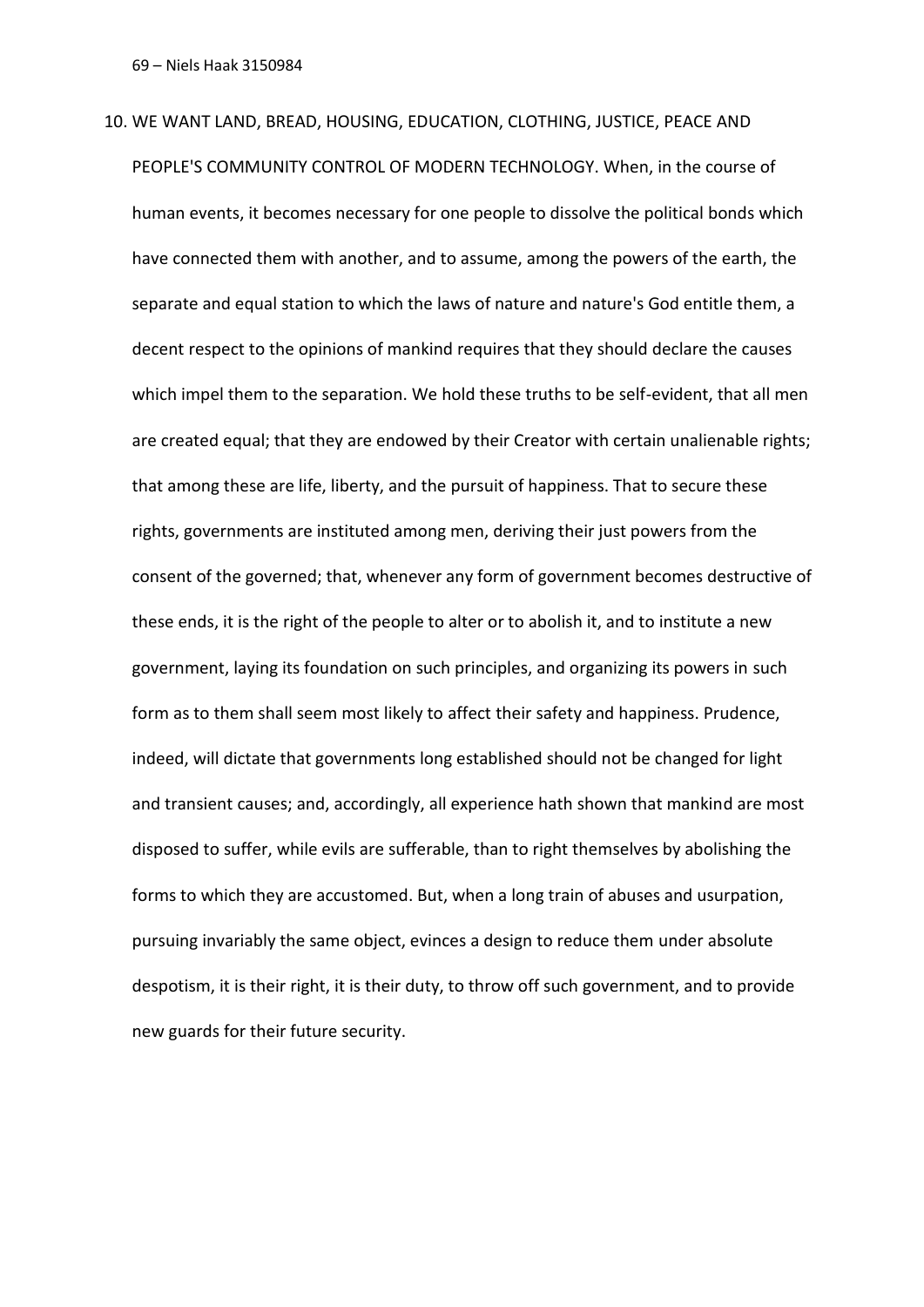# **Bibliography**

## I - Primary sources:

- Cleaver, Eldridge, *Soul On Ice*. New York: Dell Publishing, 1968.
- Newton, Huey P., *Revolutionary Suicide*. New York: Penguin Books, 2009.
- Seale, Bobby, Seize the Time: The Story of the Black Panther Party and Huey P. *Newton*. Baltimore: Black Classic Press, 1991.
- U.S. Senate, Select Committee to Study Governmental Operations with Respect to Intelligence Activities, *Book II: Intelligence Activities and the Rights of Americans*  and *Book III: Supplementary Detailed Staff Reports on Intelligence Activities and the Rights of Americans.* Washington, D.C.: 94<sup>th</sup> Congress, 1975.

# II - Secondary sources:

Books:

- Alkebulan, Paul, *Survival Pending Revolution: The History of the Black Panther Party*. Tuscaloosa: University of Alabama Press, 2007.
- Austin, Curtis J., *Up Against the Wall: Violence in the Making and Unmaking of the Black Panther Party.* Fayetteville: University of Arkansas Press, 2006.
- Churchill, Ward and Jim Vander Wall, *Agents of Repression: The FBI's Secret Wars Against the Black Panther Party and the American Indian Movement*. Cambridge: South End Press, 1988.
- The Dr. Huey P. Newton Foundation, *The Black Panther Party: Service to the People Programs.* Albuquerque: University of New Mexico Press, 2008.
- Jones, Charles E. et al., *The Black Panther Party Reconsidered*. Baltimore: Black Classic Press, 1998.
- Lazerow, Jama and Yuhuru Williams, *In Search of the Black Panther Party: New Perspectives on a Revolutionary Movement*. Durham: Duke University Press, 2006.
- Oberschall, Anthony, *Social Movements: Ideologies, Interests, and Identities*. New Jersey: Transaction Publishers, 1997.
- Pearson, Hugh, *The Shadow of the Panther: Huey Newton and the Price of Black Power in America*. Jackson: Perseus Books, 1996.

Book chapters:

- Churchill, Ward, "'To Disrupt, Discredit, and Destroy': The FBI's Secret War Against the Black Panther Party." In *Liberation, Imagination, and the Black Panther Party: A New Look at the Panthers and Their Legacy*, edited by Kathleen Cleaver and George Katsiaficas, 78-117. New York: Routledge, 2001.
- Marx, Gary T., "External Efforts to Damage or Facilitate Social Movements: Some Patterns, Explanations, Outcomes, and Complications." In *The Dynamics of Social Movements: Resource Mobilization, Social Control and Tactics*, edited by Mayer N. Zald and John D. McCarthy. Cambridge: Winthrop, 1979.